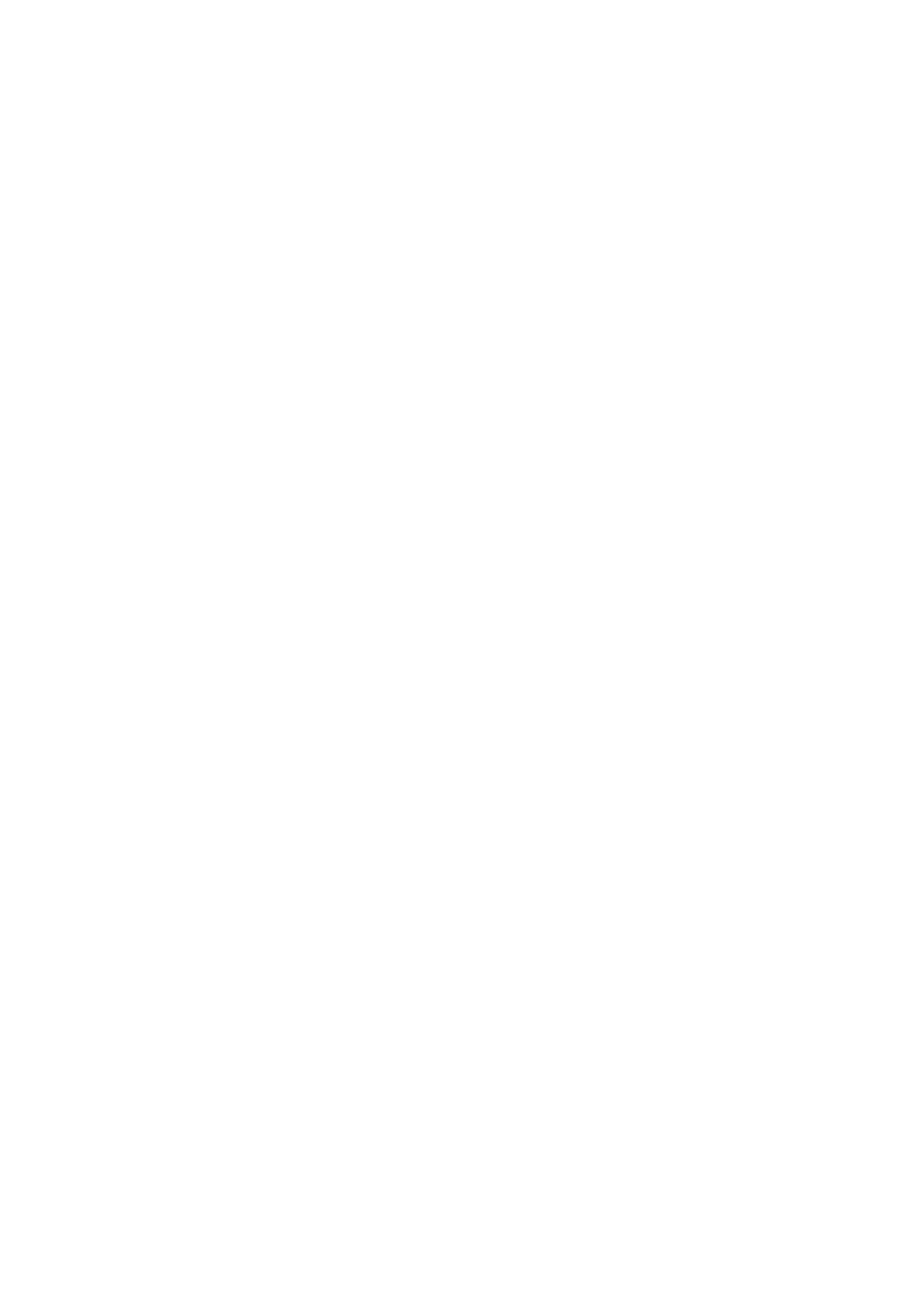**Transparency International** is a global movement with one vision: a world in which government, business, civil society and the daily lives of people are free of corruption. With more than 100 chapters worldwide and an international secretariat in Berlin, we are leading the fight against corruption to turn this vision into reality.

The **Humanitarian Aid Integrity Programme** is a new global initiative based in Transparency International Kenya. Applying TI's strengths and expertise, the Programme's goal is to ensure that humanitarian aid resources are used effectively and for their intended purposes. It aims to achieve this by enhancing transparency and accountability in the implementation of humanitarian operations at institutional, policy and operational levels.

#### **In partnership with: In partnership with: Funded by:**





European Union Humanitarian Aid and Civil Protection

#### **www.transparency.org**

Authors: Adele Harmer, Katherine Haver and Mirwais Wardak

© Cover photo: Afghanistan, market / Creative Commons, Pixabay.com / tpsdave

Every effort has been made to verify the accuracy of the information contained in this report. All information was believed to be correct as of February 2017. Nevertheless, Transparency International cannot accept responsibility for the consequences of its use for other purposes or in other contexts.

This document covers humanitarian aid activities implemented with the financial assistance of the European Union. The views expressed herein should not be taken, in any way, to reflect the official opinion of the European Union, and the European Commission is not responsible for any use that may be made of the information it contains.

ISBN: 978-3-96076-049-8

Except where otherwise noted, this work is licensed under CC BY-ND 4.0 © Transparency International 2017. Some rights reserved.

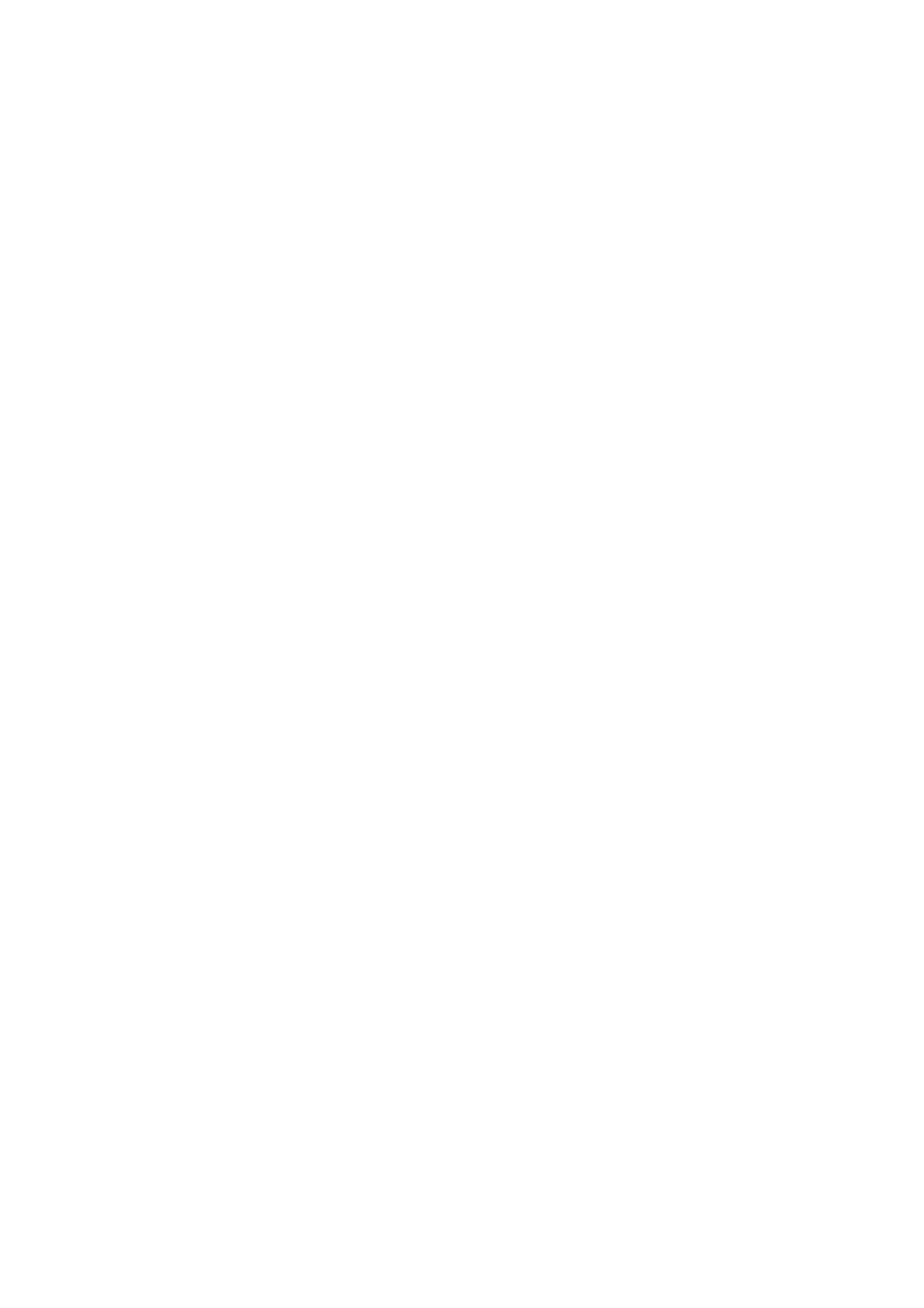## **TABLE OF CONTENTS**

| LEGAL SYSTEMS, INSTITUTIONS AND ANTI-CORRUPTION FRAMEWORKS 9<br>3.1. |  |
|----------------------------------------------------------------------|--|
| 3.2.                                                                 |  |
|                                                                      |  |
| 4.1.                                                                 |  |
| 4.2.                                                                 |  |
| 4.3.                                                                 |  |
| 4.3.1.                                                               |  |
| 4.3.2.                                                               |  |
| 4.3.3.                                                               |  |
| 4.3.4.                                                               |  |
| 4.3.5.                                                               |  |
| 4.3.6.<br>4.4.                                                       |  |
| 4.4.1.                                                               |  |
| 4.4.2.                                                               |  |
| 4.4.3.                                                               |  |
|                                                                      |  |
| 5.1.                                                                 |  |
| 5.2.                                                                 |  |
| 5.3.                                                                 |  |
| MECHANISMS FOR ACCOUNTABILITY TO AFFECTED POPULATIONS31<br>5.4.      |  |
| 5.5.                                                                 |  |
| 5.6.                                                                 |  |
|                                                                      |  |
|                                                                      |  |
|                                                                      |  |
|                                                                      |  |
|                                                                      |  |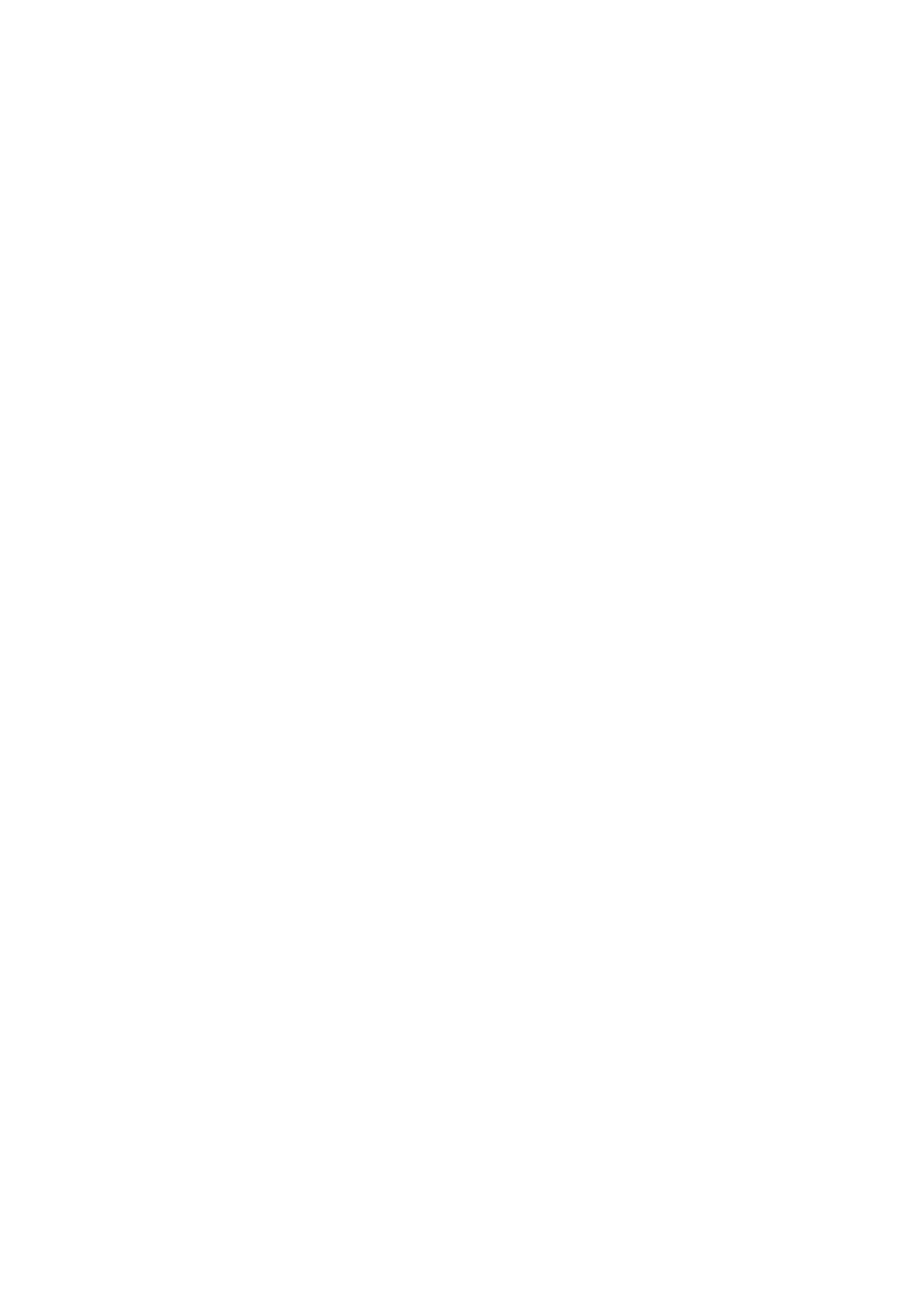## <span id="page-6-0"></span>ACKNOWLEDGEMENTS

This case study is part of Transparency International's CREATE (Collective Resolution for Enhanced Accountability and Transparency in Emergencies) project, which is supported by funding from the Directorate General for European Civil Protection and Humanitarian Operations (ECHO).

The case study was researched by Mirwais Wardak and colleagues at the Peace Training and Research Organisation in Afghanistan and written by Adele Harmer and Katherine Haver of Humanitarian Outcomes, and Mirwais Wardak of the Peace Training and Research Organisation.

Transparency International (TI) Kenya's lead role in coordinating the case study is greatly appreciated. Special mention goes to TI Kenya's Humanitarian Aid Integrity Programme coordinator Nicolas Séris, who steered all components of the research, and Executive Director Samuel Kimeu for providing overall guidance for the project. Thanks also to other TI Kenya staff that supported the study through technical and logistical support. We would also like to thank Larissa Schuurman from the TI Secretariat, for overall coordination as well as report design and formatting.

We would also like to express our sincere appreciation to all stakeholders who participated in the development of this study. In particular we would like to acknowledge the invaluable contribution of all the members of the National Stakeholder Group who participated in the consultative workshops and gave their time to review and provide critical feedback on draft versions of the report. This includes: representatives from the UK Department for International Development (DFID), the European Commission Directorate General for European Civil Protection and Humanitarian Operations (ECHO); the United Nation's Office for the Coordination of Humanitarian Affairs (OCHA) and the Risk Management Unit – Afghanistan (RMU); UN agencies including the World Food Programme (WFP); international NGOs including Save the Children, Danish Refugee Council and Norwegian Refugee Council; national NGOs including the Liaison Office (TLO), Organisation for Research and Community Development (ORCD), Integrity Watch Afghanistan (IWA); as well as inter-agency bodies including Agency Coordinating Body for Afghan Relief and Development (ACBAAR) and Coordination of Afghan Relief (CoAR). We would also like to thank all the interviewees, as well as the Afghan affected community, who provided their views to the research team.

.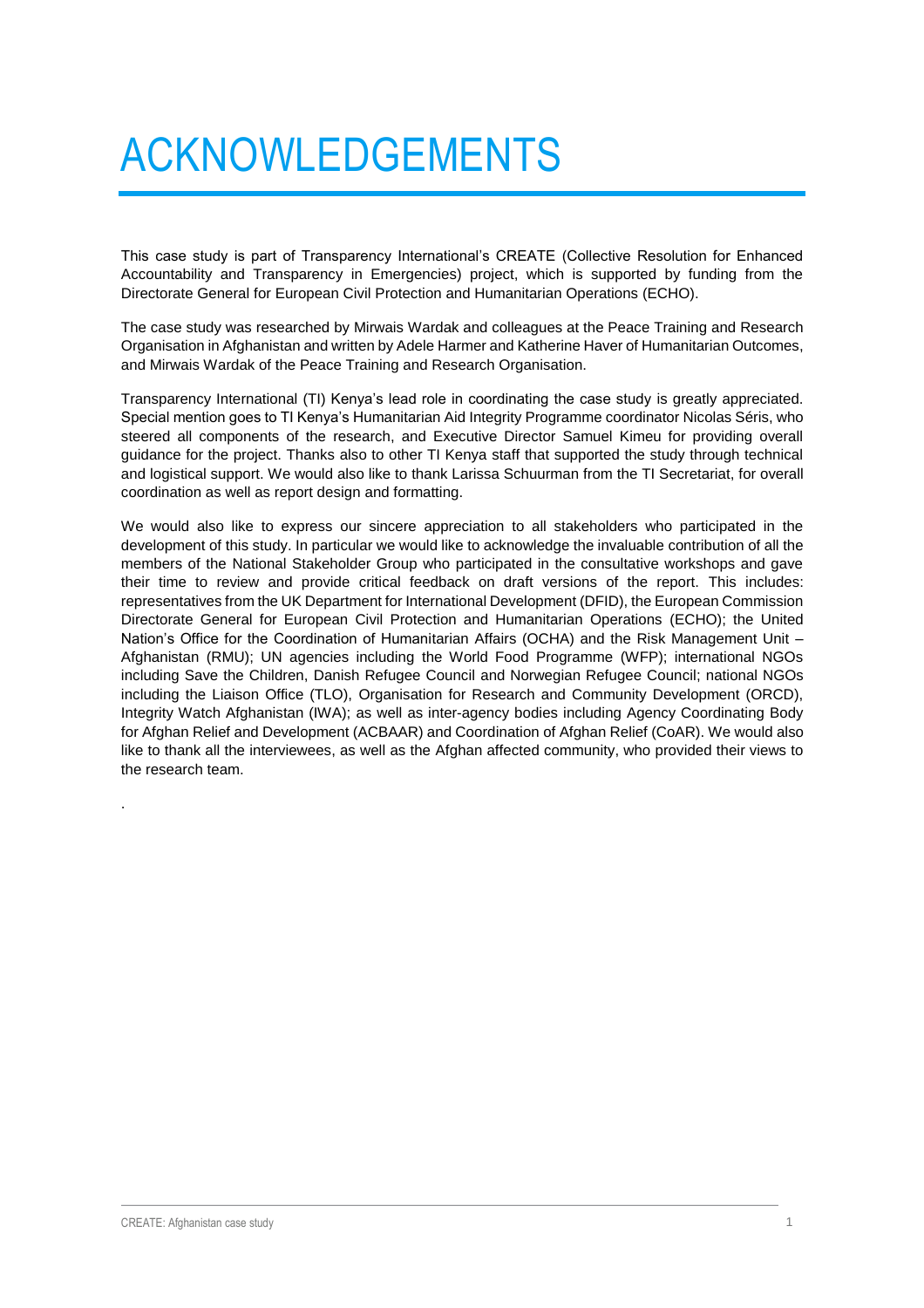## <span id="page-7-0"></span>EXECUTIVE SUMMARY

This report presents findings from the Afghanistan case study for the *Collective Resolution to Enhance Accountability and Transparency in Emergencies* (CREATE) initiative, led by Transparency International. The goal of the study was to produce an evidence base concerning corruption risks and prevention and mitigation measures in relation to the implementation of humanitarian assistance in Afghanistan. In its mapping of corruption risks, the study describes those corruption risks that are well-documented by existing empirical studies as well as perceived risks, as perceived by the stakeholders consulted.

Considerable research suggests that corruption is deeply entrenched in the economy and systems of governance in Afghanistan. The country ranks as one of the most corrupt countries in the world, at 166 out of 167 on the 2015 Transparency International Corruption Perception Index. Previous studies have also found that the humanitarian sector is significantly affected. A 2007 study, *Corruption Perceptions and Risks in Humanitarian Assistance*, found a 'devastating' picture and called for more concerted action on the part of the government, aid agencies and donors to address corruption risks. 1

This study sought to generate additional evidence on current general patterns of perceived corruption risks within the humanitarian sector in Afghanistan and to capture the mitigation measures being utilised. The research consisted of over 120 key-informant interviews and community consultations and focused on three key sectors: food, shelter and health. It took place in three provinces – Badakhshan, Herat and Nangarhar – as well as Kabul. In addition to the interviews and consultations, the study draws on material from the three-year *Secure Access in Volatile Environments* (SAVE) study, which looked at corruption as a factor affecting humanitarian access in Afghanistan's insecure provinces. It also compares the findings with and situates them within those of other relevant studies on corruption in Afghanistan<sup>2</sup> as well as other sources summarised in a background report produced for the project.<sup>3</sup>

The research team was supported by a stakeholder group consisting of key actors within the humanitarian community working in Afghanistan. This group met in Kabul to initiate the research in March 2016 and in November that year to discuss the findings and recommendations, before finalising the report.

## <span id="page-7-1"></span>KEY FINDINGS

This study found corruption risks in a number of stages within the programme cycle of humanitarian aid in Afghanistan. The most notable times included during the negotiation of conditions for access and area selection for programming; the awarding of contracts (to private contractors and humanitarian agencies) and the procurement of goods and services; and the selection and targeting of aid recipients. Corruption risks were also found to result from nepotism and ethnic bias in staff hiring; a lack of means to reliably hold corrupt staff and organisations accountable; and a lack of transparent and effective feedback mechanisms. Of concern was a lack of clear communication channels with aid recipients: Many people interviewed were unaware of the amounts and timing of aid entitlements and some had tried to complain about aid quality or corruption issues to no effect.

Corrupt practices were reported both within local government agencies at the provincial and sub-provincial levels, as well as within the contracting chain with aid agencies (sometimes starting with the main recipient

<sup>3</sup> Radon et al., 2016

<sup>1</sup> Savage et al., 2007

<sup>2</sup> See for example, Savage et al., 2007; UNODC, 2012; IWA, 2014; Mohmand, 2016; RMU, 2016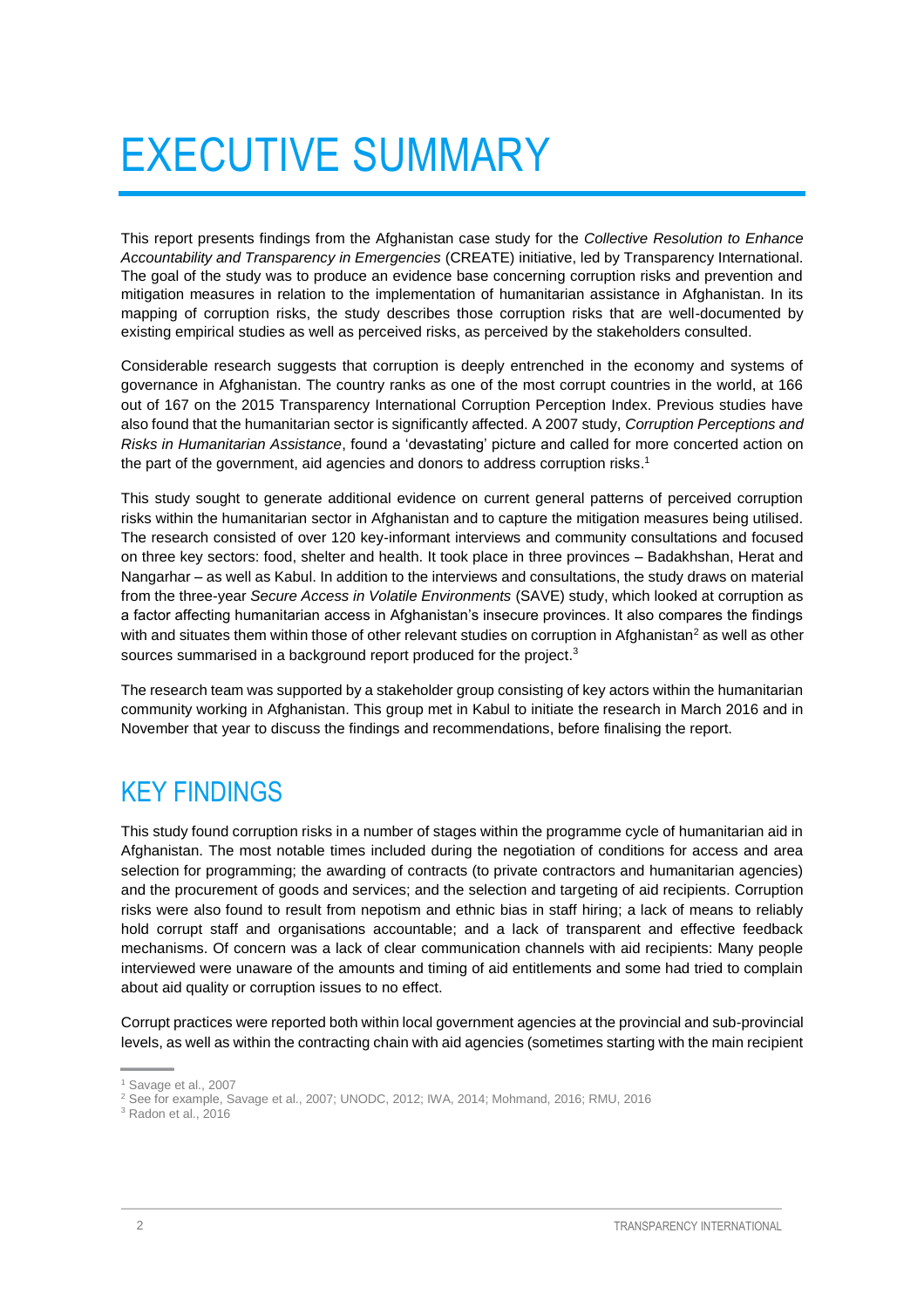agency). The evidence suggests that food assistance, non-food item distribution and cash seem to be more prone to diversion through abuse of power, compared with activities in health and protection. Some agency representatives consulted in previous studies also believed that vouchers were slightly less susceptible to corruption and fraud than cash, but the evidence here remains under-developed. <sup>4</sup> Similar to other contexts, mitigating corruption in larger scale operations was harder, compared with smaller ones. Both affected communities and aid organisations cited problems with inappropriate interference by local government officials, local elders and other community representatives who sought to inflate lists or divert aid resources for their own purposes.

With just a few exceptions, aid agency representatives interviewed generally expressed confidence that their own organisations had systems and procedures in place to prevent major corruption risks, and they also generally believed that corruption problems do not affect their own organisations, revealing perhaps a level of discomfort with sharing that information with the research team. Examples were identified of single-agency mitigation measures to reduce corruption risks as well as inter-agency measures related to risk management more broadly. Agency representatives described specific procurement, finance and human resources policies and systems that had been put in place to prevent corruption. Despite the existence of policies and procedures, few interviewees reported that staff had received training specifically on combatting corruption, and a number noted the lack of context-specific policies. In addition, the interagency dialogue has not been active on addressing corruption (as compared to risk-management more broadly), nor was there evidence that the Government of Afghanistan (GoA) in Kabul has been engaged in discussions on these issues within the humanitarian sector.

Part of the challenge in addressing corruption within humanitarian assistance in Afghanistan is that it is considered 'negligible' compared to that within development and security-related assistance and that it is somehow more manageable given that resources are not directly controlled by government officials. This perspective raises three concerns: First, the scarcity of humanitarian resources should create even greater incentives to ensure they are protected and they reach the intended recipients. Second, if opportunities for corruption are effectively mitigated elsewhere, opportunities for informal revenue raising and other forms of corruption are more likely to target areas such as the humanitarian sector if scrutiny is limited. Third, evidence suggests that state and non-state local authorities regularly attempt to manipulate humanitarian aid in Afghanistan, irrespective of the mechanisms that aid is channelled through.

There is a need to create incentives to mitigate corruption in the humanitarian arena and to increase the openness and transparency generally on the corruption experience and challenges faced by humanitarian organisations in Afghanistan. The recommendations outlined at the end of this report are intended to support this process so that ultimately there is an increased and ongoing effort to protect the integrity of humanitarian action to ensure it reaches those most vulnerable, particularly in hard-to-reach areas.

<sup>4</sup> Haver and Carter, 2015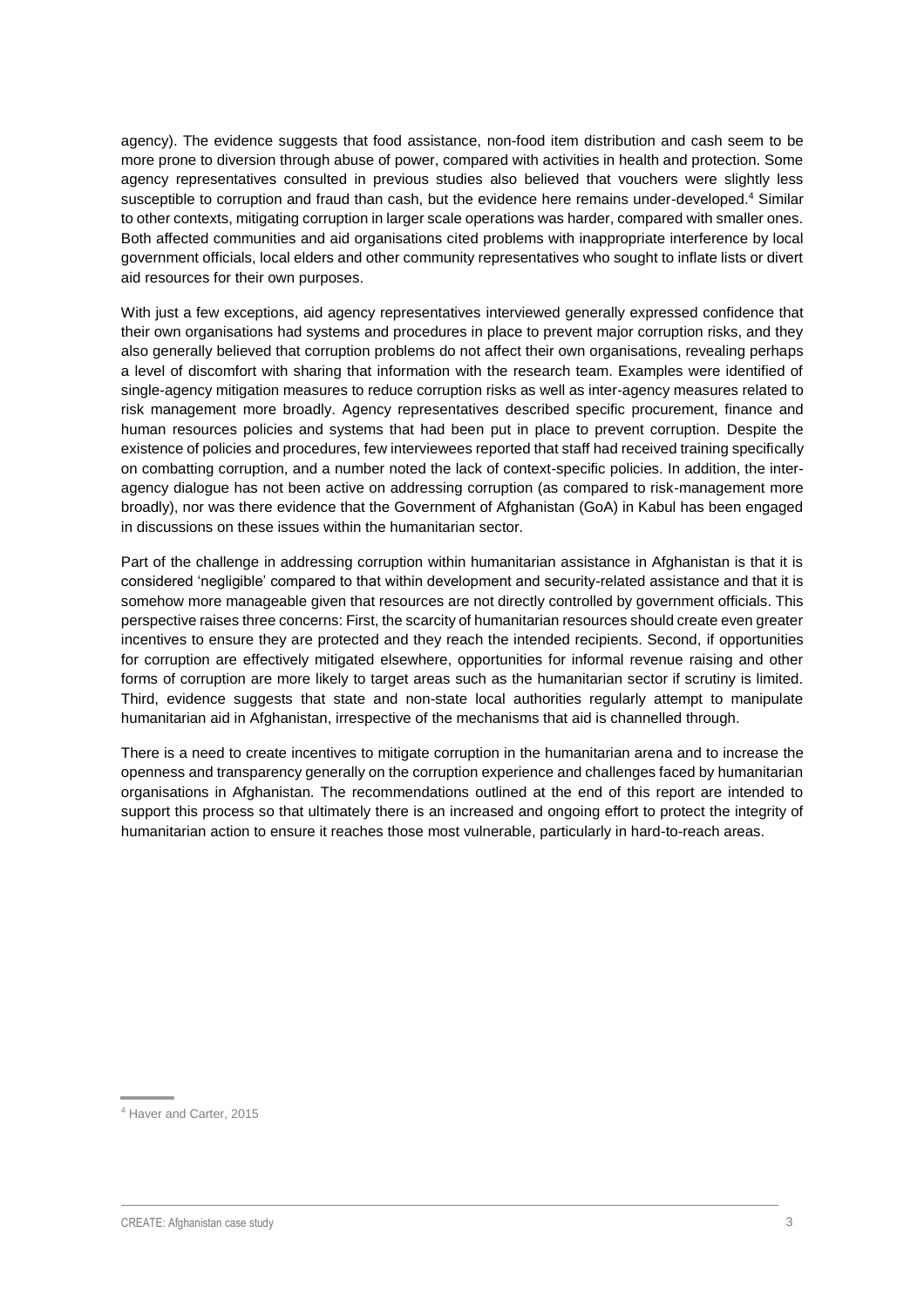## <span id="page-9-0"></span>1. INTRODUCTION

## <span id="page-9-1"></span>STUDY OBJECTIVES

In response to evidence that a range of stakeholders involved in humanitarian aid are exposed to a multitude of integrity risks, Transparency International commissioned a study on corruption risks, existing mitigation measures and accountability initiatives in four large and complex humanitarian contexts: Afghanistan, the response to Ebola in Guinea, Southern Somalia and operations to assist Syrian refugees in Lebanon. Humanitarian Outcomes is undertaking the studies related to Afghanistan and Southern Somalia. Humanitarian Outcomes partnered with the Peace Training and Research Organisation (PTRO) to study the corruption risks and existing mitigation measures and accountability initiatives within humanitarian aid in Afghanistan.

The goal of the research is to produce, for the purpose of humanitarian stakeholder engagement, an evidence-based case study concerning corruption risks and preventive and mitigation measures in relation to the implementation of humanitarian assistance in Afghanistan. The study defines **corruption** as 'the abuse of entrusted power for private gain' and **integrity** as 'behaviours and actions consistent with a set of moral or ethical principles and standards, embraced by individuals as well as institutions, that create a barrier to corruption'<sup>5</sup>.

The research focuses on two main areas: first, identifying how humanitarian stakeholders perceive corruption risks within humanitarian assistance in Afghanistan and, second, identifying stakeholder practices that aim to increase the integrity, transparency and accountability of humanitarian aid by preventing and mitigating corruption. For the first area, the report seeks to describe both actual risks that are well-documented by other empirical studies and to compare them with the risks perceived by the stakeholders consulted. It did not, however, attempt to quantify the extent of corruption in the humanitarian sector, or to investigate any specific claim of corrupt practice.

## <span id="page-9-2"></span>STRUCTURE OF THE REPORT

The report is divided into five sections. Section 1 provides an introduction and outlines the research methodology. Section 2 examines the key background factors to corruption and the aid system in the Afghan context. Sections 3 and 4 present a detailed summary of the findings, including a summary of the main corruption risks and the prevention and mitigation measures. Section 5 concludes the report, and outlines a series of recommendations including actions that have been applied and proven valuable either in Afghanistan or in the other case study contexts to facilitate cross-country learning.

<sup>5</sup> The Anticorruption Plain Language Guide, Transparency International, July 2009.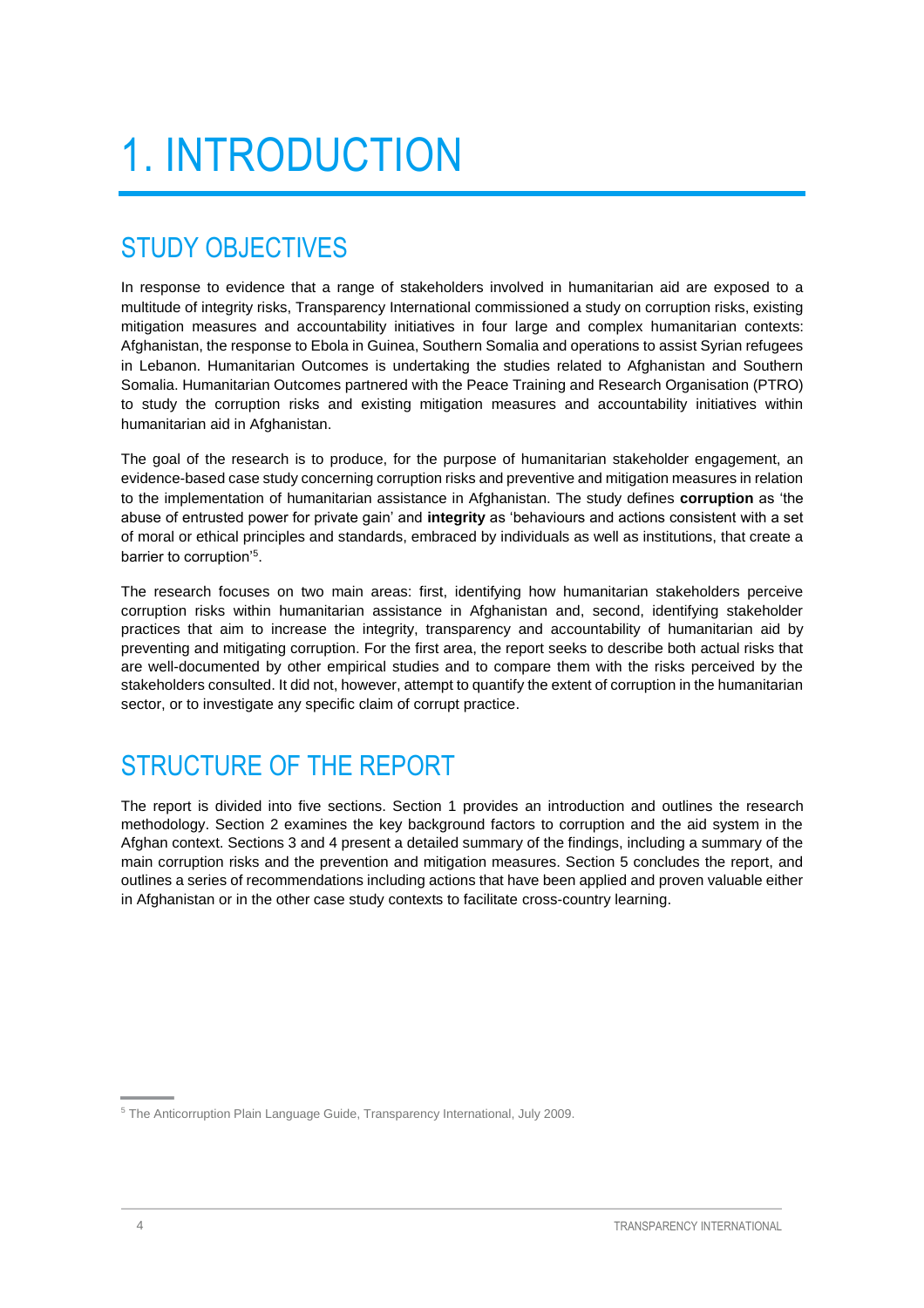## <span id="page-10-0"></span>2. METHODOLOGY

The research consisted of (1) a background literature review, (2) key-informant interviews with aid actors and (3) local population consultations. The research was guided by a stakeholder group representing the diverse humanitarian actors in Afghanistan**.** The group met to discuss the objectives and methods of the study in Kabul in March 2016. A second stakeholder meeting was conducted in November 2016 to discuss the findings and recommendations, and feedback from the group was reflected in the final report.

A background report, researched and written by a team at Columbia University, on the wider governance and legislative environments for humanitarian aid, provided a useful review of the literature and governance environment in Afghanistan.<sup>6</sup> The report identifies some common themes among the four case studies but highlights the importance of 'local dynamics, history and psychology' in understanding the specific contexts within which corruption takes place and which influence advocacy messages and best practices.

Fifty-eight key-informant interviews with aid actors were undertaken in Kabul and three field provinces. In addition, affected population consultations were held with 73 community members. All interviews were conducted on the basis of anonymity, and a snowballing approach was utilised in order to gain the trust of interviews by requesting referrals to other possible willing participants. The research team also attempted to have a gender balance among interviewees and had female field researchers to reach female members of the affected communities. A total of 35 respondents (48 per cent) were women from affected communities.

The respondent categories were government officials, donor government representatives, national and international NGO representatives, UN staff, humanitarian aid recipients and key informants who included Internally Displaced Person (IDP) representatives, tribal leaders and members of local *jirgas*, or tribal councils (see Table 1).

|              | International<br><b>NGOs and UN</b> | <b>National NGOs</b> | <b>Civil Society</b><br>Orgs/ other | <b>Donor</b><br>governments<br>(Kabul)<br>Government of<br>Afghanistan<br>(provinces) | Provincial<br>councils | Affected population |
|--------------|-------------------------------------|----------------------|-------------------------------------|---------------------------------------------------------------------------------------|------------------------|---------------------|
| Kabul        | 8                                   | 10                   |                                     | 3                                                                                     |                        |                     |
| Nangarhar    | 7                                   | $\overline{2}$       | 2                                   | 2                                                                                     | 1                      | 25                  |
| Badakhshan   | 2                                   | $\overline{4}$       | 1                                   | 3                                                                                     | 1                      | 23                  |
| Herat        | 4                                   | 3                    | $\overline{2}$                      | $\overline{2}$                                                                        | 1                      | 25                  |
| <b>Total</b> | 21                                  | 16                   | 6                                   | 10                                                                                    | 3                      | 73                  |

#### **Table 1. Interviews conducted**

<sup>6</sup> Radon et al., 2016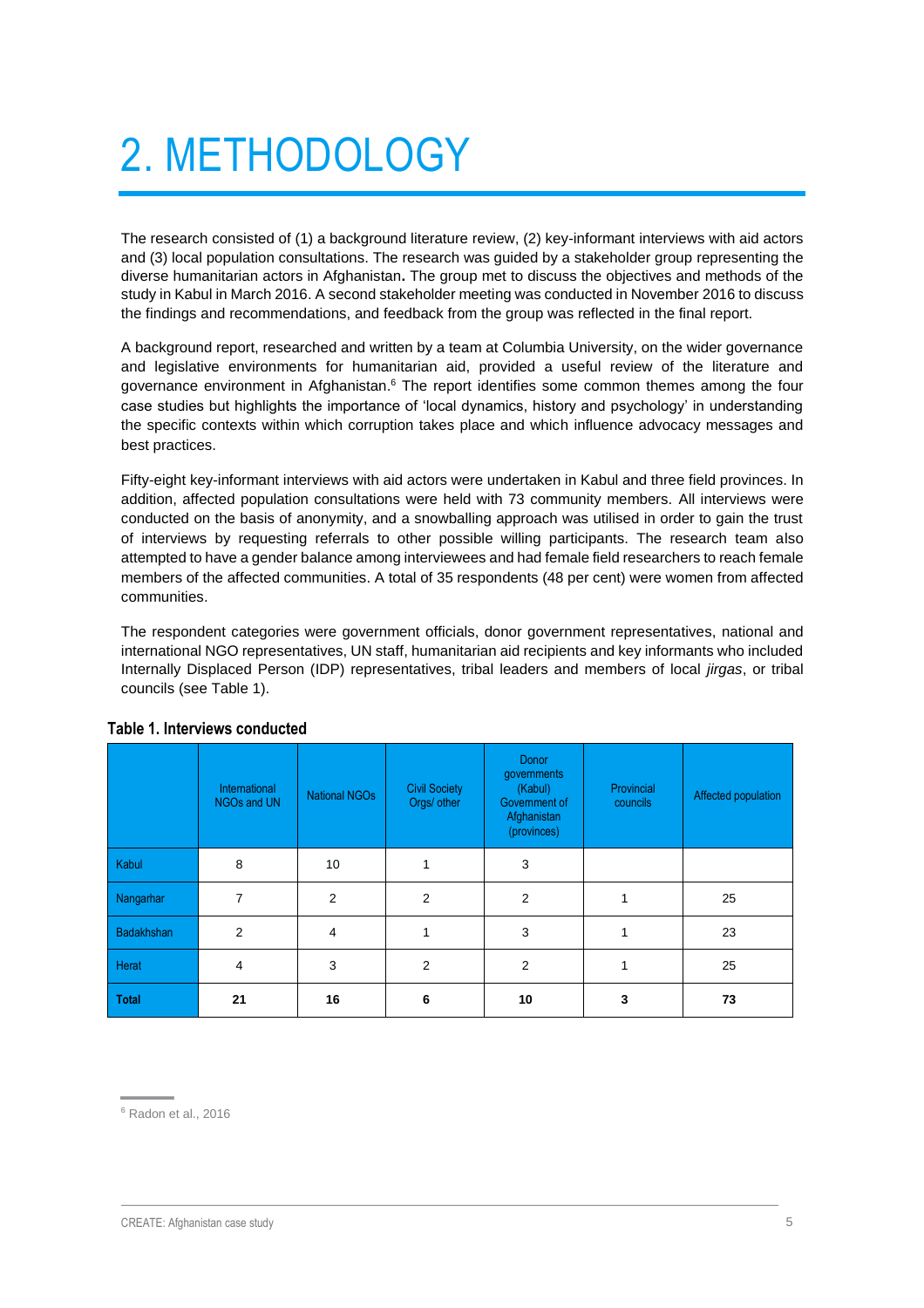Humanitarian Outcomes, leading the research in Afghanistan and southern Somalia, developed the questionnaire in conjunction with Transparency International, in order to ask the same questions across the four case study countries. PTRO researchers added follow-up questions and had the freedom to change the wording of questions to make it easier for respondents to understand. A number of different questionnaires were designed for a variety of sets of respondents. Questionnaires targeted different groups such as local government officials and key informants such as local *shura* (consultative council) members and IDP representatives, humanitarian aid agencies and aid recipients.

The field research took place in three provinces: Badakhshan, Herat and Nangarhar (see Table 2).

| <b>Provinces</b> | <b>Districts</b> | Village/area/IDP camp (specific<br>names withheld)           | <b>Affected population</b>                                                                                                  |  |
|------------------|------------------|--------------------------------------------------------------|-----------------------------------------------------------------------------------------------------------------------------|--|
| Badakhshan       | Faizabad         | Two villages<br>٠                                            | A flood affected population and an IDP population<br>٠                                                                      |  |
|                  | Baharak          | • Provincial centre                                          | IDPs in the provincial centre from a different district.<br>٠                                                               |  |
| Nangarhar        | Jalalabad        | Three areas<br>$\bullet$                                     | IDPs from border districts, as well as the flood-affected<br>$\bullet$<br>population, live in these districts and villages. |  |
|                  | Behsood          | Two villages<br>٠                                            |                                                                                                                             |  |
|                  | Soorkhrood       | One village<br>٠                                             |                                                                                                                             |  |
| Herat            | Herat city       | Two IDP camps and an area<br>٠<br>hosting returning refugees | IDPs from other provinces.<br>$\bullet$<br>• Refugees returning from Iran                                                   |  |

#### **Table 2. Field locations**

These provinces within the northeastern, west and eastern parts of the country have experienced significant levels of humanitarian assistance and are susceptible to high integrity risks, particularly because security is fragile, government structures are weak and the types of responses have often involved rapid scale-up due to internal displacement and frequent natural disasters, at least in Badakhshan.

Badakhshan is a northeastern province known for its inaccessibility, particularly some of its districts during the winter. Badakhshan province is struck by poverty and frequent natural disasters such as floods and earthquakes. The latest insecurity threatens to put some of its districts into insurgents' hands; this has triggered internal displacements within the province and Faizabad is increasingly receiving IDPs from the insecure districts. Herat is the regional centre in the country's southwest and has been home to IDPs for more than two decades. The civil war in the 1990s compelled many tribes in the northern provinces to leave their home villages for IDP camps in Herat province. This group of IDPs continue to think the conditions in their provinces are unbearable and instead continue to live in Herat. Daily labour in Herat city and labour migration of the youth to Iran seem to be the main livelihood strategies of the many impoverished families among IDPs. The third province where field research took place is Nangarhar and the research areas included Behsood, Soorkhrood and Jalalabad. The current insecurity, including that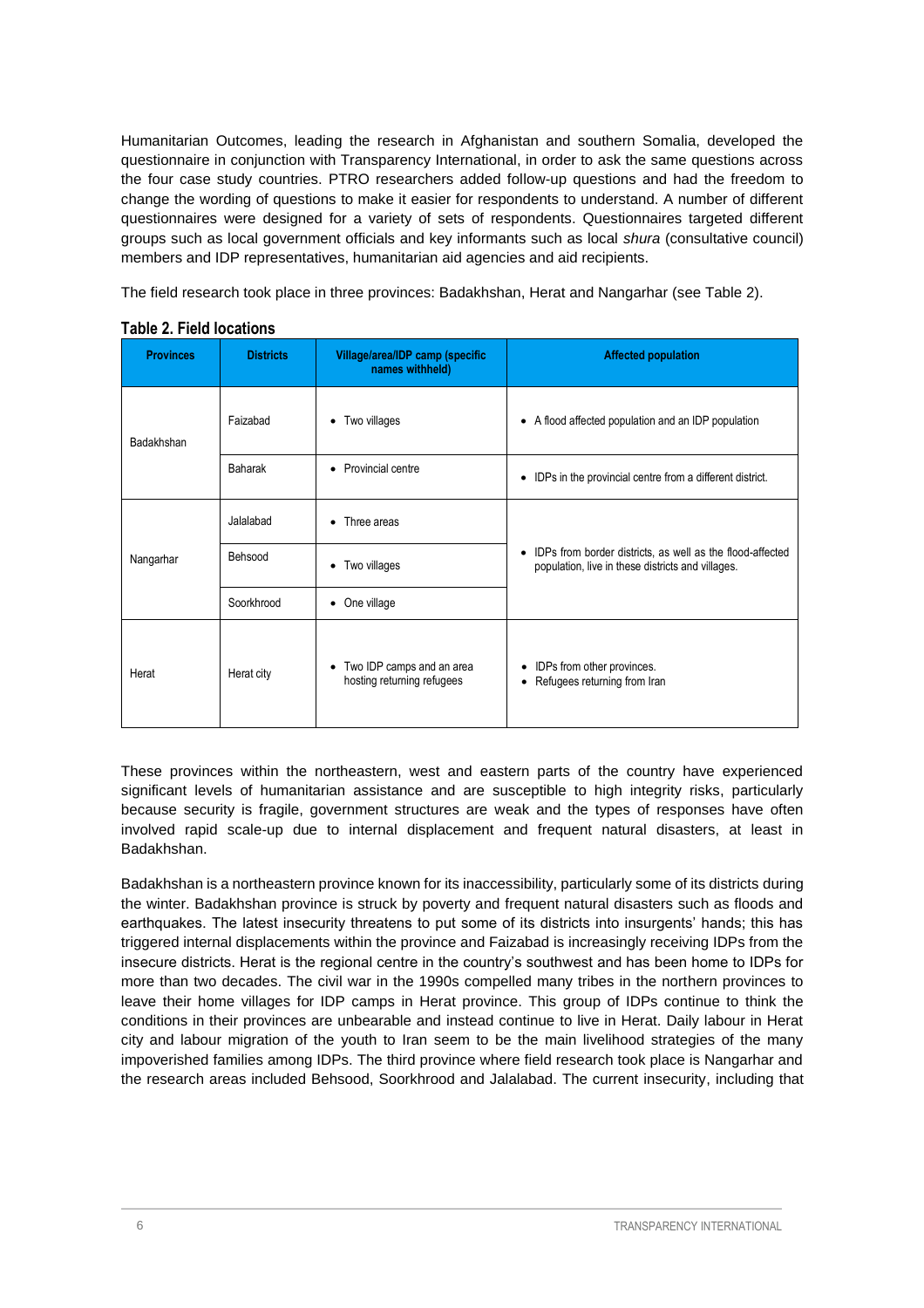posed by ISIS in some of the border districts of the province, has pushed waves of labour migrants and IDPs to settle in Jalalabad city.

PTRO has worked and established networks in all three provinces. In Herat and Jalalabad, PTRO currently runs programmes and has established contacts with local government and communities in some of the districts. In Badakhshan, PTRO had conducted research before and has hired field facilitators. These local researchers/field facilitators can be called upon for short-term research and have proven helpful to increase access to the right people and to reliable data.

### <span id="page-12-0"></span>Challenges and caveats

Conducting research on corruption is difficult and highly sensitive. To manage the sensitivities, and consistent with Transparency International's approach in researching corruption issues, the research team focused on a qualitative approach to generating the evidence. As such it makes no claims of statistical representation. There were also a number of challenges encountered in conducting the study, including acces to governmnet officials; capturing an understanding of the corruption risks related to cash-based assistance; interviewing multiple stakeholders from the same organisation; and the openeness of some respondents to discuss corruptions risks related to their own organisation.

Access to government officials in Kabul was one of the main challenges. Whereas government officials in the provinces were relatively open and easy to access, government officials in Kabul did not respond to numerous written and phone requests for interviews.

While cash-based assistance is increasingly provided as a form of humanitarian aid, most interviewees were not able to provide observations about the corruption risks specific to this transfer modality; as a result this topic was not examined in detail.

In some cases, interviewing multiple staff from within the same organisation (e.g. Kabul-based and fieldbased) was challenging, mainly because some participants needed consent from senior officials in Kabul, which slowed down the process and sometimes resulted in their not being able to be interviewed. In addition, some interviewees were not able to answer specific questions, e.g. related to finance, budget and procurement policies.

A large number of (primarily) national staff and partner interviewees were reluctant to discuss both specific corruption practices as well as examples of corruption from their own organisation. Most denied any corruption within their organisation, but pointed to it being a significant problem within humanitarian aid in Afghanistan generally. Respondents were likely concerned that any admission of corruption could damage the reputation of the organisation or (especially for those with lower positons) their own job security. The gaps were most notable in the areas of finance and procurement. Possibly a different approach to the research (e.g. different interview questions or methods or longer timeframes) could have elicited more candid replies. Recent reductions in overall aid flows may also have contributed to a general reluctance to overly criticise the humanitarian projects that still exist. To address these and other gaps, the authors have drawn on a significant number of interviews conducted by the recent *Secure Access in Volatile Environments* (SAVE) study, which examined issues related to access and quality programming and included corruption as one thematic area. The study also draws on other recent studies and surveys looking at corruption in Afghanistan to better situate the findings of the present research.<sup>7</sup>

Lastly, the research was not an investigation of any individual agency or group of agencies; nor does it attempt to quantify or estimate the overall percentage of losses due to corruption, or investigate any

<sup>7</sup> e.g. UNODC, 2012; IWA, 2014; Mohmand, 2016; Jones, 2016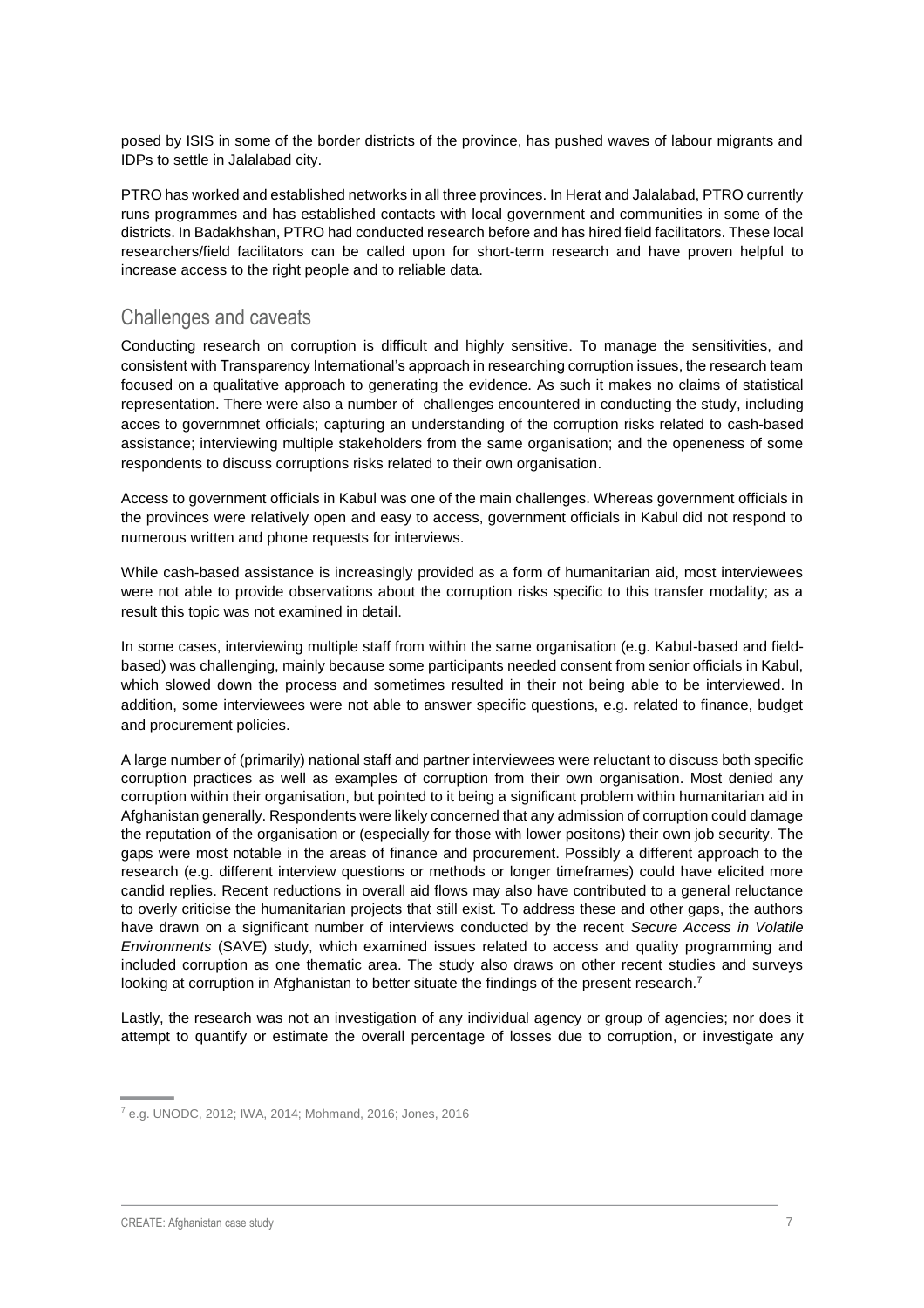specific claim of corrupt practice. This should not however dilute the very real and serious concerns raised by aid actors and the Afghan community regarding corruption in the humanitarian system.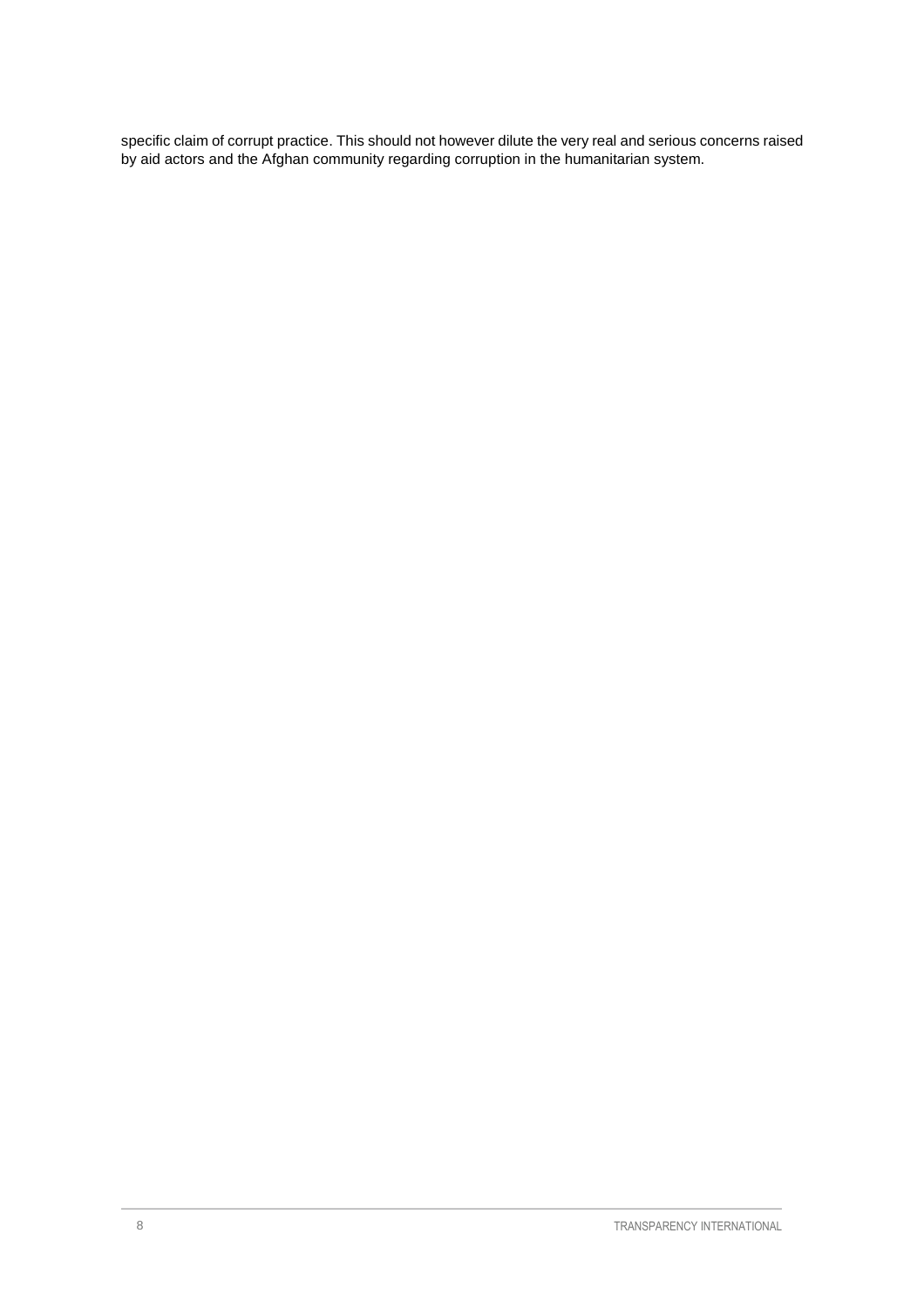## <span id="page-14-0"></span>3. BACKGROUND FACTORS

Afghanistan ranks as one of the most corrupt countries in the world, at 166 out of 167 on the 2015 Transparency International Corruption Perception Index. <sup>8</sup> This significantly impacts all aspects of the society and economy. As a recent reported concluded, the integrity risks are so great that 'a sizeable proportion of the Afghan population has lost confidence in their government's ability to work in the interest of the broader public, rather than in the interests of a small group of warlords and other political elites.' This furthers conflict and violence, jeopardising the very future of Afghanistan as a viable nation. <sup>9</sup> A recent survey of nearly 600 conflict-affected community members in four areas of Afghanistan found that more than three quarters of them felt that corruption is a main barrier to receiving assistance.<sup>10</sup>

Since 2001, hundreds of billions of dollars in aid were introduced into the country's fragile economy. This aid nearly doubled Afghanistan's GDP, which many claim increased vulnerability to corruption by driving up local prices, inflating staff salaries of some international organisations and contractors, and providing ample opportunity for corruption in a country severely lacking in security, governance and rule of law.<sup>11</sup> Despite the substantial financial resources given to the Government of Afghanistan (GoA) to assist the country to strengthen its institutions, 'the effectiveness of such institutions has been significantly eroded by a lack of integrity, accountability, and transparency'.<sup>12</sup>

In the past few years, under the leadership of President Ghani, anti-corruption measures have received new attention and a number of donor governments, as well as the UN's assistance mission (UNAMA), have supported those efforts. Anti-corruption measures include the establishment of a UNAMA GoA Working Group on corruption as well as specific initiatives such as the recently established Anti-Corruption Justice Centre and a large-scale review process for procurement activity. <sup>13</sup> The general view is that while progress has not been as fast or as effective as needed, the investments indicate an important shift in the openness of the government to acknowledge the damaging effects of corruption and its own role in that process.

### <span id="page-14-1"></span>3.1. LEGAL SYSTEMS, INSTITUTIONS AND ANTI-CORRUPTION FRAMEWORKS

While new initiatives such as the Anti-Corruption Justice Centre are now in place, the significance of corruption in Afghanistan over the course of the last decade has not been due to a lack of legal systems and institutions. Afghanistan's Law on Overseeing the Implementation of the Anti-Administrative Corruption Strategy ('Corruption Law') was established in 2008. It provided the mandate and organisation of the High Office of Oversight and Anti-corruption (HOOAC) and assigned to HOOAC the role of overseeing the implementation of the strategy.<sup>14</sup> The Corruption Law proscribes 18 acts, including bribery,

<sup>8</sup> Transparency International, 2015. [http://www.transparency.org/whatwedo/publication/cpi\\_2015](http://www.transparency.org/whatwedo/publication/cpi_2015)

<sup>&</sup>lt;sup>9</sup> Mohmand, 2016

<sup>10</sup> Jones, 2016

<sup>11</sup> Radon et al., 2016

<sup>12</sup> Mohmand, 2016

<sup>&</sup>lt;sup>13</sup> See for example the country statement at the Anti-Corruption Summit in London in 2016:

[https://www.gov.uk/government/uploads/system/uploads/attachment\\_data/file/522697/Afghanistan.pdf](https://www.gov.uk/government/uploads/system/uploads/attachment_data/file/522697/Afghanistan.pdf)

<sup>&</sup>lt;sup>14</sup> The Law on Overseeing the Implementation of the Anti-Administrative Corruption Strategy (Corruption Law) replaces a previous similar law, the Law of Campaign against Bribery and Official Corruption (2004), and its associated corruption agency, as noted in Radon et al. 2016.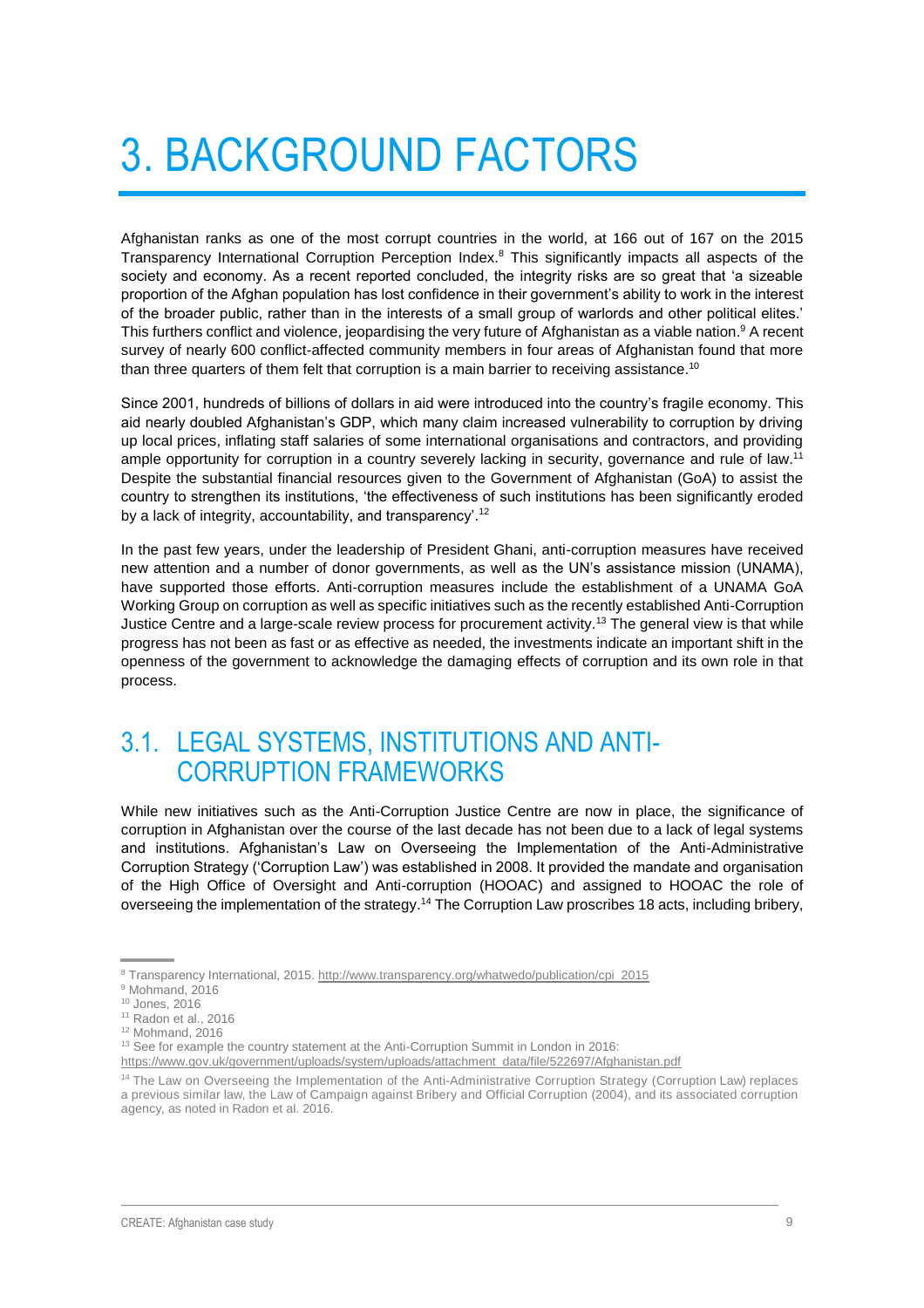embezzlement, forgery and nepotism, criminalisation of which is set out in the Penal Code. <sup>15</sup> The Corruption Law is applicable to NGOs and international organisations 'that are party to financial transactions with the State within the framework of the UNCAC and other international treaties'.<sup>16</sup> The Corruption Law also provides for the establishment of Anti-Administrative Corruption Prosecution Offices within the Attorney General's Office (AGO) to investigate crimes of corruption and file cases, as well as Anti-Administrative Corruption Tribunals in the capital and provinces in order to deal with crimes of administrative corruption. 17

To date, the main domestic agencies involved in combatting corruption are HOOAC, whose responsibility is mainly coordination, and the AGO, which conducts prosecution of corruption-related and other criminal offences. In addition to HOOAC, the Ministry of Interior (MOI), the National Directorate Security (NDS) and the Supreme Audit Office (SAO) can develop corruption cases for prosecution by the AGO.<sup>18</sup> Radon et al. (2016) also note however that international pressures led to the formation of additional mechanisms, including the Independent Joint Anti-Corruption Monitoring and Evaluation Committee (the MEC), an independent committee comprising six national and international anti-corruption experts that monitors and evaluates anti-corruption measures. The International Security Assistance Force (ISAF) created numerous task forces to implement ISAF anti-corruption efforts<sup>19</sup> and the United States also created its own agencies, including its Task-Force 2010 and the SIGAR (Office of the Special Inspector General for Afghanistan Reconstruction).<sup>20</sup> Through the FBI's Major Crimes Task Force, the US also assists the AGO with investigating cases of corruption. The civil society organisation Integrity Watch Afghanistan (IWA) conducts community monitoring, research and advocacy on corruption issues.<sup>21</sup>

Despite the establishment of anti-corruption institutions in Afghanistan, there has been no record-keeping system for tracking the investigation and prosecution of corruption cases by HOOAC or the AGO.<sup>22</sup> According to the MEC, 'hundreds of cases have been submitted to [the AGO] over the past several years, but the vast majority of them have not been prosecuted'. <sup>23</sup> The MEC states that this is due to a lack of interagency cooperation and case management resources, as well as a lack of political will.<sup>24</sup> There is considerable hope that the establishment of the Anti-Corruption Justice Centre, intentionally-designed to be insulated from political influence, will address some of these challenges. Meanwhile, in its reports to the American Congress, the SIGAR publishes an overview of cases in which it is involved, including details of arrests, prosecution and sentencing although the majority of the convictions are in US courts against US citizens. 25

<sup>24</sup> Radon et al., 2016

<sup>15</sup> As noted in Radon et al. 2016

<sup>16</sup> As noted in Radon et al. 2016

<sup>&</sup>lt;sup>17</sup> As noted in Radon et al. 2016

<sup>18</sup> Independent Joint Anti-Corruption Monitoring and Evaluation Committee, 'Vulnerability to Corruption Assessment on Corruption Case Processing in Afghanistan,' February 2015, as quoted in Radon et al. 2016.

<sup>19</sup> CJIATF-Shafafiyat, 'SIGAR Information Report', 1 June 2011, public intelligence, as quoted in Radon et al. 2016.

<sup>&</sup>lt;sup>20</sup> The task-force was shut down in 2014 to accommodate the 9,800 cap for US military forces in Afghanistan. International Security Assistance Force, 'New Task Force Stands Up to Combat Contract Corruption', 2010; Maggie Ybarra, 'Afghanistan Anti-corruption Task Force Shuttered amid U.S. Troop Drawdown,' Washington Times, 20 October 2014, as noted in Radon et al. 2016.

<sup>21</sup> See for example, IWA 2014

<sup>22</sup> Radon et al., 2016

<sup>&</sup>lt;sup>23</sup> 'Vulnerability to Corruption Assessment on Corruption Case Processing in Afghanistan,' MEC, February 2015, as noted in Radon et al. 2016.

<sup>&</sup>lt;sup>25</sup> 'Quarterly Report to the United States Congress,' SIGAR, July 30, 2015, As noted in Radon et al. 2016.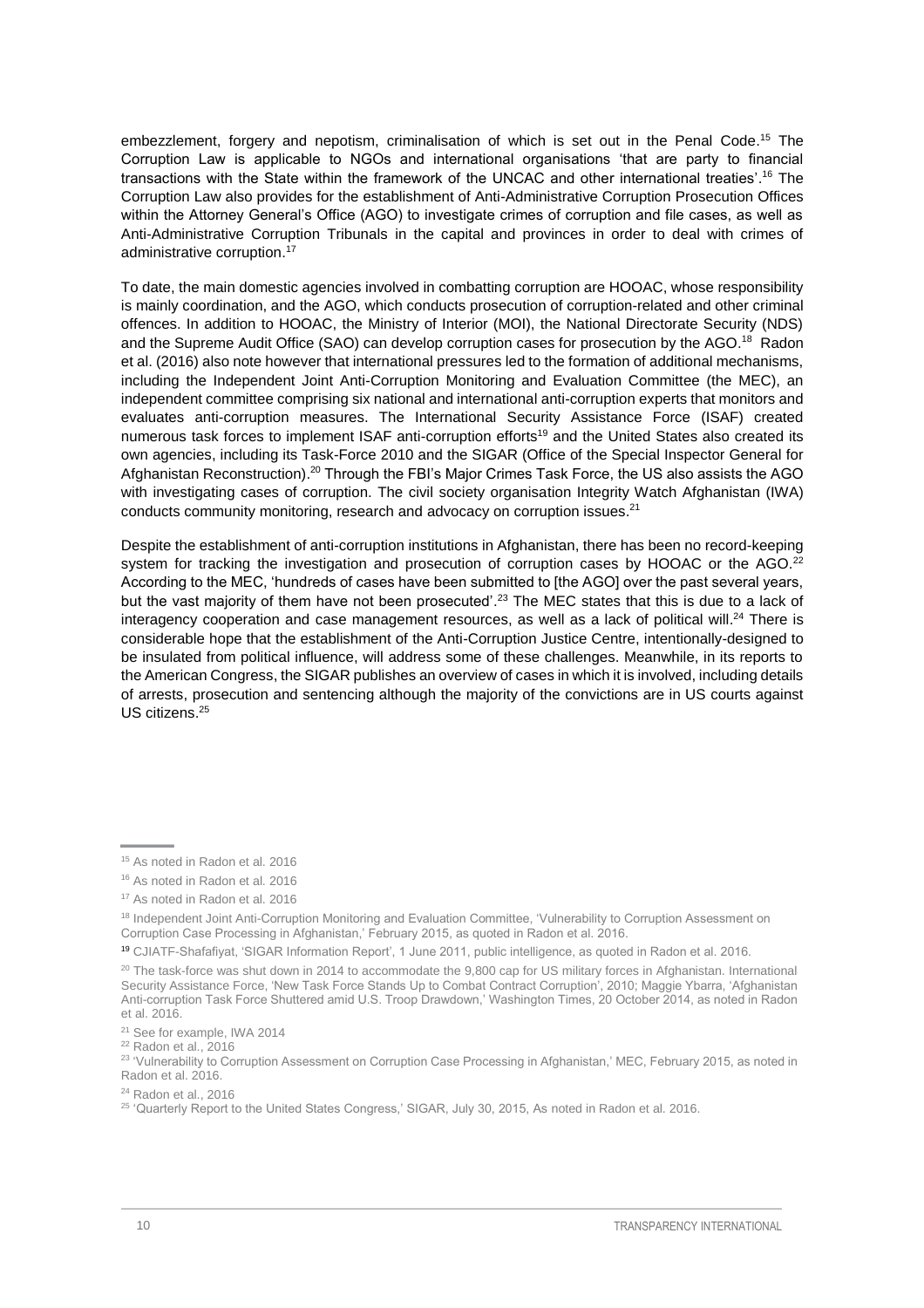## <span id="page-16-0"></span>3.2. HUMANITARIAN AID ARCHITECTURE AND AID **PRESENCE**

The humanitarian aid architecture for Afghanistan is relatively well developed, based on high levels of humanitarian and development aid being channelled to the country for the last fifteen years. The Afghanistan National Disaster Management Authority (ANDMA) meets regularly with humanitarian aid actors (including Afghan NGOs, International NGOs (INGOs), UN agencies and related government departments) to plan responses at the provincial level. For a period the government appointed a State Minister for Emergency who was also involved in coordination efforts, but the role is no longer prioritised and one stakeholder noted it was an indication that the government was no longer serious about it. In addition, at the provincial level the recent trend has been to mobilise local resources in emergencies; for example, the Takhar governor helped IDPs from Kunduz.

The UN's Office for the Coordination of Humanitarian Affairs (OCHA) provides its typical coordination and information functions in Afghanistan (including an access taskforce), and at the sectoral level cluster system meetings take place in Kabul and within cities at the province level. Both an active Humanitarian Country Team and a Humanitarian Donor Group have had the issue of risk management on their agendas in recent years. The United Nations Risk Management Unit-Afghanistan (RMU-Afghanistan) was recently established (similar to the unit originally established for the Somalia country programme) to provide information and support on risk management, including contractual and performance data for contractors used by UN agencies. With the RMU-Afghanistan's support, a range of initiatives have been launched to increase risk management support throughout the assistance community, including a Collaborative Monitoring Working Group and an online tool to support improvements in monitoring and accountability.

For the NGO community specifically, the Agency Coordinating Body for Afghan Relief and Development (ACBAR) supports national and international NGOs working in Afghanistan, along with the Afghanistan NGO safety programme (INSO) which provides security advice and training for NGOs. A much larger number of NGOs exist, however, which are not part of these coordination structures. There are thought to be close 2,000 NGOs in Afghanistan, only around 100 of which are members of ACBAR for example.<sup>26</sup> Other coordination bodies such as the Afghan NGOs' Coordination Bureau (ANCB) and the Afghan Women's Network (AWN) are supposed to be part of the steering committee but in practice this hasn't occurred. ACBAR has a code of conduct for its members, updated in 2013, which deals with humanitarian activities, reconstruction and development, but has no capacity to monitor NGOs' adherence to the code.<sup>27</sup>

Aid organisations tend to be highly 'bunkerised' in Kabul and other cities, posing challenges for movement of staff to coordination meetings and ultimately a good sharing and exchange of information. Field offices are headed by a mix of international and Afghan staff, but international staff are limited in the extent to which they can travel overland outside the main cities. Aid agencies are largely clustered in the centre and north of the country, which are relatively more secure, despite southern provinces having greater levels of conflict and need. Presence is also minimal in many periphery districts.<sup>28</sup> Similarly, many government donor agencies have a limited ability to travel and monitor humanitarian projects; many are more focused on addressing corruption issues within the development and security sectors, which constitute a larger portion of their aid portfolio.

For security reasons, initiating new humanitarian aid requires extensive outreach to local actors, limiting the ability of agencies to respond quickly in new areas. Many agencies take a highly localised, low-profile approach.<sup>29</sup> Most INGOs implement directly, but rely more on national staff; some partner with Afghan NGOs to reach areas they cannot. International agencies that partner tend to work with national NGOs

<sup>29</sup> Stoddard and Jillani, 2016

<sup>26</sup> Mohmand, 2016

<sup>27</sup> Mohmand, 2016

<sup>28</sup> Stoddard and Jillani, 2016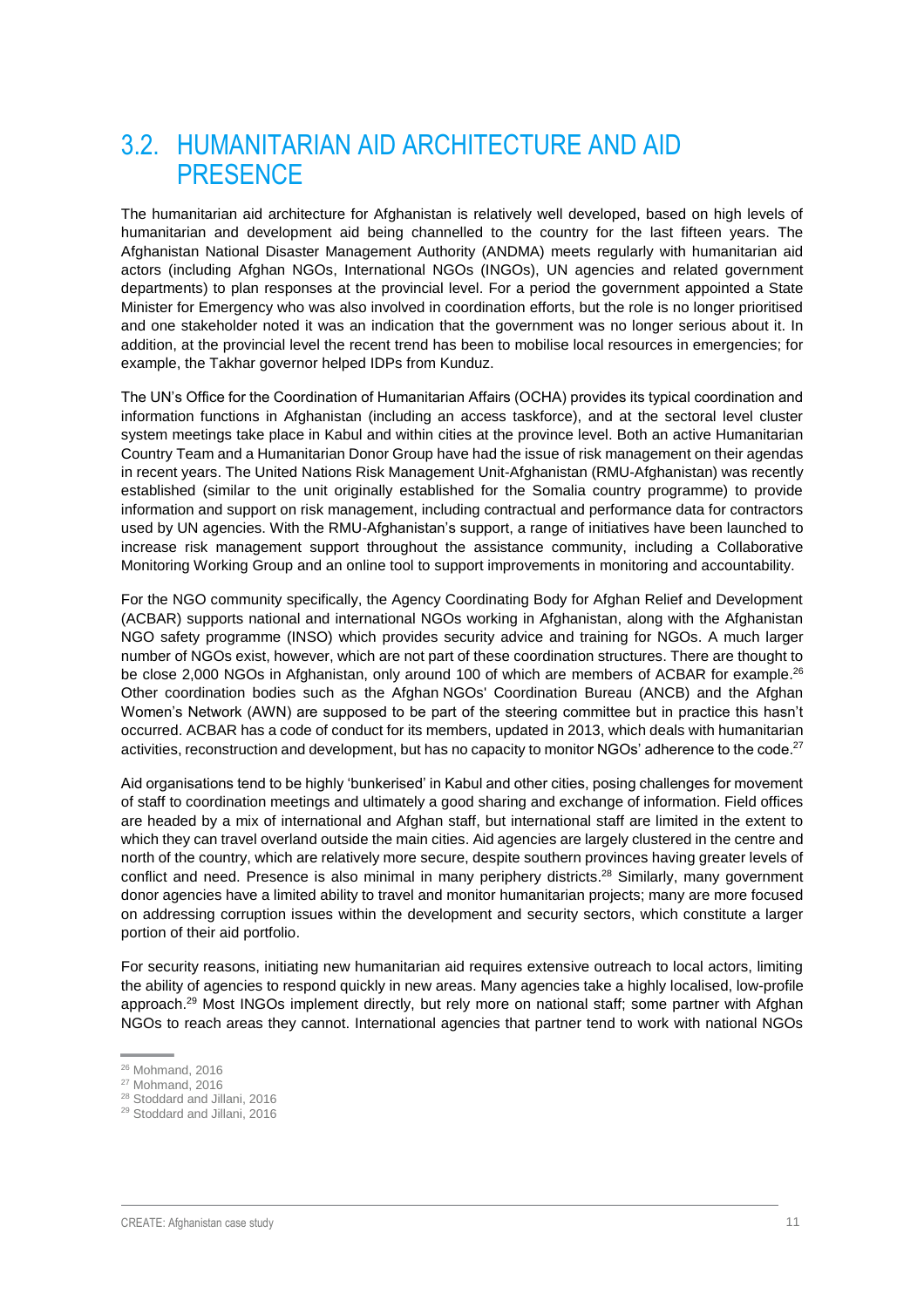and Community Development Councils (CDCs), originally established under the National Solidarity Programme. Restrictions by armed actors and limited numbers of qualified female staff make it difficult to reach women. 30

Humanitarian agencies' use of private companies to transport goods is common in Afghanistan, as it is in other countries. This is especially the case for UN agencies, but international NGOs also use them. Transporters are seen as more discreet and able to blend in with local populations, especially if transporting unbranded aid. Commercial transporters are seen as a way to minimise security risks, even though they are very expensive; many see them as an effective way to 'transfer risk', for a price. Very limited evidence is available on how much commercial transporters pay at checkpoints manned by nonstate armed groups and government-backed armed groups, how much of a role such payments play in furthering violence, or the extent to which transporters may be organised into price-fixing cartels. $^{31}$ 

Another relevant group of humanitarian actors comprise third-party monitoring organisations (TPMs). These organisations are used to collect and validate information from the field despite constrained access. TPMs now constitute a sizeable industry in Afghanistan, with an estimated annual volume of around US \$200 million.<sup>32</sup> While TPMs are typically private companies providing monitoring and other informational services to clients, non-profit organisations (both national and international) have also recently entered the space in Afghanistan, as other funding sources have decreased. The landscape of small NGOs and for-profit contractors is 'rapidly evolving because organisations are often being created on an ad-hoc basis to bid on TPM contracts, but do not always have the financial capacities to subsist after the contract ends'. <sup>33</sup> Aid agencies increasingly recognise that the quality of TPMs varies and that they are also vulnerable to the same corruption practices they are supposed to be investigating.<sup>34</sup>

<sup>&</sup>lt;sup>30</sup> Haver and Carter, 2016

<sup>&</sup>lt;sup>31</sup> Haver and Carter, 2016

<sup>32</sup> Sagmeister et al., 2016

<sup>&</sup>lt;sup>33</sup> Sagmeister et al., 2016

<sup>&</sup>lt;sup>34</sup> Sagmeister et al., 2016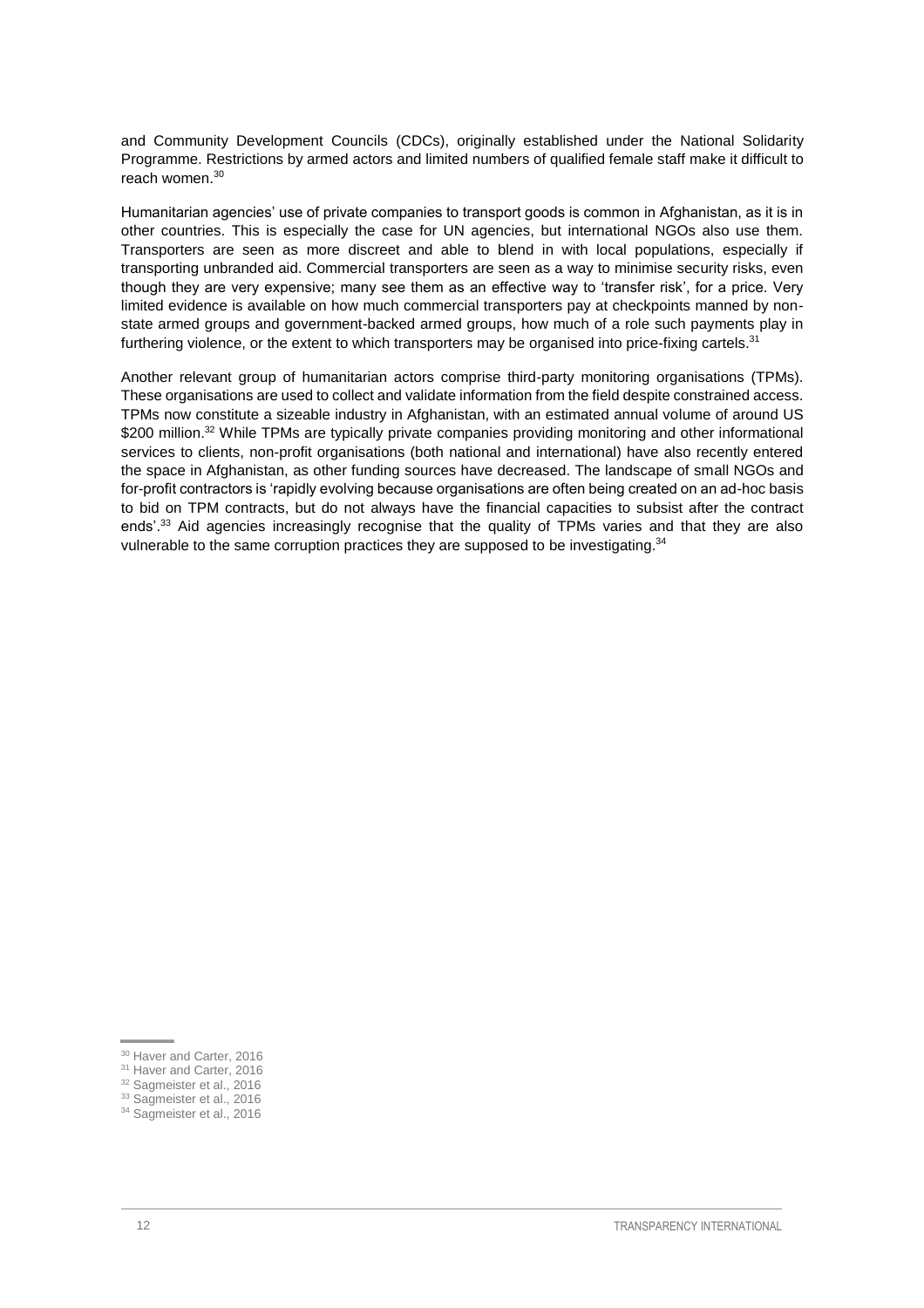## <span id="page-18-0"></span>4.CORRUPTION RISKS

## <span id="page-18-1"></span>4.1. GENERAL PERSPECTIVES ON CORRUPTION

A mixed response was received on the existence of corruption in humanitarian aid. The respondents from aid organisations acknowledged that corruption in humanitarian aid was an issue, but tended to downplay its scale or significance compared to corruption within the much larger streams of development or security funding. They also tended to focus on corruption by local government or informal authorities (notably around misrepresenting beneficiary numbers), rather than on practices originating or contributed to by aid organisations. Lastly, with some exceptions, aid organisation respondents generally defended their own organisations' integrity and transparency but talked about corruption within other organisations at different levels. National staff stakeholders described corruption as occurring within all types of organisations (international agencies, national NGOs and government), while international staff stakeholders focused more (albeit not exclusively) on corruption within national or local NGOs and government.

Responding to the question 'How do you define corruption?' the majority of respondents discussed either the misuse of resources and diversion of aid to unintended beneficiaries at the community level or bribery and pay-offs during partner selection and contracting (i.e. between INGOs and national NGOs (NNGOs), or between UN agencies and NGOs) (see Section 4.3). Fewer respondents elaborated on specific corruption practices within areas of programme support (see Section 4.4), but those who did described particular problems within procurement and human resources.

Tensions were reported between government officials and aid organisations over which areas should receive assistance, with both government officials' and donors' concerns about aid being diverted to nonstate armed groups sometimes playing a role in decision-making (see Section 4.2). People receiving aid perceived corruption to be occurring at different levels, and were often frustrated and saw few realistic ways of reporting or addressing it. They reported little to no bribery or other types of visible corruption within the health sector, however; the main corruption risks were seen to be within distribution of in-kind assistance and cash within various sectors.

## <span id="page-18-2"></span>4.2. HUMANITARIAN AID IN INSECURE AREAS

Going to insecure districts in new provinces is a challenge for aid agencies in Afghanistan. Many organisations prefer to stay where they have a history of working, since they are familiar with the security dynamics and have forged relations with influential elders who can help if staff are kidnapped or projects are stopped by armed groups.<sup>35</sup> Government donors (for international agencies) and international agencies (for national NGOs) are the main actors exerting influence over the selection of programme areas, including promoting areas that have the highest levels of need. Some humanitarian aid staff interviewed said space for discussion with such donors exists, and in many cases they have convinced them to change districts within the province they work in, to stay in areas familiar to them. As overall funding levels decrease, however, financial concerns are leading some smaller NGOs to go to areas they have never worked in and to try to tap into new programmatic themes to add to their limited funding portfolios.

Afghan government officials also exert influence over which areas receive humanitarian aid. Whether to reach out to insecure areas is a matter of regular debate between humanitarian aid actors and local

<sup>&</sup>lt;sup>35</sup> See also Stoddard and Jillani, 2016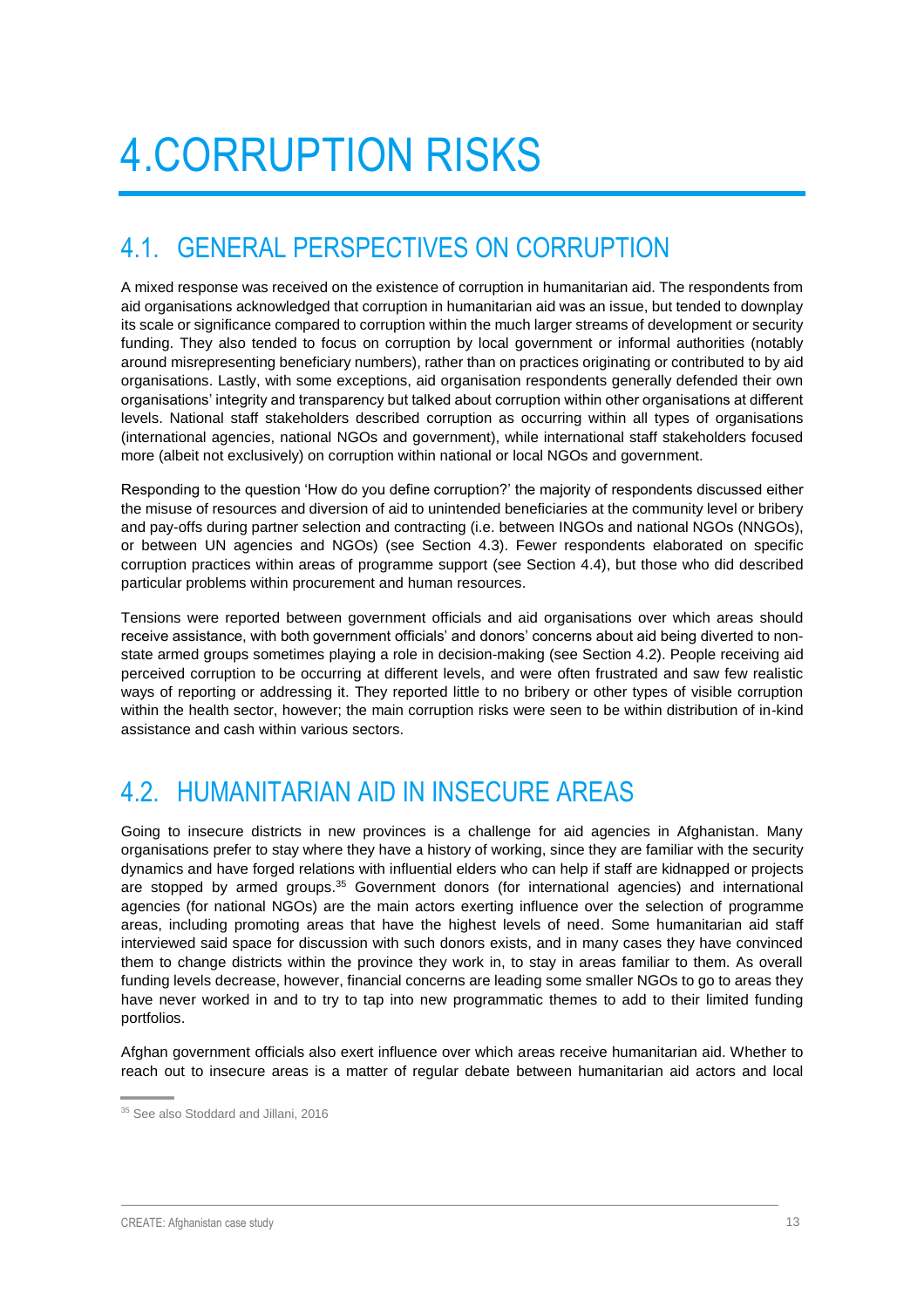government officials. The government officials interviewed in the three provinces generally saw coordination as effective, but they also complained that some NGOs ignore government advice. The ANDMA provincial authorities (and in some cases the governors in the provinces) often disagree with aid actors on where aid should be provided, with the aid organisations wanting to follow their own beneficiaryselection logic and to rely on their own information and risk analysis when deciding where to work. Some discussions with government officials ended with cancelled aid projects in insecure areas, as the government presumably did not want aid agencies working in areas out of their control.

The possibility that aid may be diverted or controlled by either local authorities or non-state armed actors plays a key role in such discussions. Aid organisations reported being pressured by both government officials and non-state armed actors to work (or not work) in some areas. Some government officials confirmed that they do not allow NGOs to go to insecure areas outside of their control unless the government officials are confident that aid is not being diverted to unintended beneficiaries. Aid organisations also confirmed that local militia will seek to control the aid within their area of operation and will also seek to prevent aid agencies moving outside of their control. As a result of both the general insecurity and of these tensions, the populations in some areas go unassisted. One government official described the situation:

*Since we can't go to insecure areas, UN agencies and others are also not allowed to go*  to these areas; the humanitarian organisations have to follow the assessment of *government representatives. As an example, there was flood in Langar and Chardeh villages of Pushte Zarghoon district, and since there was no security, the aid organisations did not have permission to go to the area. Even the district representative did not go to the area, and as a result the representative of disaster management also cancelled the visit. Though the district representative asked that the affected people be called to come to the district centre to receive their assistance, this decision was not supported by the aid organisations and the process of delivering assistance to these affected villages failed. In the meantime six of the other affected districts where security was good did receive assistance.*

Most government officials interviewed expressed doubts about the integrity of aid going to insecure areas. The aid agencies interviewed similarly echoed this, saying that without a better understanding of the context, including the security situation and the interests of the relevant local power brokers, they cannot be confident of aid integrity and transparency and so will not go to areas where they are not confident that aid will reach the right families. Arguments between aid organisations and government sometimes resulted in organisations cancelling aid projects altogether, even to more secure districts.

A small number of officials said they believed that aid organisations seek to work in insecure areas because opportunities for corruption are greater. For example, a provincial council member in Herat said, *'Corruption is sizeable in insecure areas and all the money is shared between maliks,*<sup>36</sup> *elders and NGOs themselves; since the area is insecure, the media, NGOs, government, provincial council members and other monitoring teams can't go there. That is why insecure areas are selected by some organisations to work.'* Indeed, many programmes are not monitored directly by donors or international agencies due to insecurity, although some have the capacity to field national staff. Stakeholders at the Kabul level echoed the observation that corruption was more likely to occur in insecure areas where strong monitoring was not possible, but they did not suggest that organisations specifically choose to implement programmes in those areas for that reason.

Insurgents in some provinces are also sensitive about where humanitarian aid is going. They have reportedly complained about aid going to relatives of armed groups fighting against them. A number of aid workers in Badakhshan, for example, said government representatives had warned them not to help the

<sup>&</sup>lt;sup>36</sup> Maliks and arbabs are individuals who represent community interests to the outside world (Murtazashvili, 2016).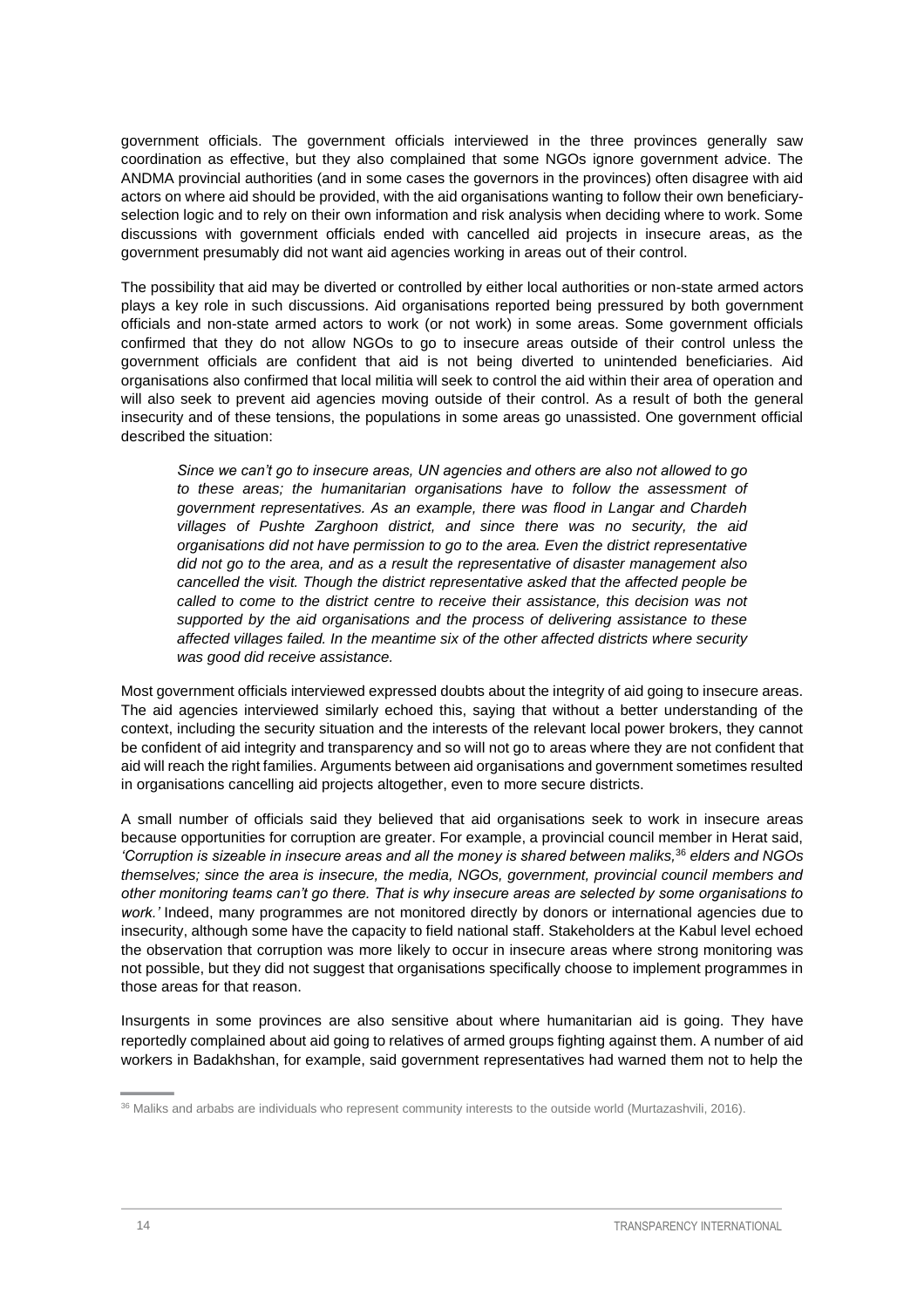IDPs because they were presumed to include some families of the local armed forces fighting them. This type of dynamic also contributed to the difficulty of working in insecure provinces. This and other studies have found that local power brokers, tribes, or Taliban commanders often require bribes in order for a project to receive security assistance.<sup>37</sup> According to some of the displaced persons interviewed in Faizabad, presumably associated with local militias fighting against insurgents in some of the districts, Taliban are influencing how humanitarian aid is being distributed. The respondents alleged that in areas where Taliban are present they not only dictate the way humanitarian aid should be distributed but they also tax some of the national programmes. One respondent in Badakhshan claimed that without paying such taxes none of the programmes will work in areas controlled by insurgents. Some aid organisation staff painted a more positive picture, however. One INGO staff in Badakhshan, for example, said that working in insurgent areas is not always difficult: *'Taliban are quite cooperative in terms of carrying out development projects. They are more cooperative and transparent compared to government. Once they allow project implementation they no longer cause annoyance.'*

Many government officials remain sceptical that organisations can work effectively in areas outside of the government's control. In Badakhshan, for example, though some government officials accept that a number of aid agencies are able to reach insecure areas without compromising their principles, others were blamed for a lack of coordination and for distributing aid in areas that government officials could not monitor. As one provincial council member in Badakhshan said*, 'Last year [an organisation] allocated some aid for affected people in Badakhshan. They distributed aid among people in full absence of related government departments in the province. Consequently, the aid was looted and the right people were not targeted at all. In this aid distribution process a few people were injured and one was killed.'* These claims were made even though the organisation worked with the Afghan Red Crescent Society to distribute the aid. Some aid organisation interviewees felt that such allegations are made in cases where the humanitarian aid is sizeable and some actors don't receive their 'share'.

More generally, interviewees from aid organisations reported tensions between having to follow government protocols (and include government officials in decision-making) and responding quickly to emerging needs. While coordination with government appears to have generally increased trust and boosted transparency, it can also be time consuming, according to some aid agency staff. Giving more control to local government officials also increases the chances of ultimately accepting fake lists of beneficiaries sometimes made by government officials and gatekeepers at the community level (see Section 4.3.3). As one INGO respondent stated:

*In the aid distribution process, government authorities are interfering by introducing their own men. Often government authorities by doing so are delaying aid distribution process. For instance, we had to distribute aid to an affected location three days back, but so far haven't been able to distribute due to absence of anti-disaster department representatives. If we distribute aid in their absence they will raise questions and blame NGOs for not coordinating with them.*

Many NGO interviewees perceive government departments to be bottlenecks and noted that they try to seek those acting with integrity and make relationships on a personal level to keep their operations smooth and avoid too much interference from corrupt officials.

<sup>37</sup> See Haver and Carter 2015. Also, Shaw, 'Afghanistan in 2013: A Survey of the Afghan People', The Asia Foundation, 2013, as noted in Radon et al. 2016.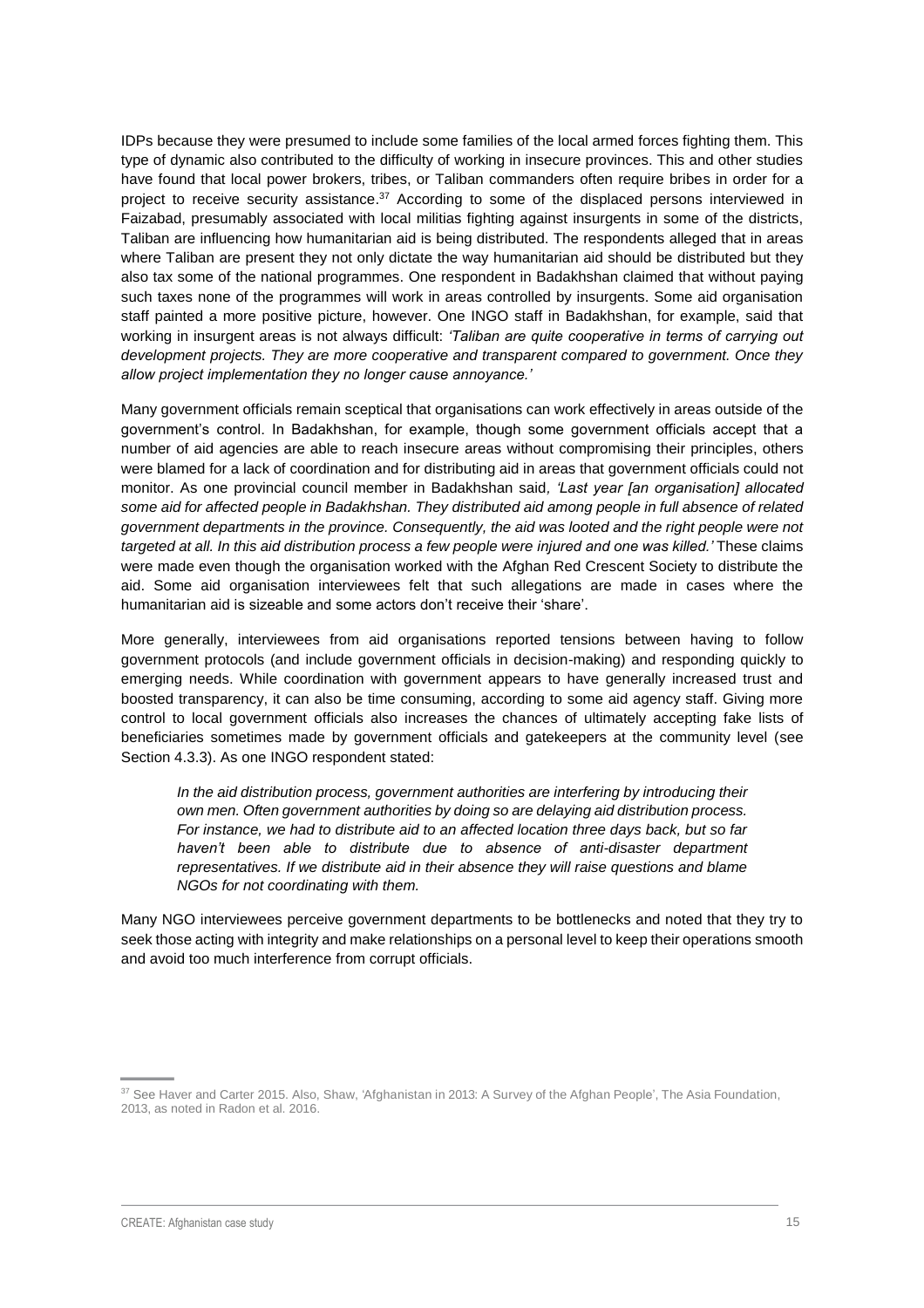## <span id="page-21-0"></span>4.3. CORRUPTION RISKS IN PROGRAMMING APPROACHES

### <span id="page-21-1"></span>4.3.1. Partner selection and contracting

Many respondents – primarily but not exclusively national staff – perceived significant corruption practices during partner selection and contracting. They reported that some national staff from UN agencies as well as from government ministries are bribed to secure contracts or gain permission to work. Some government ministry officials also reportedly award funding contracts on the basis of whether they receive a specific percentage from the budget, or award contracts to NGOs established by their own relatives. This was stated as the reason some agencies are not funded, i.e. because they either do not agree to pay a percentage of the contract or they are not trusted by the corrupt officials to do so and keep the information quiet. Aid organisation staff complained that bribing government officials increases expectations from other aid actors they work with in the provinces.

These major risks were seen to stem from collusion between staff from the implementing agency (on the one hand) and the main recipient agency or government ministry (on the other). These practices have in some cases resulted in organisations being funded that had neither experience in the relevant sector nor the proper structures in place to manage the funding they received. When discussing these types of corruption, many national staff respondents did not specify examples but noted that (revealed by simple observation) the low quality of the projects, particularly in the area of construction, indicate corruption (i.e. due to operational budgets being used for purposes other than the project), as does the number of properties owned by government officials and heads of NGOs (this also referred to development-oriented activities such as the building of roads, schools and hospitals). International staff respondents generally reported that they did know about these types of corruption, but acknowledged that they could be taking place.

### <span id="page-21-2"></span>4.3.2. Targeting and registration

As described above, the majority of national and international NGOs (as well as some UN agencies, where they implement directly) have been working in their selected provinces for many years and have established constructive relations with the local government institutions and with beneficiaries. According to NGO staff, working for longer periods in the same provinces gives them leverage with government officials to prevent them from pushing the NGOs to allocate funds to areas that (and target individuals who) do not need humanitarian aid, and allows for more needs based decision-making on eligible communities and families.

The provincial ANDMA offices, as well as representatives from the Ministry of Refugees and Repatriation and related government departments, sometimes receive petitions from communities for aid, and these lists are then shared with related humanitarian organisations providing assistance. The submission of a petition requires that well-organised IDPs work with local elders and imams (religious leaders) in the communities to provide lists of families eligible to receive aid. IDPs interviewed, however, said that this process can be a waste of their time and money as most of them don't have the writing skills or resources to develop the lists (a commonly used printed letter head costs approximately 50–100 Afghanis, according to one IDP respondent in Badkashan). How the petitions are handled by government officials and how many are handed over to humanitarian aid agencies working in the province or to an ANDMA office is also unclear. Aid agencies report that if they receive the petitions, these lists are re-checked by the aid organisations' assessment teams to ensure authenticity.

Local elders are also involved in aid distribution, but mostly in the presence of aid agency staff. In Herat in a number of cases, aid is handed to local elders to distribute according to the list made by the humanitarian organisation. According to aid recipients in all three provinces, compared to government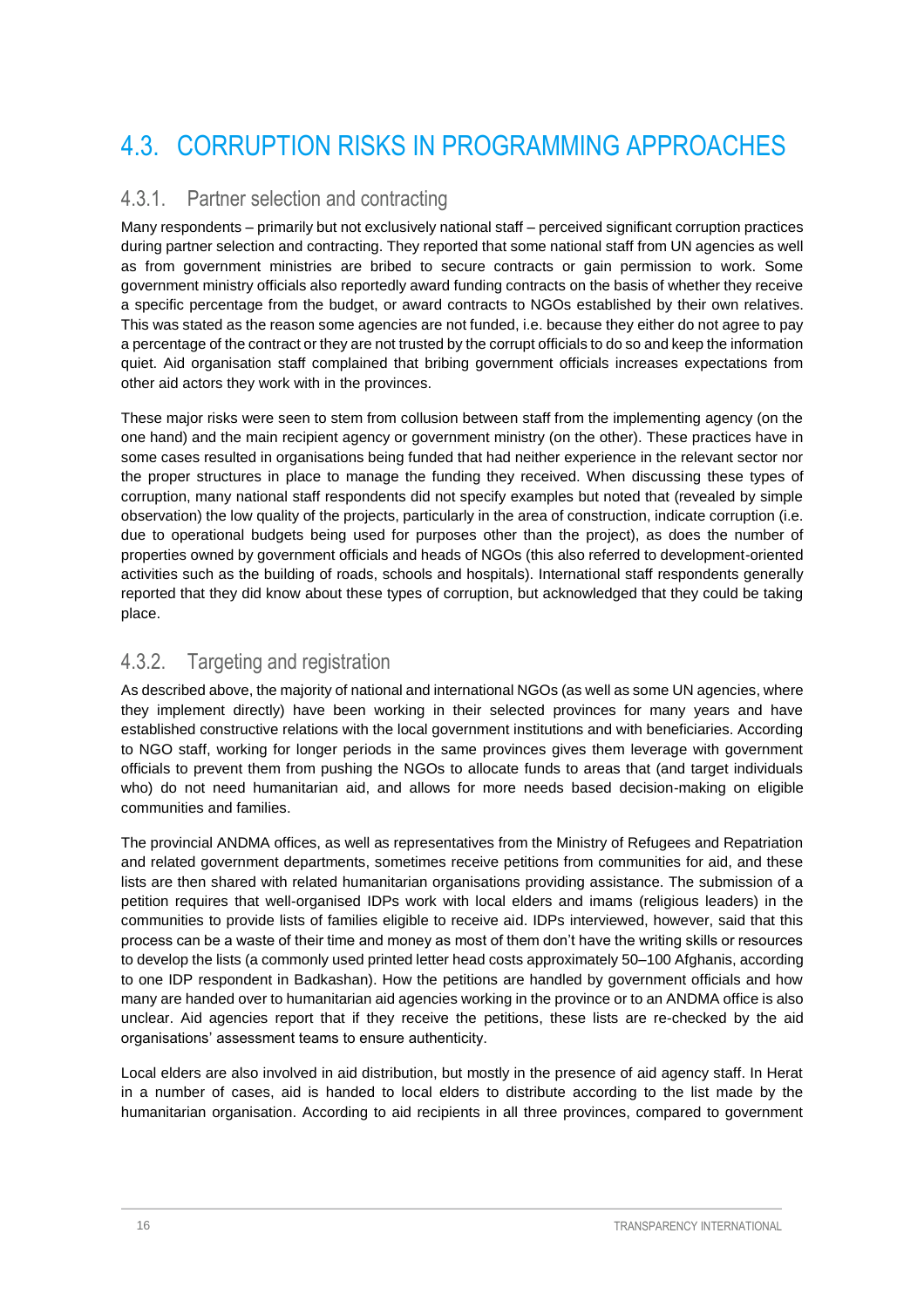officials, the informal local structures, such as the council of elders and IDP representatives, are generally seen as more trusted bodies that can distribute aid fairly.

According to aid agency staff in all three provinces, the lists provided are usually unrealistically inflated by government officials, as well as sometimes by community elders and other community representatives. Recent experiences with several emergency responses, including in Kunduz in 2015<sup>38</sup>, has resulted in conflicting and contested needs assessment data. These experiences led agencies to begin to undertake more detailed verifications of needs assessment data. Agencies reported that they now do independent assessments in some targeted communities in order to screen the lists and clean out individuals who were inappropriately added by community elders or government officials. According to local aid staff and local residents, the survey teams have reportedly made a positive difference in ensuring that the right people receive aid. Almost all the respondents in the provinces, apart from the refugees returning from Iran in Herat, said the selection was carried out by a team of surveyors from the NGOs. Staff interviewed in Kabul said the independent verifications have sometimes resulted in a slashing of the number of people in need, with the original lists reportedly inflated by up to 90 percent.

Though local elders continue to add the names of families that do not need humanitarian assistance, according to many aid agency staff, these are now few in number and essentially negligible. To maintain good relations and not incite opposition from gatekeepers, humanitarian aid workers often do allow a few families introduced by provincial officials or tribal elders to stay on the lists. This was also acknowledged by ANDMA staff in the provinces. It reveals that a 'negligible' (according to them) diversion of aid is tolerated. This tolerance is not communicated to the affected communities, however, which is why communities may report that unknown individuals received aid.

Generally, the beneficiaries consulted through this research were happy with the targeting process –but they also called for more direct involvement of humanitarian aid organisations instead of allowing local authorities and elders in the community to control the process, as is still sometimes the case, especially in the initial stages. Aid recipients appreciated when humanitarian aid organisations' survey teams checked the authenticity of lists. A small number of aid recipients believed that aid should not go through their elders. The following are some related quotes from respondents in Herat province:

*Arbabs are the authorised people and they receive aid. That is why most of the aid do[es] not go to the deserved families.<sup>39</sup>*

*The main issue is that the elders of each tribe try to work for their own people and we are concerned about this issue. This damages local people and poor people become poorer.*

*Aid is not given to deserving people hand by hand. Each organisation transfers it to elders and then they distribute that to the people of their choice.*

Aid organisations expressed similar concerns about local elders' or IDP representatives' fraudulent behaviour of including their relatives on lists. Some of the lists made by the elders and submitted to government officials are surprisingly misleading, they said, where the number of ineligible families is double the ones who should receive aid.

Some humanitarian aid staff in Kabul said that IDPs and local representatives at the village level would not take the risk of including such a big number of irrelevant families on the lists. They blamed the inflations of lists on local government officials, and say that the higher the rank, the larger the share of aid they

<sup>&</sup>lt;sup>38</sup> See Carter, 2016

<sup>&</sup>lt;sup>39</sup> Maliks and arbabs are individuals who represent community interests to the outside world (Murtazashvili, 2016).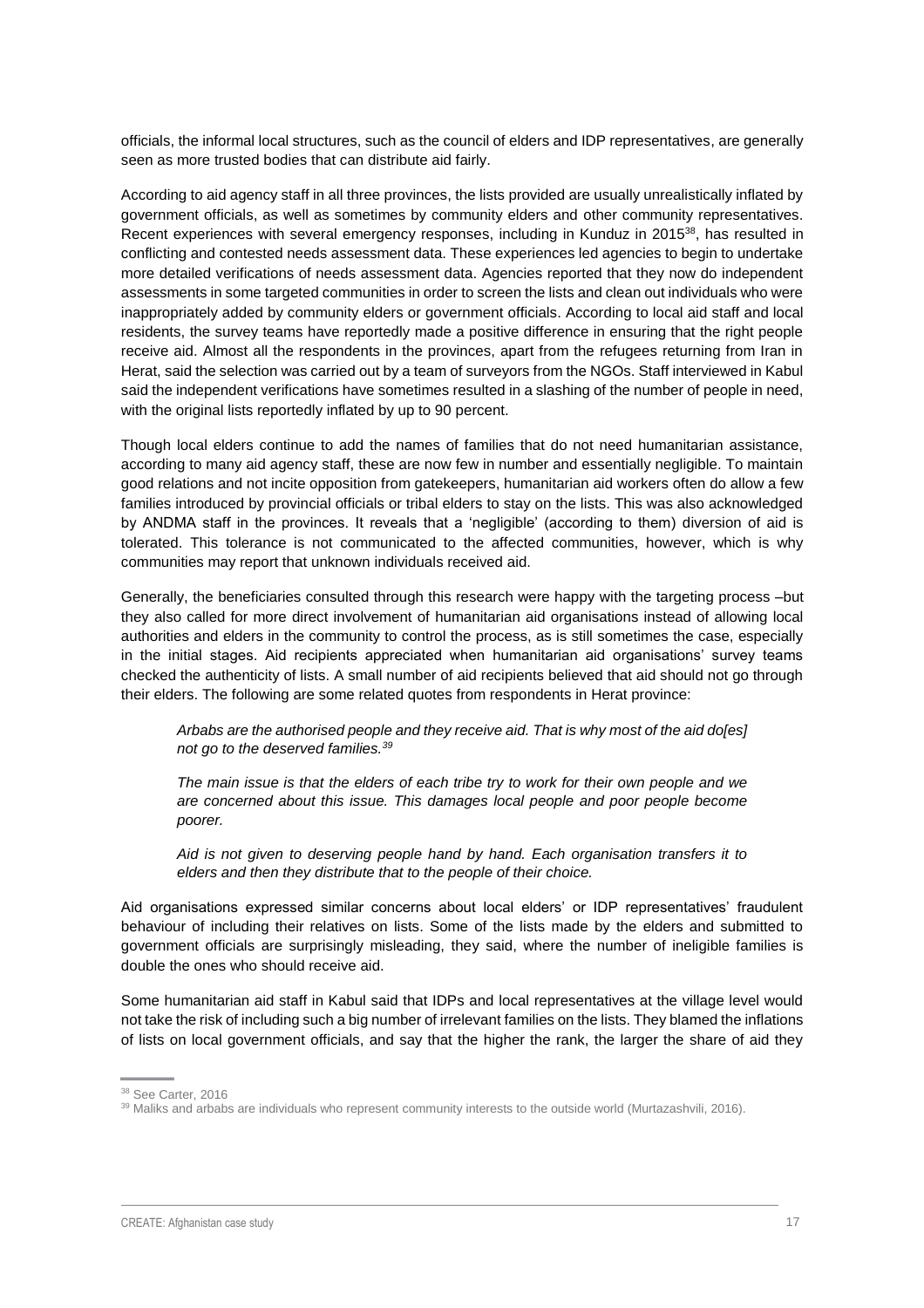demand. Elders in the community, according to aid agency staff in Kabul, can be easily dealt with and very few (say three to five) extra families' share will be more than enough for them to divert to their relatives. The largest figures come from government officials, particularly from provincial governors, provincial council members and chiefs of police. The affected people interviewed trust their tribal elders but still ask for further scrutiny of aid distribution and even media presence. Though most of the respondents believed there is little humanitarian aid in their areas, they also perceived that powerful tribal leaders or commanders are attracting aid to their own villages. These can be senior officials in the government or previous *jehadi* commanders who are connected to local government officials or to parties in the central government.

Contrary to the claims made by aid agency staff and aid recipients, government officials believe that communities, rather than aid agency staff, should be directly involved in aid distribution. They believe that aid organisations are no longer as strict in monitoring and may have lost trust in community representatives. A provincial council member in Badakhshan stated, *'International aid organisations distribute aid through partners, whereas before aid was distributed by local elders. Recently [one organisation] is the only organisation which is [actually] involved in most of the aid distribution process. I would say going through local elders, aid distribution was much better compared to [now].'*

At the local level, government bodies, particularly those involved in coordinating and distributing aid, raised concerns about involving elders in aid distribution. One such representative in Herat said they are trying to directly reach poor communities rather than only working through elders. He explained:

*Once we had to distribute aid in [a particular] district, some of the maliks and mula imams requested to give all the assistance to them so that they distribute it to people, but since we couldn't trust them we did not give anything to them. We called the deserved people to come to the district headquarters and receive their assistance and the distribution took place in the district headquarters.*

### <span id="page-23-0"></span>4.3.3. In-kind aid distributions

This section reviews the types of corruption risks that respondents described as prevalent during the distribution of in-kind assistance, including food and non-food items such as shelter materials. As noted in the methodology section, while cash and vouchers are increasingly used as forms of humanitarian assistance in Afghanistan, most of the interviewees did not have experiences to share regarding corruption risks specific to this transfer modality. Previous research has suggested that food assistance, non-food item distribution and cash transfer may be more prone to diversion through abuse of power as compared with activities in health and protection<sup>40</sup>, and this research corroborates this. Some agency representatives in Afghanistan have also seen vouchers as less susceptible to corruption and fraud than cash because (according to these interviewees) they can be more discreetly distributed and are more dependent on proof of identity than cash is; the evidence on this point remains under-developed, however.<sup>41</sup>

The aid distribution process varied across the research areas. In some cases, in-kind assistance is distributed in the presence of government officials, local elders and aid agency staff, but in a number of other cases it was reported that humanitarian aid is handed over to the local councils along with the list of beneficiaries to whom it is to be distributed. According to a prominent civil society activist in Herat, *'Corruption is common among those NGOs who transfer aid to malik/elders of the community for distribution. . . . It is these elders who sell aid such as oil, wheat, biscuit . . . in local markets.'* Giving too much of a free hand to local elders could be why many of the respondents – when asked how to make

<sup>40</sup> Haver and Carter, 2015

<sup>41</sup> Haver and Carter, 2015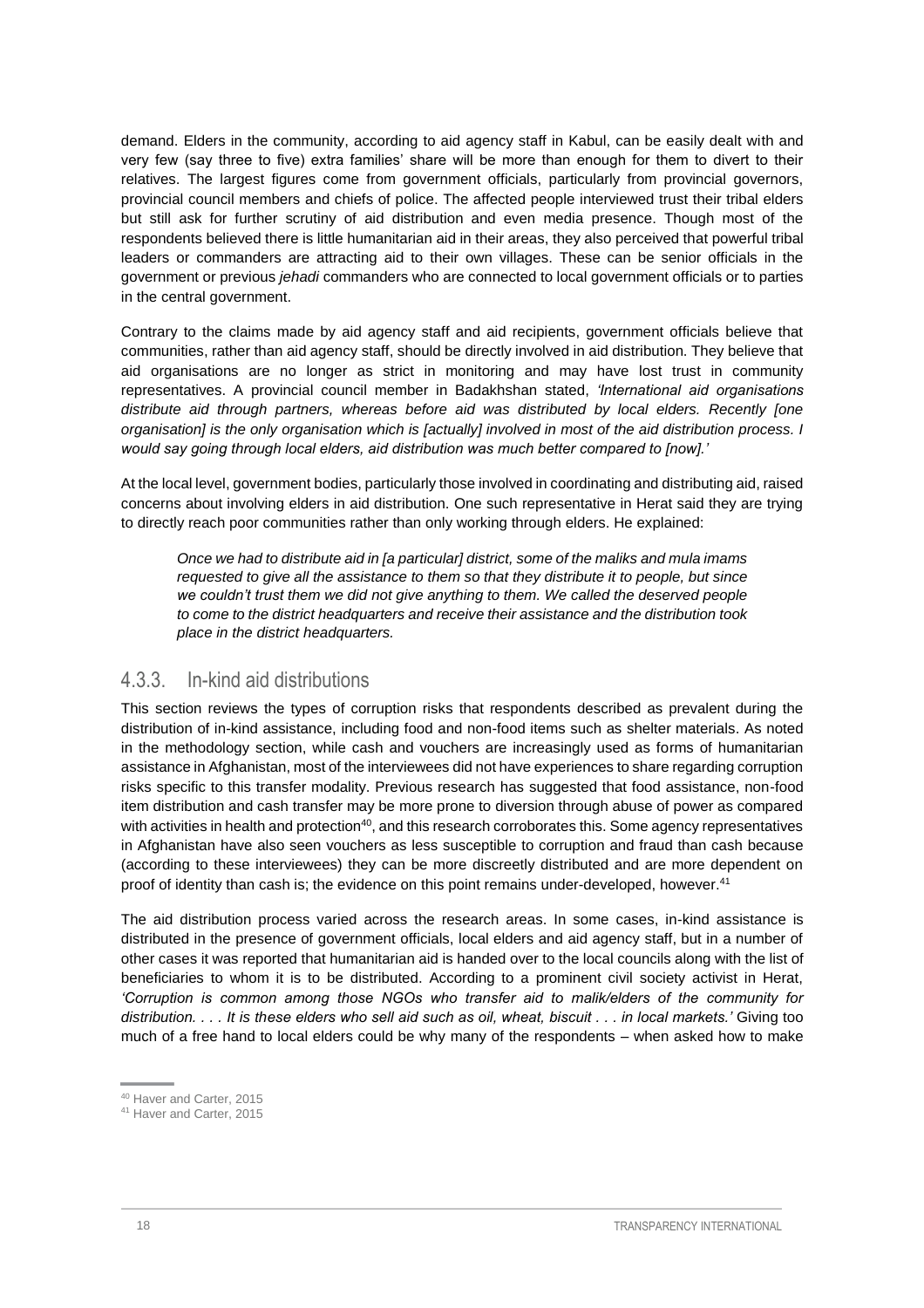humanitarian aid more transparent – recommended choosing the right people in the communities to work with (along with employing honest staff in aid organisations).

A considerable number of aid agency employees interviewed in all three provinces said they would prefer to distribute aid directly to the beneficiaries. A few NGOs interviewed for this study have therefore decided to take the local elders out of the distribution process. This is only possible in cities and secured areas, however, where they are able to work securely and so do not need to rely on local elders.

Different views were heard from the staff of organisations that were relatively less involved in humanitarian aid (i.e. multi-mandate aid agencies with larger development portfolios) as well as from some government officials. They claimed that corruption in aid distribution mostly takes place before it reaches to the community. They believed that officials and humanitarian aid staff involved in diverting aid take their part before it reaches the community, i.e. during the contracting stage between recipient agencies and their sub-contracting partners. Many aid beneficiaries also agreed that once the aid reaches their communities everyone is aware of it and people can easily find aid diversion, if there is any. The local council members may have put their relatives on the list or might have received aid before the distribution process even started at the community level. This kind of diversion is never reported to the communities unless it is a sizeable amount and of a level that is unacceptable to humanitarian aid actors. As elaborated below, some level of diversion is thus perceived as acceptable within the humanitarian sector.

None of the respondents – staff or affected people – reported cases where aid had been taken from beneficiaries once it had been received, for example, by either elders or armed groups. Aid organisations were perceived to have other opportunities to divert assistance and would not take the risk of taking from the aid they provide, which is small and provided infrequently. Bringing in unknown people to receive aid is the only way aid distribution in communities can be diverted, but reported instances of this were rare. Only one case was reported in Herat, where an IDP respondent said that IDPs had raised the issue but were threatened by a local elder not to reveal the information; otherwise he will be disqualified to receive aid, implicitly telling the IDPs not to antagonise the NGOs and government officials.

Although the majority of the respondents were content with the distribution of aid, the timeliness and frequency of aid distribution were seen as problems (some noted it took a year and in some cases almost two years). Some of the respondents also noted the aid was not sufficient. Some families also complained that the number of family members in a family was not considered. Families of five members and those of twelve members received the same package. Moreover, recent IDPs from the districts felt that the assistance was not tailored to their needs, as they had left everything behind in their villages and needed not only food but also shelter, mattresses and kitchen utensils, which were rarely provided. These gaps are seen as one of the reasons that humanitarian aid is sold in local markets, i.e. because that many families need cash to purchase other items they need.

Communities were also unaware of the type of assistance they would receive. This lack of information presents a major risk for diversion. Apart from selected types of aid such as shelter, there was little information for beneficiaries on the type and quantity of aid. The weak communication with beneficiaries was defended by some Afghan NGO representatives, who said that most of the aid actors themselves know little about what is going to be offered by their donors (i.e. international agencies). In some cases, the donors have withdrawn after a comprehensive assessment in the community that consequently has damaged the reputation of their local partner. Therefore, implementing partners should be cautious in their communications until contracts are signed and quantity of aid to each family is known. At this point, increasing the transparency of entitlements is important. At the same time, some stakeholders noted there may be security and protection risks in providing information, including lists of beneficiaries, prior to the distribution, especially if it involved cash. These are tensions that aid agencies need to manage carefully as they consider ways to increase transparency and accountability.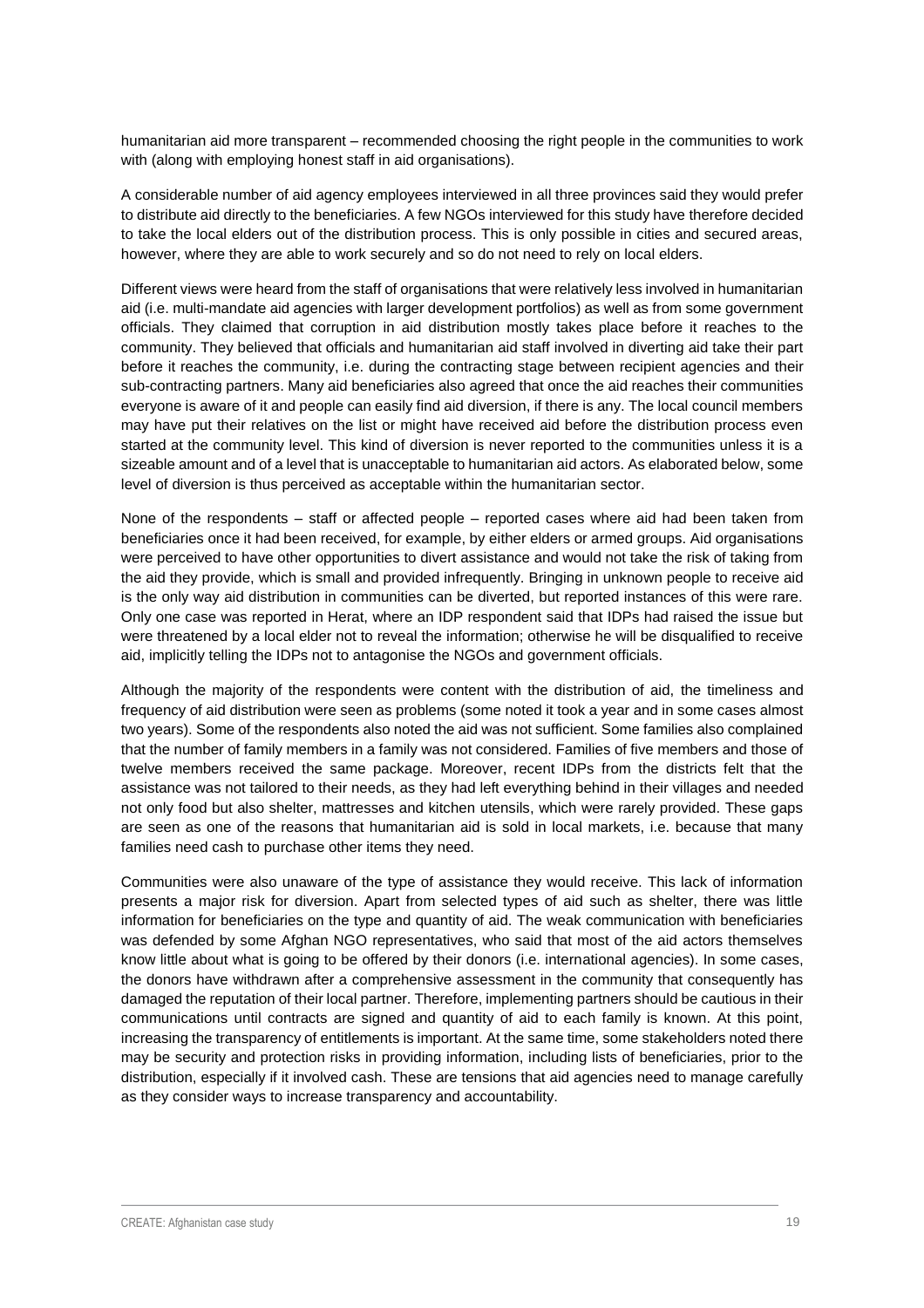Distributions of in-kind assistance create situations where aid organisations are pressured to distribute a share of the goods to government officials. To not jeopardise their longstanding relationships within certain communities, a few humanitarian aid organisations have been brave enough to report on instances where they have been pressured by government officials. In one case in Urozgan, a local NGO was forced to give out 50 solar panels to the then-provincial governor. The NGO not only let the community know about it, but at the same time asked the governor for a formal request that this could be reported to the donor. Despite the fact that the community was aware and the case request was reported to the donor, the governor still insisted on his request. The NGO and its donor finally agreed to give out the mentioned number of the solar panels in order to be able to implement the three-year project and distribute around 2,000 solar panels in the province.

As a result of such pressures, many aid agency staff believe that it might be wise to deal with lower-level government staff and community elders and 'buy them in' by giving them an acceptable share of the aid going to the community. A couple of humanitarian aid staff said that the higher the power rank in the provinces, the larger the share they ask for. According to these respondents, making an issue of not paying anything at the lower level will cost much more if the high ranking officials are involved. They believe complaining about kickbacks to government officials at the provincial level will never reduce the levels of corruption but will instead provoke others to get their share and a ruthlessly larger amount of aid.

### <span id="page-25-0"></span>4.3.4. Health services

Afghanistan's health status is one of the worst in the world, with access to health services a major challenge, particularly for women and those living in rural areas. <sup>42</sup> In a recent survey, a substantial proportion of respondents felt they had been deprived of access to certain public goods and services due to corruption. <sup>43</sup> A 2012 survey on corruption in the public sector also found that half of Afghan citizens paid a bribe while requesting a public service. <sup>44</sup> Doctors and nurses/paramedics are also thought to account for 15–20 per cent of officials paid bribes. 45

In this research, both aid recipients and those providing services tended to emphasise issues around quality and a lack of health clinics. Contradicting the findings of other studies, very few instances of bribery in health programming were reported. Aid recipients reported being generally satisfied with humanitarian health programmes in the provincial capitals, while expressing disappointment about quality at the district (rural) level. The majority of respondents in both the provincial capitals and districts stated that they prefer to use private clinic, not because the public health programme is of an unacceptably low quality or because someone will ask for a bribe, but because the few hospitals in the provincial capitals are overwhelmed by an increased number of patients and the unavailability of medicines. None of the aid recipients consulted reported paying for any services or medicines in the clinics run by government or aid agencies. There was a high degree of satisfaction with the behaviour of health personnel, with the lack of medicine in these hospitals – or lack of hospitals altogether – seen as the major problems. Respondents in Baharak district, for example, said, *'When there are no services, how can we complain about their quality?'*.

The staff of humanitarian organisations and related government officials had only a slightly different viewpoint from aid recipients. They felt that the number of health facilities was adequate, but admitted that these have little capacity and are unable to cover the existing number of patients. Instead of adding to these small clinics they asked for increases to be made to the capacity, medical equipment and staff of these structures. They also cited few to no instances of aid diversion or bribery within these facilities, but

<sup>42</sup> WHO, 2015

<sup>43</sup> Integrity Watch Afghanistan, 2014

<sup>44</sup> UNODC, 2012 in Mohmand, 2016; see also Shawe, 2013

<sup>45</sup> UNODC, 2012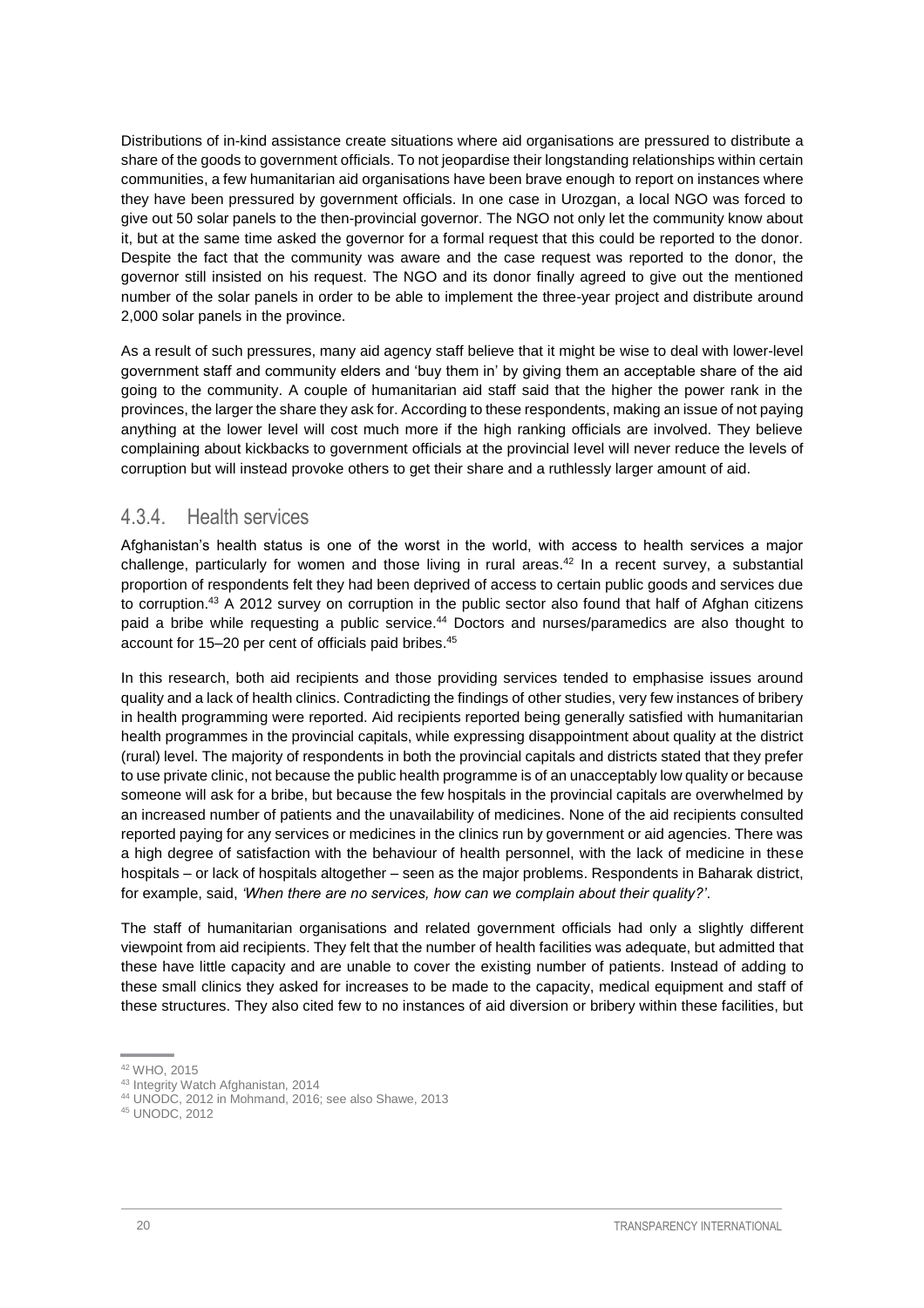rather insistently stated that the clinics are miserably underfunded and do not have adequate facilities for the number of patients.

These significant quality and availability issues could create corruption risks, such as payments required for services that should be free, payments to obtain services from the very limited numbers of health personnel, creation of empty stocks of medicines to benefit private pharmacies, or the issue of medicines to be resold at private pharmacies. The research did not uncover instances of these corrupt practices, however. It was not clear whether this was because respondents did not feel comfortable openly discussing such practices with researchers, because of the way respondents were selected, or because of the specific provinces or districts selected. Kabul-level interviewees were not surprised by this finding, however, and suggested that humanitarian health projects may be less prone to corruption because they are often implemented directly by NGOs and because of recent efforts to improve the monitoring of the basic package of health services.

Health care centres have come under increasing attack by non-state armed actors in recent years, however, there were also reports that armed actors are aware of the need for these clinics (including because the facilities treat their own families and patients) and also understand that interrupting the services could affect their acceptance by the local community. Local government officials, including elected members of the provincial councils, have also reportedly misused health facilities, e.g. using their office to request hospital's ambulances to take their relatives to the hospitals in the province or to Kabul.

Overall, however, the generally lower level of perceived corruption within the health sector has meant that health programming to insecure areas is less controversial than other types of programming. As described above, in some cases the government has stopped aid agencies from going to insurgent-controlled areas, arguing that aid can end up in insurgents' hands or cannot be properly monitored by the agencies or by the government.<sup>46</sup> Both the International Committee of the Red Cross (ICRC) and some NGOs working in the health sector are exceptions to this.

### <span id="page-26-0"></span>4.3.5. Community participation and feedback mechanisms

Aid recipients interviewed for this research reported very few opportunities to participate in the design of aid programmes or to provide feedback on the aid received. Many also reported that they or someone they know had tried to complain about the assistance received (or not received), with no effect. They reported that they were generally unaware of the level and timing of aid entitlements. Similarly, aid recipients mostly did not know about any formal feedback mechanisms being used, and where they have been used the critique was that complaints were not followed up on or that some of the mechanisms were not appropriate for the Afghan context. Together these gaps suggest major problems for the quality of aid, including serious corruption risks.

These findings echo those from other recent studies, one of which found that, of 17 aid organisations examined in Afghanistan, only four had formal feedback structures in place – despite initial anecdotal evidence suggesting that such mechanisms were widely in use, and despite the longstanding experience of aid agencies in the country.<sup>47</sup> While a number of different mechanisms were in place, most were either established very recently or still in the pilot stage. Only very few were being used systematically with communities. <sup>48</sup> Agencies tend to use more informal systems, e.g. consulting with local elders, representatives of local government or Community Development Council (CDC) leaders. This reliance on

<sup>46</sup> See for example the 2016 Independent Joint Anti-Corruption Monitoring and Evaluation Committee's report, 'Vulnerability to Corruption Assessment in the Afghan Ministry of Public Health',

[http://www.acbar.org/upload/1474267333658.pdf.](http://www.acbar.org/upload/1474267333658.pdf)

<sup>47</sup> Ruppert et al., 2016

<sup>48</sup> Ruppert et al., 2016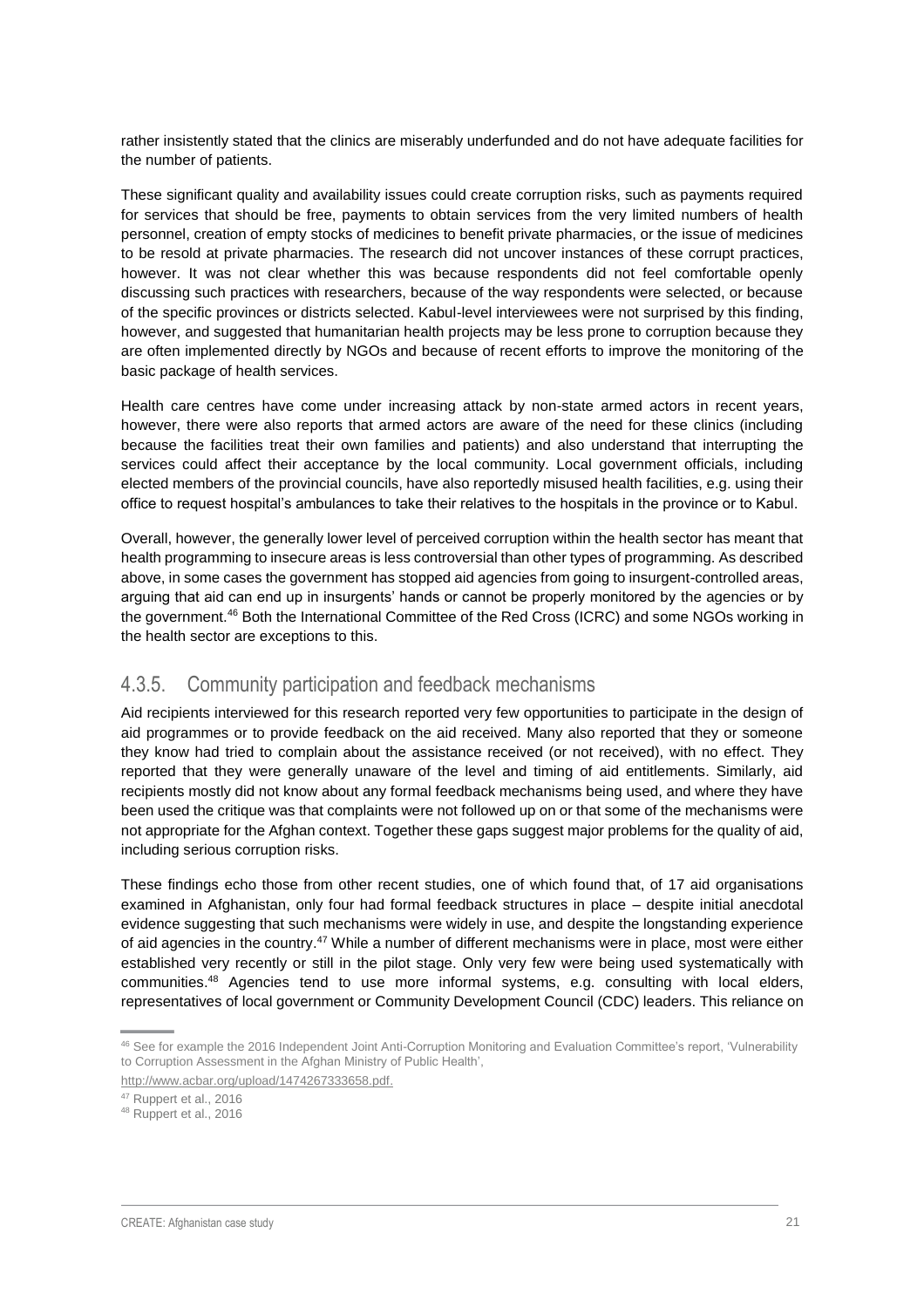informal approaches poses problems for addressing corruption, since 'the people who are supposed to communicate their concerns to aid agencies are often perceived to be part of the problem'. <sup>49</sup> Another recent set of consultations with almost 600 conflict-affected people in Afghanistan found that very few had had direct communication with aid organisations soliciting their feedback on the types of services needed, with the few opportunities that existed being accessible only to men. 50

In this study, the affected communities interviewed reported that their main role is in helping the aid organisation draw up the list of eligible families and distribute aid to them. This is the extent of community participation. Beyond this they are not involved in the needs assessment; nor do they know what items and in what quantity they are supposed to receive. Some of the respondents said humanitarian NGOs only visit when they start the survey to select beneficiaries. The beneficiaries interviewed consistently complained about the infrequency of aid distributions, the low amount of aid received, and sometimes the irrelevance of the package to their needs. These were the most common complaints throughout the three provinces. The irrelevance of some of the aid is one reason aid packages are sometimes found in shops in local markets.

According to some national and international NGOs, the contents of aid packages are decided by the international agency acting as the main recipient of funding, which gives the implementing partner less room for negotiation. Some national NGOs said that it is difficult to involve local communities because as implementing partners they are required to follow very specific proposals about the types of assistance to be provided based on the signed contract. Without closer investigation into this issue, whether this justifies the lack of community engagement is not clear; it does not appear to be a good explanation for why aid recipients do not know what aid to expect (timing and amount). Ineffective communication with communities has sometimes had severe impact on organisations' creditability in the areas where they have worked for a long time. One Afghan NGO staff said in some cases they have completed surveys commissioned by donors to provide humanitarian aid, but at the end the donor withdrew. This raised expectations and sparked suspicions in the community that the NGOs received aid but did not distribute it.

A majority of the representatives from aid organisations interviewed in the three provinces emphasised the importance of local community structures to help them in planning, identifying vulnerable families and distributing aid. The rhetorical emphasis on the importance of community participation was not corroborated by the aid recipients interviewed, who reported being inadequately aware of what aid they were to receive. Some problems could stem from an over-reliance on particular community elders, who either do not represent the rest of the community and/or do not accurately pass on information about aid projects to other community members.

To receive humanitarian aid, a certain level of organisation is needed among the communities in some places. People displaced by the recent clashes between government forces and armed opposition groups in Badakhshan, for example, said they did not receive anything unless their elders approached the provincial governor's house asking for assistance. Other groups, such as IDPs in the Maslakh camp in Herat, said they do receive aid but not frequently. The IDPs living in this camp are relatively organised and have built their tribal structure and have assigned *arbabs* or *maliks*. This level of organisation has arisen because these families have been living in this camp for years and the general belief is that they will not return to their home villages. The arbabs are the contact points for many NGOs in the camp and normally communicate with them on planned assistance. The tribal division on one hand has helped to resolve disputes within each tribe and to have trusted representatives to communicate with humanitarian aid actors, but on the other hand they also report having been subject to discrimination by some of those

<sup>49</sup> Ruppert et al., 2016

<sup>50</sup> Jones, 2016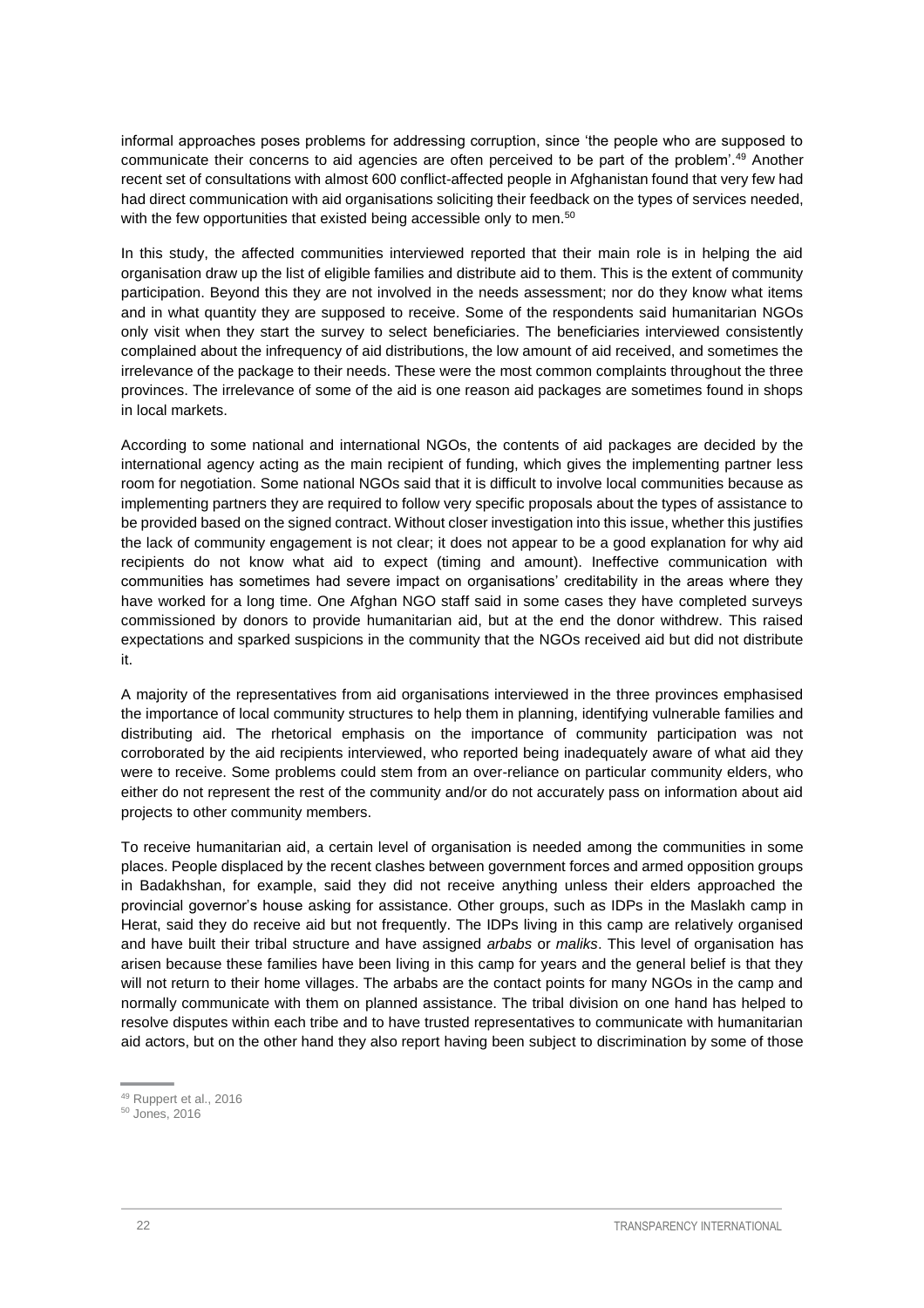who are supposed to assist them. A number of respondents said aid actors and government officials are trying to channel aid to IDPs coming from their own ethnic group.

In Herat, the affected people also included refugees returning from Iran. These refugees had their documents, showing that they were eligible for assistance, issued on the border. One complaint frequently made by these former refugees was that those who did not have these cards were not covered, despite their poverty. The amount and type of aid appeared to be better known to the refugees in comparison with IDPs, however, and was greater in quantity as it included shelter as well as cows for families who were able to demonstrate they had agricultural land.

A sizeable number of aid recipients interviewed said that they had made complaints about aid diversion, but that in very few cases were these complaints followed up on. The field staff of the organisations interviewed said that such cases were followed up on, but nothing major had been detected. According to the staff interviewed, these complainants were made to damage the reputation of a staff member by their colleagues, or a community member had misreported an incident to damage the reputation of community elders only because he resented not being involved or had a personal dispute with the community representative who was part of the aid distribution community council. The dismissive attitude of many field staff towards the possibility of legitimate complaints from aid recipients was concerning. Interviewees at the Kabul level reported that complaints mechanisms were in place, but they were either not seen to be valuable in detecting corruption (due to a general reluctance to complain, due to cultural reasons and/or so as not to antagonise local elders) or had yet to turn up any significant incidents.

### <span id="page-28-0"></span>4.3.6. Monitoring, evaluations and audits

Monitoring and evaluation (M&E) activities are considered key to improving programme quality, standards, learning and accountability, as well as detecting corruption. While M&E is intended as a mitigation measure (see Section 5) it is also an area of potential corruption risk in itself.

The initial challenge is whether adequate staff and resources are dedicated to the role of monitoring. In Afghanistan, pressures on humanitarian resources overall have led to staff cuts. A recent RMU review noted that since 2014, the UN in Afghanistan, including UNAMA and the UN agencies, funds and programmes have reduced their overall personnel levels by 18 per cent (1,001 staff). And perhaps more significant the operating presence of the UN has reduced by 30 per cent, from 20 operating locations in 2014 to 14 locations in 2016, which in turn has led to fewer resources and increased the possibility of a reduction in internal monitoring mechanisms. As the RMU review concluded, 'This provides more opportunities for people to commit fraud'. 51

A survey undertaken for another recent study found that while 61 per cent of international aid agencies surveyed in Afghanistan were satisfied with their own M&E systems, only 29 per cent were satisfied with the systems of their partners (despite the fact that national NGOs all reported to be satisfied with their M&E systems). In addition, the biggest perceived hindrances to effective M&E in Afghanistan were the 'lack of capacity in local partners', followed by 'lack of willingness to share data or lessons' among organisations, and 'the lack of capacity in aid agencies'. These capacity constraints may mean (at best) that opportunities for detecting corruption are not identified or (at worst) that poorly trained and inexperienced staff can be pressured to deliver positive project results. 52

To circumvent a reliance on one's own staff's or partner's monitoring capacity, independent validation of monitoring information has become a major priority for aid agencies and donors in Afghanistan.<sup>53</sup> Some

<sup>51</sup> RMU, 2016

<sup>52</sup> Steets et al., 2016

<sup>53</sup> Steets et al., 2016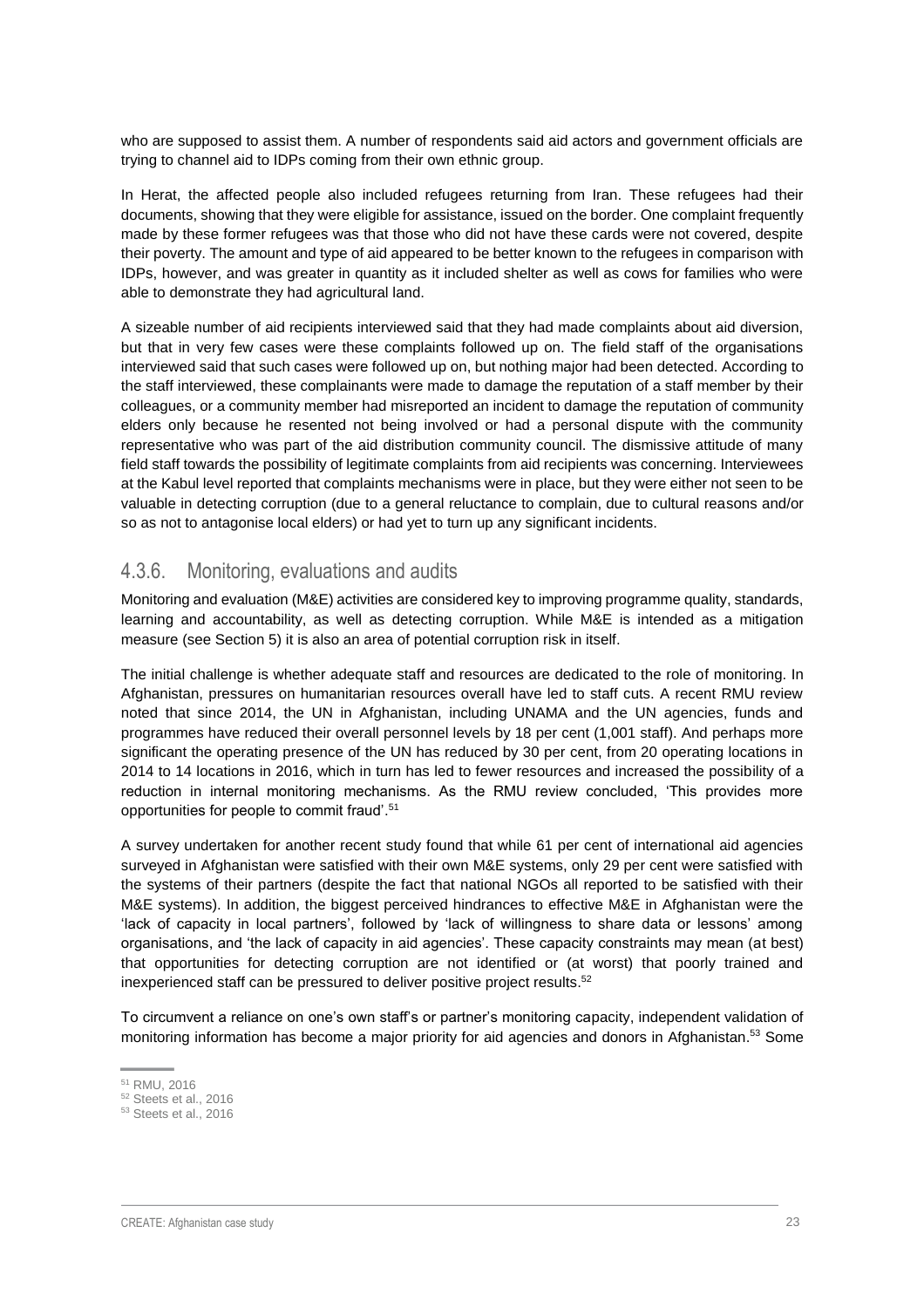organisations have instituted M&E units that report directly to the country director or senior management team rather than to the programme teams. This approach is reportedly useful in empowering M&E teams to report what they see and in ensuring that programme teams are more accurate in their reporting.

To promote more rigorous monitoring and to get around security constraints, third-party monitoring (TPM) is also increasingly used by humanitarian agencies in Afghanistan. This is perceived by some as the new 'gold standard' and multiple agencies have already or are in the process of rolling out TPM schemes. 54 However, the practice is not without challenges, because of quality concerns and because TPMs often face the same access and security constraints that agencies face. This study found that in Afghanistan, the most insecure areas can also be inaccessible to the TPMs and monitors are often confined to district centres. Evidence suggests that monitoring reports may be based on very limited information (because trips are cut short or survey forms are filled out in the provincial centres without project sites being visited at all), monitors may be offered payment for good reports, or alternatively the monitor may demand a bribe or favours in exchange for a positive report.<sup>55</sup> The respondents from aid agencies (international and local NGOs) in this research reported that the findings of the TPMs are not shared with them, and that if corruption cases are detected the information is not shared at the field level, which among other issues related to poor information sharing, increases the likelihood of corruption re-occurring.

| <b>Benefits</b>                                                                                                                                                                                                                                                                                                                    | <b>Limits</b>                                                                                                                                                                                                                                                                                                                                                                               |  |  |  |
|------------------------------------------------------------------------------------------------------------------------------------------------------------------------------------------------------------------------------------------------------------------------------------------------------------------------------------|---------------------------------------------------------------------------------------------------------------------------------------------------------------------------------------------------------------------------------------------------------------------------------------------------------------------------------------------------------------------------------------------|--|--|--|
| TPMs provide capacity on the ground where an<br>agency's own staff cannot go.                                                                                                                                                                                                                                                      | Time and resources required to make TPMs work<br>are often underestimated.                                                                                                                                                                                                                                                                                                                  |  |  |  |
| TPMs provide the opportunity to validate<br>monitoring data from implementing partners                                                                                                                                                                                                                                             | Quality of reporting is frequently seen as subpar<br>by TPM users (commissioning agencies).                                                                                                                                                                                                                                                                                                 |  |  |  |
| where confidence is lacking.<br>TPMs provide the opportunity for more frequent<br>collection of monitoring data, compared with<br>conducting field visits with an agency's own staff,<br>due to possible cost savings (in some cases).<br>TPMs are most useful for verifying quantitative<br>and physical outputs of aid projects. | Reputational risks for commissioning agencies<br>from field monitors' actions need to be mitigated.<br>Significant risk transfer to field monitors occurs,<br>especially where TPM providers lack adequate<br>security systems and resources.<br>TPMs can negatively affect context<br>understanding of users in the long run, especially<br>where there has been an over-reliance on TPMs. |  |  |  |
|                                                                                                                                                                                                                                                                                                                                    |                                                                                                                                                                                                                                                                                                                                                                                             |  |  |  |
| Table drawn and adapted from E. Sagmeister and J. Steets with A. Derzsi-Horvath and C. Hennion (2016). 'The Use of                                                                                                                                                                                                                 |                                                                                                                                                                                                                                                                                                                                                                                             |  |  |  |

#### **Table 3. Main Benefits and Shortcomings of Third-Party Monitoring**

Table drawn and adapted from E. Sagmeister and J. Steets with A. Derzsi-Horvath and C. Hennion (2016). 'The Use of Third Party Monitoring in Insecure Contexts: Lessons from Afghanistan, Somalia and Syria'.

### <span id="page-29-0"></span>4.4. CORRUPTION RISKS IN AREAS OF PROGRAMME SUPPORT

### <span id="page-29-1"></span>4.4.1. Procurement

Many interviewees downplayed procurement risks in their own organisations and in the humanitarian sector as whole, as compared with other sectors. This seems to be largely because on a relative scale it

<sup>54</sup> Steets et al., 2016

<sup>55</sup> Steets et al., 2016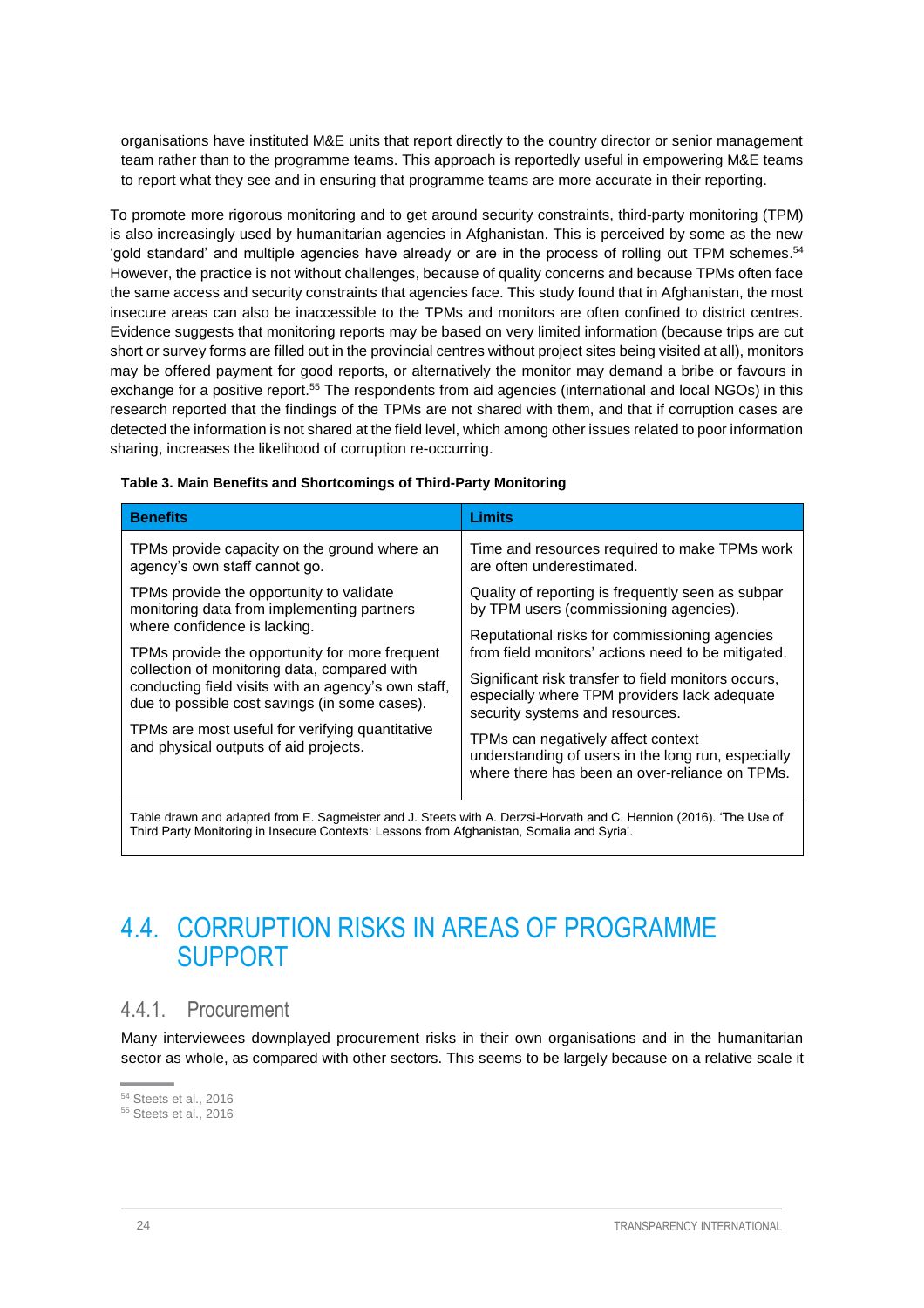is not as bad as the challenges faced in the development and security sectors rather than being due to the integrity of the humanitarian system in the area of procurement practices.

Several aid organisation staff interviewed, especially international staff in Kabul, noted that procurement of goods and services from private companies represented a major corruption risk for humanitarian agencies. One interviewee stressed that this was a problem for 'every' organisation, whether or not they admitted it. In addition to bribes made to secure contracts, a key problem was a perception of an oligopoly of suppliers, which are thought to collude and split profits. The existence of only a few large suppliers was seen to be caused in part by aid agencies' own specifications or minimum threshold checks (such as the need to have quality checks, to have proven experience of procurement of a certain size, etc.), which mean that smaller suppliers are not usually eligible. Serious problems, such as death threats against aid organisation staff, also reportedly arose when contract provisions were enforced. These problems were seen to be partly caused by agencies setting specifications inappropriately (e.g. not being clear enough on whether the lids of jerry cans should be sealed) or having differing specifications from agency to agency on what constitutes an auditable tender process. There was also no forum where agencies could come together to discuss procurement problems, including corruption risks. The lack of willingness to discuss problems and share ideas was seen as partly caused by donors' inability to monitor projects, meaning that organisations have less incentive to share information and resolve problems.

In a previous study on corruption in the humanitarian sector in Afghanistan, procurement was also identified by aid workers as one of the most salient areas in which corruption was occurring: 'Much business in Afghanistan involves "greasing the wheels" in ways which are not thought of locally as corrupt, and which are seen as normal business practice'. <sup>56</sup> This study (conducted nearly ten years ago) suggested that many examples were related to 'inadequate or poorly implemented control procedures and management within aid agencies, which were exploited by suppliers: goods being distributed were not independently monitored, small numbers of staff had control of large parts of logistics and procurement systems, and there was inadequate oversight by experienced, qualified and trusted staff.' Based on reports from a handful of interviewees, such problems are likely still present today, but few interviewees were willing to discuss them directly.

Many of the respondents for this study representing implementing partners (i.e. local NGOs or INGOs implementing directly) do not do large-scale procurements themselves. Humanitarian aid is now either provided in cash or aid packages are purchased and transported by the primary recipient agency (primarily the UN). In cases where implementing partners are doing procurements, transportation is mostly the supplier's duty, as many organisations think it is safer to procure the material on the project site than to transport it under the aid agency's name to a province where it is targeted by armed opposition groups and illegal armed militias. There was generally little discussion of specific corruption risks within the procurement of transport and supplier services.

The international NGOs interviewed generally have warehouses and inventory systems that are regularly updated. They reported that their staff is adequately trained and have been working with these NGOs for quite a long time. Thus they have built a system that can track the storage, transportation and inventory records and control the stock. Representatives from UN and Afghan NGOs had strong perceptions that international NGOs have developed good systems and are in control of the entire pipeline. All NGOs interviewed have supplier lists and almost all were confident that their suppliers were offering a reasonable price in the market with the best quality available. As long as they do not see considerable change in the quality or price, they feel comfortable continuing with them. To satisfy donor requirements, all of them ask

<sup>56</sup> Savage et al., 2007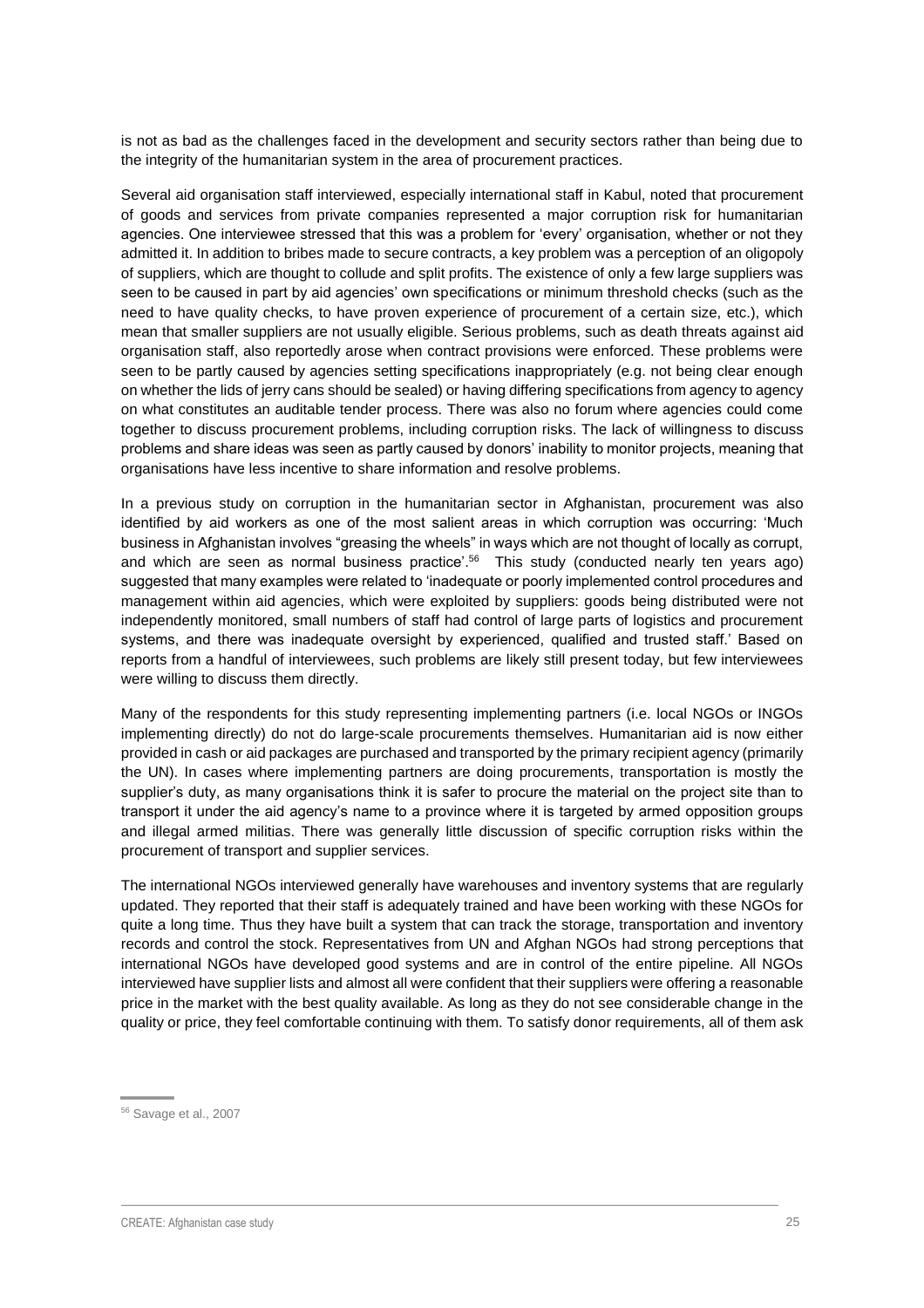for bids but very few change suppliers easily. This would appear to present a corruption risk, but was not seen as such by most of the aid agencies interviewed.

Although procurement policies have been developed and are strictly applied, many respondents from humanitarian aid organisations and others believed that chances of aid diversion still exist in organisations where the procurement committee's members may perhaps be involved. That is why many of the respondents from civil society, aid recipients, and aid staff believe that honesty towards the humanitarian cause, rather than policies, can prevent aid diversion. One agency interviewee in Kabul stressed that the key was to have international staff in charge of procurement, since the pressures placed on Afghan staff in this role were too great for 'even the most honest person'.

### <span id="page-31-0"></span>4.4.2. Finance

Finance systems and departments were not identified as a major area of corruption risk. Finance systems are mostly located within the main offices of the national NGOs, while international NGOs and UN agencies have finance software systems in the provinces too. The majority of organisations interviewed use QuickBooks software. Afghan NGOs say their offices in the provinces are not well funded enough to keep the trained staff needed to run such systems. The difficulty in filling finance posts with experienced and qualified staff could present a corruption risk, if it became clear to other staff that procedures are not adequately followed at local levels.

Despite such gaps, respondents were generally confident that their finance systems were well established enough to both respond quickly to emergencies and at the same time ensure compliance with financial procedures. The organisations interviewed for this research said they have developed well-established systems and have been working for years in the aid sector. A couple of the partners mentioned that they are provided with finance systems and training by their donors. Corruption risks arising from the use of falsified receipts, manipulated audits, improper accounting, or payroll fraud were not discussed in detail by any of the respondents.

### <span id="page-31-1"></span>4.4.3. Human resources and staffing

Several types of corruption risk were identified in the area of human resources. A key risk was the preferential hiring of staff from the same family or ethnic group. Another area of risk was a lack of mechanisms for holding corrupt staff accountable or ensuring that they are not rehired by other agencies.

Staff hiring was seen to present risks for nepotism, cronyism and bribery. Family relations, personal friends, tribal connections and even ethnicity were often the preferred categories to recruit from. Some respondents claimed that looking at the lists of staff in a province, one can see that most come from the same provinces as the top management, implying preferential treatment in hiring. Some interviewees noted that it can be hard to see family members during recruitment because of the Afghan naming system. Also noted was that hiring staff of the same ethnicity as one's target population group may be a sensible strategy to ensure community trust, particularly where the organisation is only working in one or two areas. But this is not possible for groups working in urban areas or multiple provinces, and generally a lack of diversity among teams can support diversion in the short-term as well as contribute to more long-term issues, such as reinforcing patterns of discrimination. It can be challenging for international staff to identify – much less understand – problems with ethnic-based staff hiring.

Almost all of the aid organisation respondents stressed that their own organisation has proper recruitment procedures. A few of the staff in the provinces, however, said that recruitment in the main offices in Kabul has resulted in sending unqualified personnel to the field, implying that nepotism, cronyism or another form of corruption was involved. Some organisations have put systems in place to avoid individual staff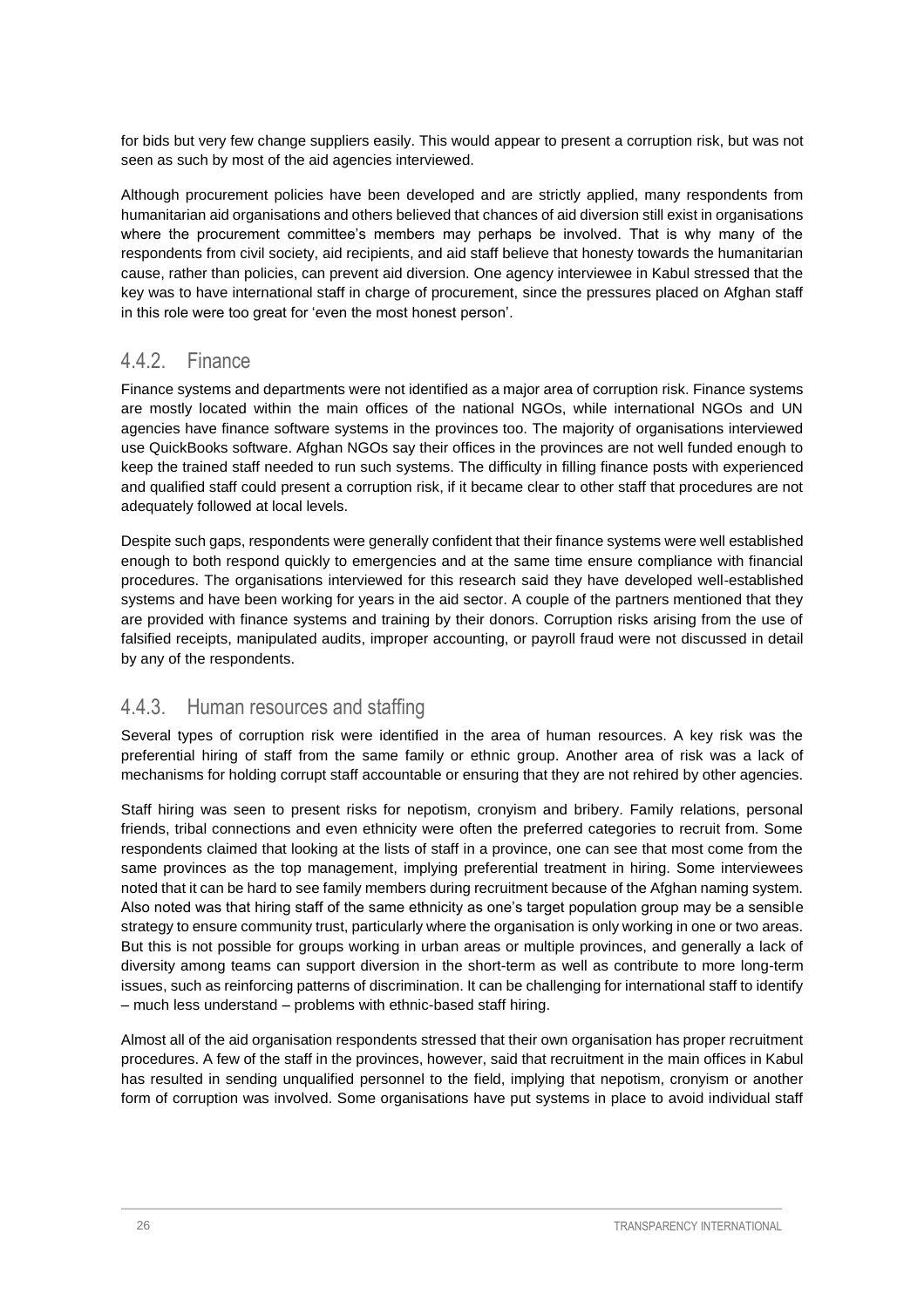members from influencing the process. These systems included the use of committees for selection of candidates. Once vacancies are announced, three or four people in the head office will screen the applicants separately, and each staff member will come with the list of selected candidates and reasons why these candidates were selected. The interviews will be conducted by a committee, in an effort to avoid nepotism. <sup>57</sup> Not all organisations (in particular national NGOs) have put in place such measures, however, and even when in place they were not seen as immune to influence by senior Afghan staff who would prefer to hire people they know.

To avoid government influence in the hiring process, a majority of respondents from Afghan NGOs said they will not announce vacancies publicly at the province level. If they do, they say, local government officials hearing the organisation is hiring staff, will start sending their relatives to be hired, and refusing these demands will entail costs to the organisation later. As one of the managers in an international NGO said*, 'In all provinces where we have worked, except Nangarhar, government officials and provincial council members recommend people to be hired even if they are illiterate.'* Some staff hired by some organisations recommended by influential government officials are difficult to manage. Thus national NGOs hire most of their staff through personal contacts and announcements that are not made public or at least that they try to keep secret from provincial government officials. These practices, while perhaps necessary to avoid some types of inappropriate interference, are also at odds with recognised good practices in preventing corruption during recruitment.<sup>58</sup> Staff openings at the local level are only announced when an NGO needs a larger number of personnel or needs someone with knowledge and skills that not everyone can do, such as doctor, boring machine operator, etc.

Organisations normally train their staff on their policies and procedures. With a handful of exceptions, these do not necessarily include discussions on corruption, however. Most of the Afghan staff interviewed believed that discussing corruption at the very start of the job will look silly, but stressed that staff were trained on internal procedures and sent implicit messages that there is zero tolerance for corruption. They noted that the staff who would be required to deal with such issues were almost always senior staff who have worked longer with the organisation, either in the same province or brought in from other provinces. Going through organisational documents with new staff is meant to create awareness of the rules and ways to strictly apply them. However, training that focuses solely on corruption, extortion, bribing and negotiating access was still infrequently received by newly recruited staff – both among national and international agencies.

Emergency scale-ups create particular human resource challenges. Organisations normally keep a list of the staff they have worked with before in different provinces and this list is considerably lengthy, since many humanitarian actors have downsized in the last few years. They believe a pool of resources exists, and they have built up a capacity that can be easily called upon if they need to surge in response to emergencies. According to one of the respondents, *'We have trained staff who are free (have no job) in every province and during emergency responses they are mostly given preferences to be hired.'* However, organisations have generally decided that training surge candidates between emergencies or developing special emergency operating procedures for procurement and deployment were not the types of preparation they could afford. The need to rely on under-trained staff and ill-defined systems could present additional corruption risks during an emergency response.

Several interviewees described challenges when hiring or letting go of staff who are found to have engaged in corruption. Bringing a case to the justice system or to the attorney general is challenging and thus far seen as unlikely to succeed, but comes with the added risk of needing to pay bribes along the way. Just letting staff go could be difficult, with possible security implications for angering the wrong person. Despite the considerable time and effort required, firing corrupt staff was seen as sending an

<sup>57</sup> A good practice as highlighted in TI, 2014.

<sup>58</sup> TI, 2014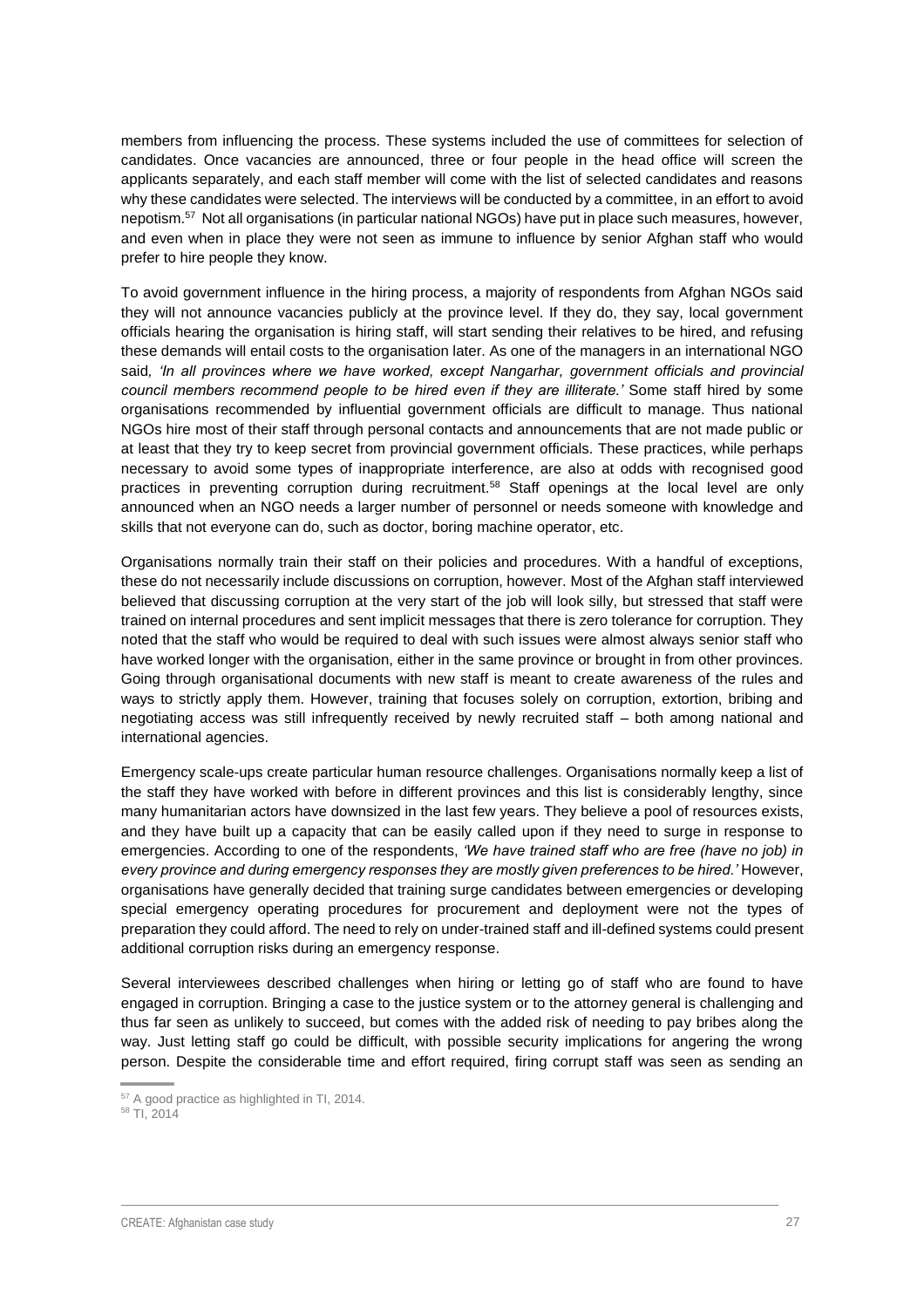important message to the rest of the organisation and to reset the organisation's internal culture. Agencies were reportedly reluctant to share information with each other about corrupt individuals, instead opting to pass them along 'like a hot potato'. This reluctance stemmed from the security implications in firing staff, a general reluctance to share negative information, and concerns about privacy standards (agencies, as well as donors, had differing standards from one another).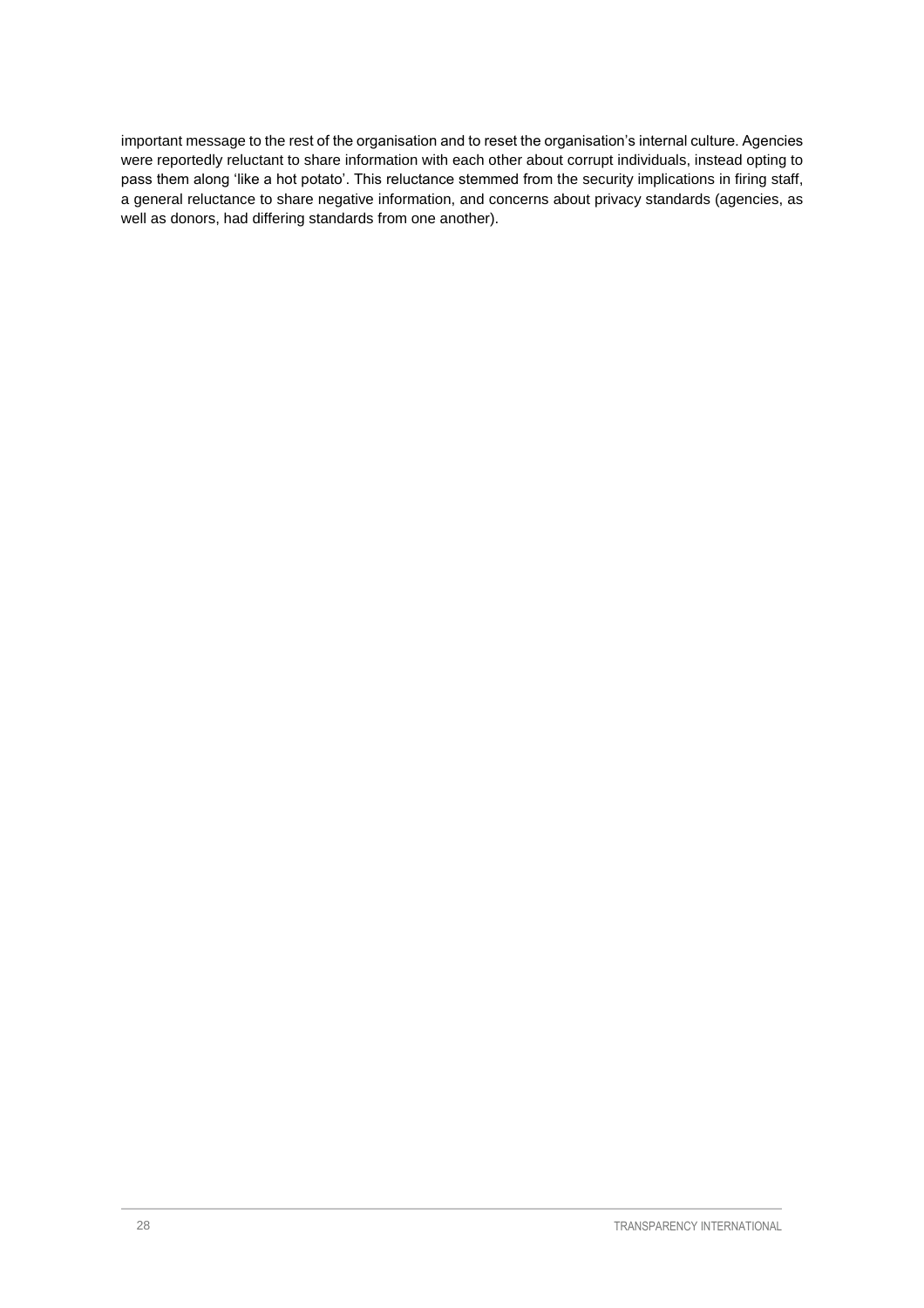## <span id="page-34-0"></span>5. PREVENTION AND MITIGATION MEASURES

## <span id="page-34-1"></span>5.1. GOVERNMENT STRUCTURES

As noted in Section 3.1, the prevalence of corruption in Afghanistan is not due to the lack of legal systems and institutions in place. These are many and varied, and include a focus on development aid, although not specifically on humanitarian aid. The challenge is the lack of enforcement. This includes the limited tracking and prosecution of corruption cases by the relevant authorities, due to a lack of interagency cooperation and case management resources, as well as a lack of political will and the often overriding negative political influence. 59

In Kabul, a number of civil society organisations and media representatives have raised their voices on aid transparency and accountability issues within both national and international forums. The presence of humanitarian aid agencies is not very visible within these efforts, however. ACBAR has played a role when its partners approach them with complaints about government officials, but it seems to tackle these on a case-by-case rather than systematic basis.

For many of the aid agency officials interviewed, engaging government in tackling corruption or discussing accountability at the province level is a frightening and unappealing prospect. The majority of respondents believed that corruption is widespread in government offices but none of the aid agency staff can openly discuss this at field level. They believed challenging the corrupt behaviour of government officials could backfire without any benefits. This was why some aid workers think it is best to deal with them at lower levels, where a small amount of aid diversion might be acceptable or undetectable, rather than taking the matter up to senior levels. Complaining to senior-level government offices in the provinces rather than reducing the level of corruption would mean facing a powerful official who could simply ask for a bigger share. The inflated lists of beneficiaries provided by senior government officials was mentioned as an example by one of the international humanitarian aid actors, who stated, *'When fake lists of government are rejected, naturally it has different reactions. But we don't care about it. The organisations will follow the reassessed list of beneficiaries while working in any field.'* Agencies are reluctant to call attention to routine inflation or misrepresentation of needs data, in other words.

Discussing aid transparency with government officials seems taboo to many aid actors, particularly to the Afghan staff of both national and international organisations. They see it as inviting an unnecessary risk without any impact. Instead they believe the donors providing support can engage with the government and will be less susceptible to any kind of pressure. Initiatives by donors and UN agencies can be taken in Kabul, where corruption can be discussed and the level of intrusion of government be specified. Some NGO staff in Kabul think that joint workshops at the Kabul level would be useful, with provincial heads of the Ministry of Economy participating. They think that frequent discussions at the Kabul level, where provincial staff is involved, could lead to a common understanding and agreements on specific principles. Many agencies view the Kabul-based government entities with considerable trepidation, however, due to past experiences where ministries have reportedly levied heavy fines on agencies for unpaid taxes or issued accusations of 'unacceptable performance'.

In some urban areas, media and other civil society organisations are active in discussing corruption issues but they sometimes lack access to reliable information. Most of the contracts made by the government

<sup>59</sup> Radon et al., 2016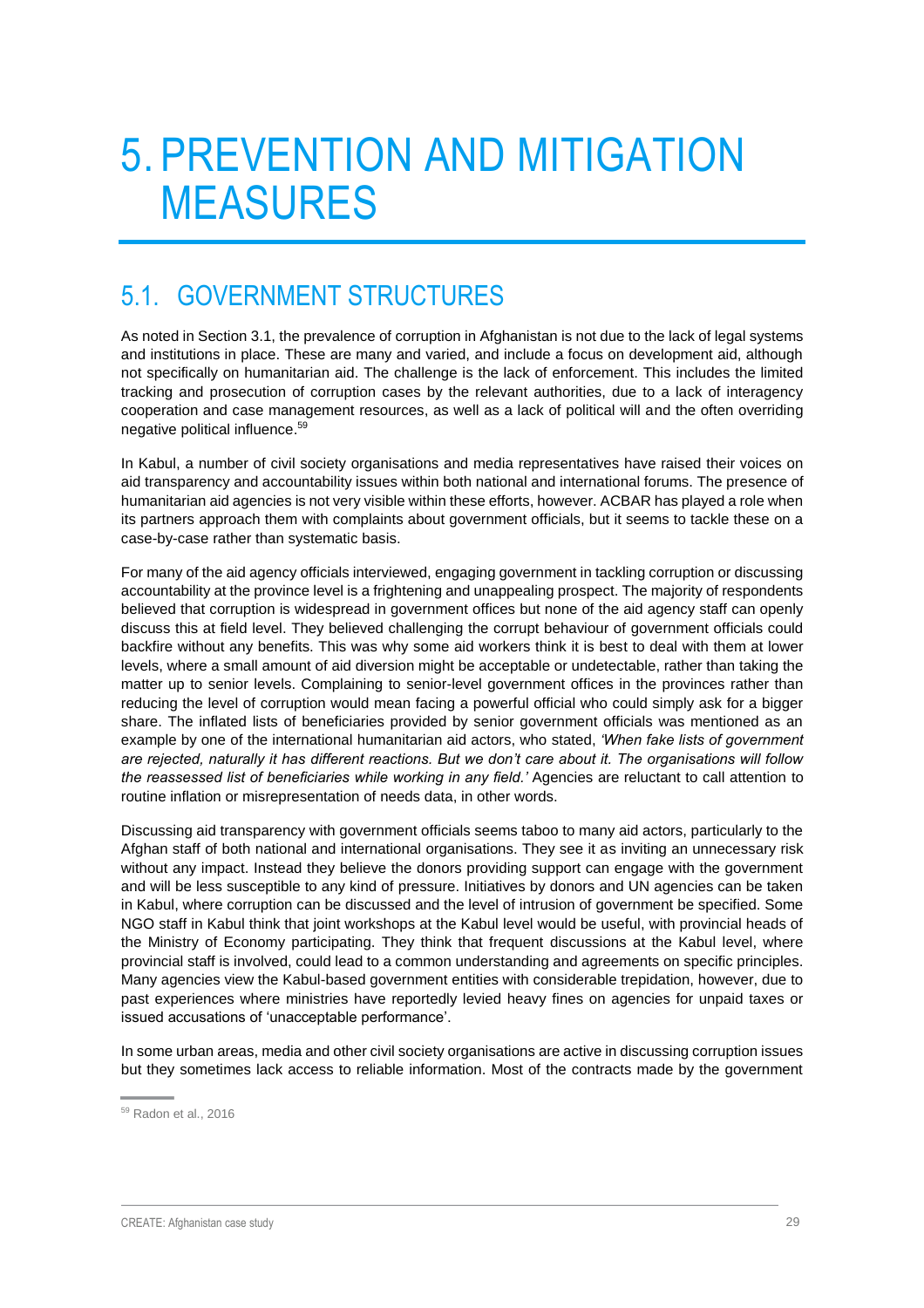and other development actors are unavailable to media and civil society organisations. In addition, impartial media and civil society are largely confined to urban areas. If any such groups do exist in rural areas, they are either created and therefore beholden to local power holders or are reluctant to challenge the governor, chief of police or other influential individuals who have the means to damage them.

## <span id="page-35-0"></span>5.2. AGENCY POLICIES AND STANDARDS

Almost all aid agency respondents and government officials claimed that adequate policies existed at the organisational level regarding corruption in their organisations. UN agencies and INGOs have established systems put in place by their main office in Kabul and then followed by their sub-offices in the provinces. In a recent RMU-Afghanistan survey, all UN entities with the exception of one indicated that their organisations had established standardised fraud detection mechanisms. They were able to cite their respective organisations headquarters policy and procedures highlighting an important connectivity between headquarters and the field – but only just over half had developed specific counter-fraud policies. The majority had both informal and formal detection mechanisms, including programmatic and financial assurance activities as well as good faith reporting of suspicious transactions by individuals or implementing partners.

However, national NGOs, despite having policies in their main offices in Kabul, are often too financially constrained to establish the same systems in their field offices. According to the staff interviewed, the main reason for this is a lack of resources to deploy professional staff to apply all these policies as required. Short-term contracts over many decades (as well as a reluctance of donors to fund overhead and core activities of national NGOs) has limited opportunities to develop organisational capacity. Most of the respondents in national NGOs said that they can't afford to have a finance officer in the province who can operate the QuickBooks system they use in their Kabul office, for example. Also, governance structures of national NGOs can be weak and lacking in independence; for example, some national NGOs have their own senior management as board members.

In all cases however, the existence of anti-corruption policies doesn't prevent corruption. Policies need to be applied through training and implementation measures, and adapted to the context and the size and scope of the programme.

## <span id="page-35-1"></span>5.3. AGENCY RISK ANALYSIS, MAPPING AND MANAGEMENT

Mapping internal corruption risks is very rare among Afghan NGOs and still not very common among INGOs either. Many respondents from humanitarian aid organisations defended the integrity of their organisations and felt there was little corruption risk and therefore did not see a need for updating their risk management policies regularly. Their existing policies, according to the majority of aid agency interviewees, were adequate to manage corruption risks internally.

External risk analysis is regularly performed by international NGOs. They are relatively well equipped and have developed systems enabling them to do context analysis and plan accordingly. Afghan NGOs, by contrast, do not have enough resources, either human or financial, and also traditionally rely on informal approaches to risk analysis.<sup>60</sup> Their analysis occurs through staff meetings and updates from field staff and reliable contacts in the field among beneficiaries. Sometimes decisions are not documented and not widely shared among the staff, either. A staff member of a national NGO said:

<sup>60</sup> See also Stoddard et al., 2016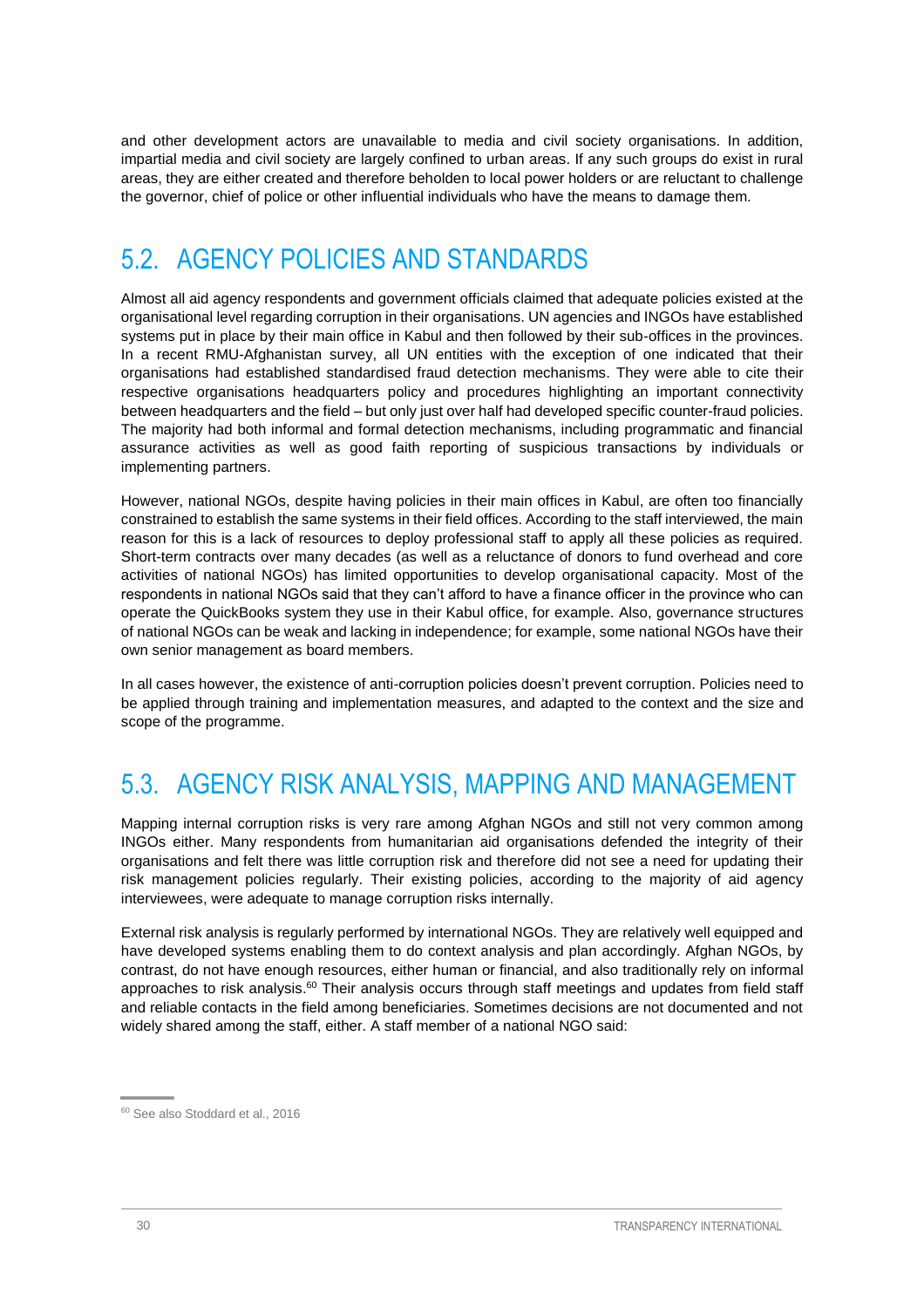*Risk analysis is always conducted, and also those areas are identified where activities are not possible to take place. For example if we cannot go to Dihrawot district of Urozgan province we ask people to come to the centre for receiving their aid packages. Sometimes we changed an insecure district to another. Changes of areas for distributions were based on government officials' requests.*

Even if a counter-fraud policy exists, unless training is provided and guidelines are developed, the existence of policy by itself will not result in the identification or management of corrupt activity. Training staff on corruption among NGOs tends to consist of going through the organisational policies, most of which are not related to corruption. A few organisations claimed they train new staff on corruption risk reduction and almost all staff are warned to avoid these practices at the start of their jobs. ACBAR also co-organised with IWA a training for 20-plus NGOs on corruption and policies: how to strengthen NGO systems to turn them corruption proof. However, the majority of respondents in this study said that, apart from going through the organisational policies, corruption is seldom discussed. Afghan staff in both national and international organisations said that discussing corruption with new staff members would look silly and thus it is not traditionally discussed unless they see a need, i.e. where a staff member is perceived to be involved in misusing their authority and resources.

Effective fraud detection mechanisms should include the ability for external or internal notification – or whistleblowing.<sup>61</sup> Having an effective whistleblowing mechanism provides another layer of protection for an organisation and enables those who have witnessed fraud to raise their concerns. It is critical however, to ensure that protection arrangements for whistle blowers are in place. A primary reason for people's reluctance to report is the impression that authorities will not take their report seriously and that nothing will be done. Other reasons include lack of awareness of the available reporting mechanisms and the fear of retaliation – an important consideration in Afghanistan. In this regard the RMU has promoted a 2015 UN Office on Drugs and Crime publication, *Resource Guide on Good Practices in the Protection of Reporting Persons*. 62

### <span id="page-36-0"></span>5.4. MECHANISMS FOR ACCOUNTABILITY TO AFFECTED POPULATIONS

Almost all agency representatives interviewed claimed to have feedback mechanisms available to communities to complain if aid is misused or diverted. These mechanisms vary from complaint boxes in hospitals to phone numbers provided by aid workers in provinces and their main offices in Kabul. However, the number of complaints received, according to aid staff, are considerably less than might be expected and tend to focus on quality and more general programme issues rather than corruption (this finding was also confirmed in other recent research; see Steets et al., 2016). More targeted mechanisms for encouraging corruption-specific feedback do exist, such as an intricate whistle blower system by the Swedish Committee for Afghanistan, which identifies and protects those who volunteer information on corruption and the misallocation of aid money.<sup>63</sup> Most agencies use generic hotlines or other mechanisms, and most of the complaints told to the researchers by aid recipients (and the ones received by aid workers) were about the frequency and quantity of aid distributed. The aid staff interviewed said these cases were reviewed and were rarely found to involve serious incidents of corruption. According to aid staff, many

<sup>61</sup> RMU, 2016

<sup>62</sup> See

[http://www.unodc.org/documents/corruption/Publications/2015/Advance\\_Version\\_-](http://www.unodc.org/documents/corruption/Publications/2015/Advance_Version_-_Resource_Guide_on_Good_Practices_in_the_Protection_of_Reporting_Persons.pdf)

[\\_Resource\\_Guide\\_on\\_Good\\_Practices\\_in\\_the\\_Protection\\_of\\_Reporting\\_Persons.pdf](http://www.unodc.org/documents/corruption/Publications/2015/Advance_Version_-_Resource_Guide_on_Good_Practices_in_the_Protection_of_Reporting_Persons.pdf)

<sup>63 &#</sup>x27;Suspected Corruption or Other Regularities,' Swedish Committee for Afghanistan, 22 September 2015, as noted in Radon et al. 2016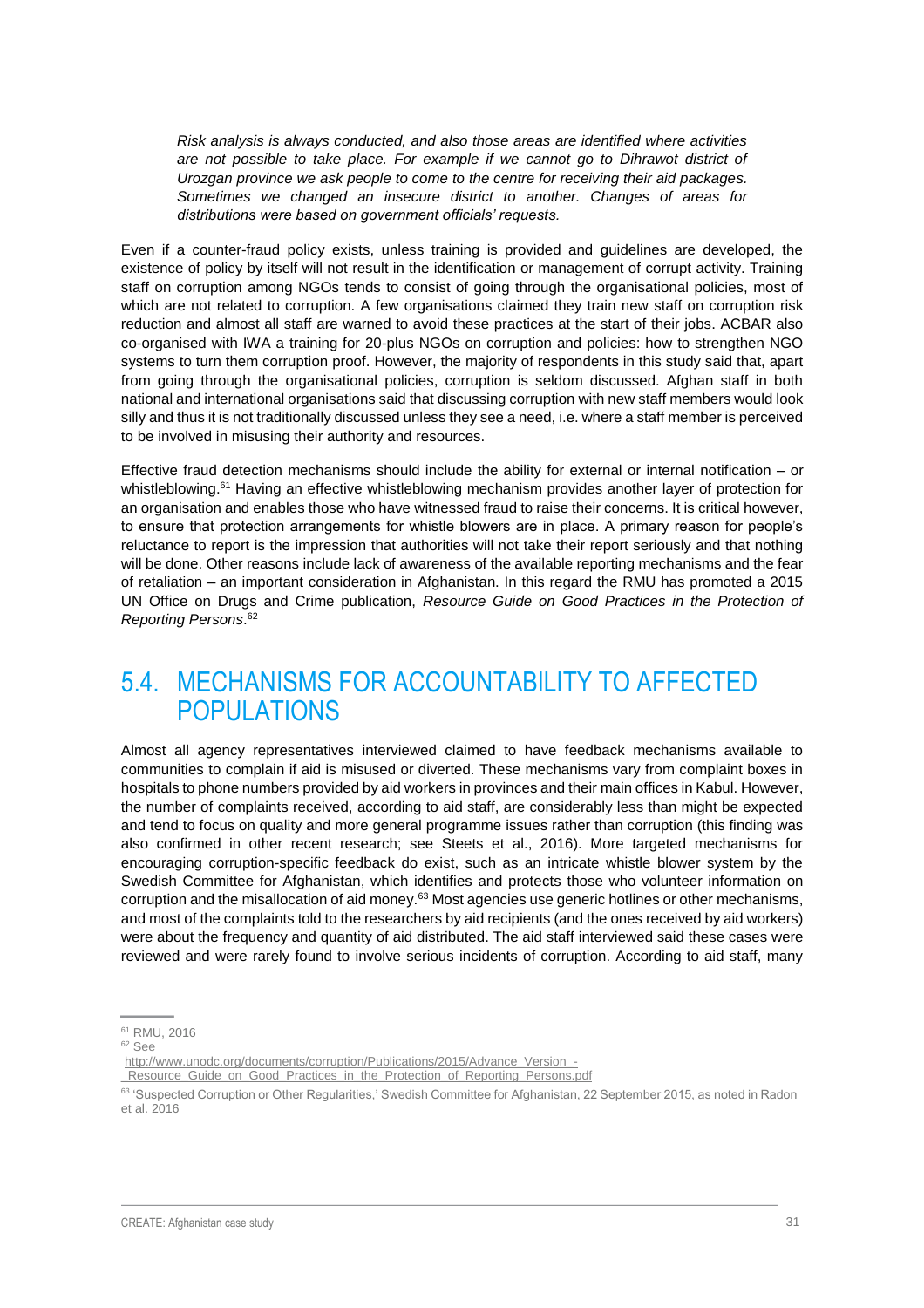complaints were found to stem from disputes among colleagues in humanitarian aid organisations or between elders in the communities.

Aid recipients themselves, however, reported being frustrated that their complaints were not adequately followed up on. Notably, in all these cases the staff assigned to follow up on the complaints did not report aid diversion publicly (or to community members), but instead concluded that it was an internal community conflict by someone seeking to damage the reputation of an elder, or a staff member trying to discredit his colleague. Aid recipients' lack of satisfaction with complaints mechanisms (and often with aid projects generally) would appear to pose a serious issue that merits further understanding.

Communities in need normally approach the provincial governor's offices asking for humanitarian aid, as they know local government officials are coordinating humanitarian assistance. They rarely go back to complain to them in cases of aid diversion, however. A deficit of trust and confidence among communities exists towards government officials. Affected communities fear that making complaints against officials might antagonise relations with government officials, aid workers or community elders who can possibly deprive them of the next round of aid distribution. In the worst cases, any trust in feedback mechanisms has been damaged by the fact that complaints raised during aid distributions are reportedly sometimes dealt with by threats from aid workers or community elders responsible for aid distribution.

In response to questions about what kind of feedback mechanisms may work better to increase the transparency and integrity of humanitarian aid, respondents (particularly aid recipients) asked for honest people to be assigned to all layers of the system, including aid agency staff, government officials and community elders representing them. Individual complaints, said many respondents, seemed ineffectual unless the community is organised and complaints are made jointly. One respondent in Herat for example said, *'Individual complaints are dealt with by humanitarian aid staff by only promising that you will be helped next time or you will receive more next time when we are back in the community, just to keep the individuals quiet at that time, but nothing happens.'* Respondents also asked for a means to channel complaints; while respondents knew that the ANDMA was present in the researched provinces, they apparently did not see it as a viable option for lodging their concerns.

A majority of the NGOs running health programmes are funded by the Ministry of Health, and its provincial departments regularly monitor their operations. They have complaint boxes in medical facilities and follow the complaints, and they believe aid is not diverted in health facilities, particularly the ones in provincial centres that are regularly monitored by a variety of actors. Though the provincial health departments are given enough authority in monitoring these programmes, they ask for discretion to look at partners' budgets and even their financial documents. This reveals that the Ministry of Health departments believe they need further scrutiny of their partners, as they think corruption may exist. However, NGOs working in humanitarian aid and the health sector resist these initiatives and say that they would provide government officials with more leverage to put pressure on NGOs and make unnecessary demands. To prevent aid diversion and misuse of medical aid, some hospitals have also established boards that look after complaints and find ways to better utilise their facilities. These boards are only in a few big hospitals, while small clinics assisted by the government or other organisations are frequently monitored from Ministry of Health departments in the provinces and by the donor organisation. As noted above, ongoing efforts to monitor the basic package of health services were seen by some as having a positive effect on programme quality.

## <span id="page-37-0"></span>5.5. INTER-AGENCY MEASURES

The mechanisms for inter-agency coordination are well-developed in Afghanistan (as detailed in Section 3.2) and this is generally seen as a positive element of prevention and mitigation as it creates opportunities for information sharing which makes it possible to collectively manage demands from corrupt authorities or other actors. Yet despite a high level of coordination among the humanitarian actors both in Kabul and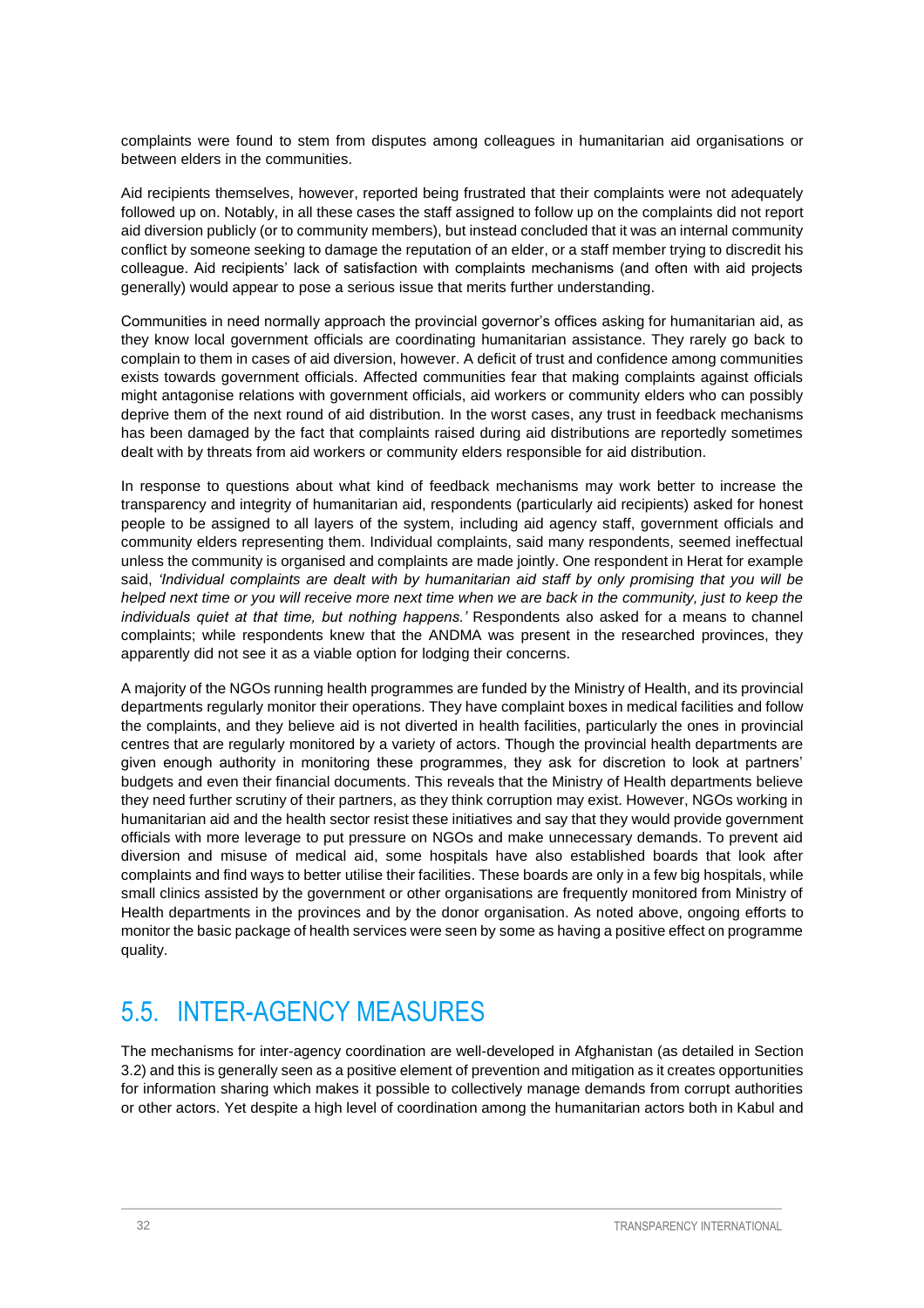the provinces, and an increased focus on risk management, discussions on corruption and transparency are missing, including in meetings between the partners and donors. As one respondent said:

*There is no discussion on corruption. The donor also does not specifically raise the issue. When new employees are hired it is not discussed with them in detail so that it is not negatively perceived that we encourage the corruption.*

While the research found that a few respondents from aid agency staff both in Kabul and the provinces questioned the integrity of others, particularly when it comes to dealing with government officials who demand bribes in exchange for allowing agencies to continue implementing projects, those same issues are not raised in inter-agency dialogue. Implementing partners say there is almost no discussion in joint meetings among the donors and among UN agencies.

The RMU has played an important role in providing good practice examples to the humanitarian community. The RMU designed the Common Minimum Standards for Due Diligence to assist the UN Country Team (UNCT) members in better due diligence and to collectively raise the level and quality of information that is collected with respect to contractors and implementing partners. These were designed to be used as a check list against UN agencies' own processes for implementing partner/vendor due diligence. The standards provide a number of example declarations, including on the topics of (1) conflicts of interest; (2) non-support for a designated entity; (3) previous or pending legal processes or investigations; (4) recognition of and support for any United Nations compliance activity(ies); and (5) recognition that providing false information or statements will automatically lead to disqualification from any UN contracting, procurement or employment process. In 2015 OCHA adopted these minimum standards across all Common Humanitarian Funds globally.

The RMU also has a contractor management system, with about nine of the largest agencies in Afghanistan participating. A human resources portal also exists, with the goal of allowing human resources departments to communicate with each other about potential fraud risks in hiring. This mechanism was seen as potentially infringing upon agencies' privacy standards, however, and has not yet been utilised.

In early 2015, research conducted by the RMU confirmed that a 'monitoring gap' exists due to access constraints, including the difficulty in identifying partners (both NGOs and TPMs) that have both the access and capability required to undertake monitoring to a reliable standard.<sup>64</sup> Problems include the inability to collect good quality data, poor communication with implementing partners, insufficient numbers of female monitors and a failure to provide quality reporting. Follow-up discussions in the RMU-chaired Collaborative Monitoring Working Group (CMWG), which is comprised of donors, UN agencies and NGOs, confirmed training as a need. The RMU has since undertaken to develop the Afghanistan Monitoring Accreditation Scheme (AMAS). The AMAS has developed common minimum standards of monitoring and now seeks to identify and train individuals (men and women) who are linked to recognised organisations to become national monitors (at no cost to the participating individuals). It hopes that in time there will be a pool of accredited employees across Afghanistan who can conduct own-organisation and peer-to-peer monitoring.

Another important initiative adopted from Somalia is the Medical Emergency Response Team (MERT). This was in response to the deterioration in the security environment and a decline in provincial presence by the international community. By providing key provinces with specialised trauma paramedics and doctors the MERT is designed to encourage a programmatic and operational presence (including accountability and M&E staff) by assuring staff that in the event of a life-threatening emergency and/or mass casualty incident that they would not be left without support, and that a highly mobile rapid response capacity for advanced life support intervention and evacuation capacity was in place.

<sup>&</sup>lt;sup>64</sup> See: Risk Management Unit-Afghanistan (2015) 'Third Party and Collaborative Monitoring: Findings, Opportunities and Recommendations', RMU Report, UN.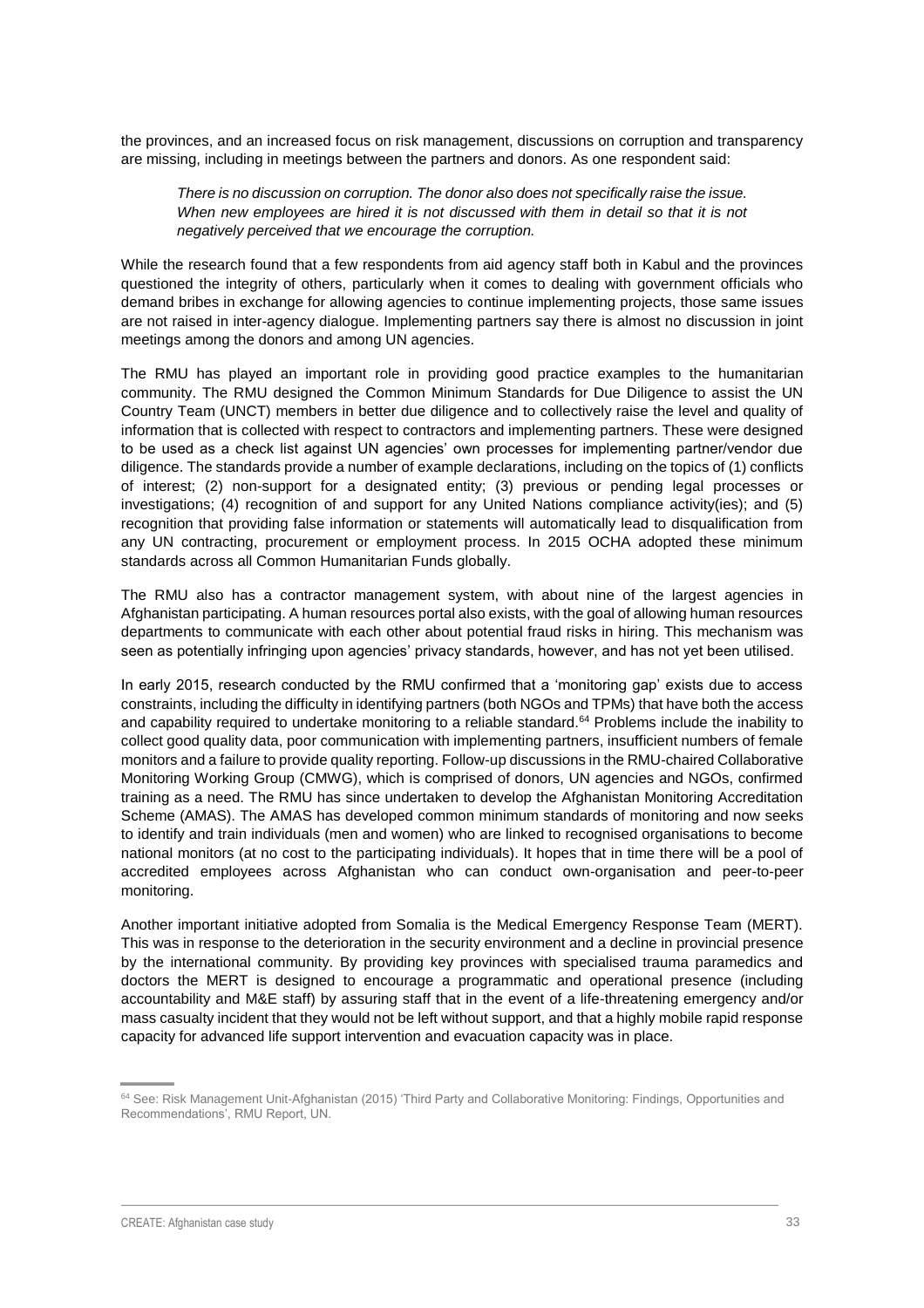## <span id="page-39-0"></span>5.6. ROLE OF DONORS

Humanitarian donors play a potentially important role in mitigating corruption in humanitarian assistance in Afghanistan, but it is a challenging role given that donors themselves are constrained in their movement, which limits the level and quality of information donors have on corruptions risks and practices. Of the donors interviewed, the policies and procedures in place to support the management of corruption risks include specific risk mitigation measures for working remotely, requirements for partners to have complaints mechanisms in place, and a number also provide funds to support the UN Risk Management Unit's services. While corruption risks are discussed at the Humanitarian Donor Group meetings in Kabul, there is no form of joint donor monitoring, or joint action regarding corruption in humanitarian assistance.

At headquarters level, capitals have instituted a range of 'zero tolerance' policies to signal the rigorous approach they are taking to diversion of taxpayer money. Yet rather than increase the available evidence on corruption, the way these policies have been applied and interpreted has sometimes had the effect of inhibiting discussion of actual risks and practices. <sup>65</sup> More generally, some of the larger donors in Afghanistan have tended to focus their anti-corruption efforts on development and security-related funding – both because these are channelled through the government and because they constitute a much larger portion of their total spend in Afghanistan.

Several interviewees said that donors vary in the extent to which they support agencies to investigate and follow up on corruption incidents, and a number of interviewees noted the lack of any formalised mechanisms or requirements from donors for reporting such incidents. A recent UN RMU report found that donors have begun to question a perceived lack of reporting to UN agencies in Afghanistan. The study found that within the UN, 77 cases of suspected fraud occurred over the past two years reported by five agencies. By contrast seven agencies reported no cases at all. <sup>66</sup> The finding suggests that either the counter-fraud processes and systems employed by the UN are comprehensive and mitigate the risk of fraud, or detection mechanisms are not robust enough and/or possibly more likely that fraud is not being reported.<sup>67</sup>

It was also noted that donors can contribute to the challenges of mitigating corruption risks if they place demands on NGOs to spend funds quickly, increasing the risks of abuse. It was also noted that donors do not tend to share their own experiences of partner corruption with other partners, increasing the risks that these organisations will continue to receive contracts despite available evidence. The RMU study concluded that donor notification processes need to be strengthened and that donor reporting needs to encompass information management provisions. Donors could also promote increased coordination and collaboration on risk management at the inter-agency level, and encourage greater sharing of and adoption of good practice.

<sup>&</sup>lt;sup>65</sup> Haver and Carter, 2016

<sup>66</sup> RMU, 2016

<sup>67</sup> RMU, 2016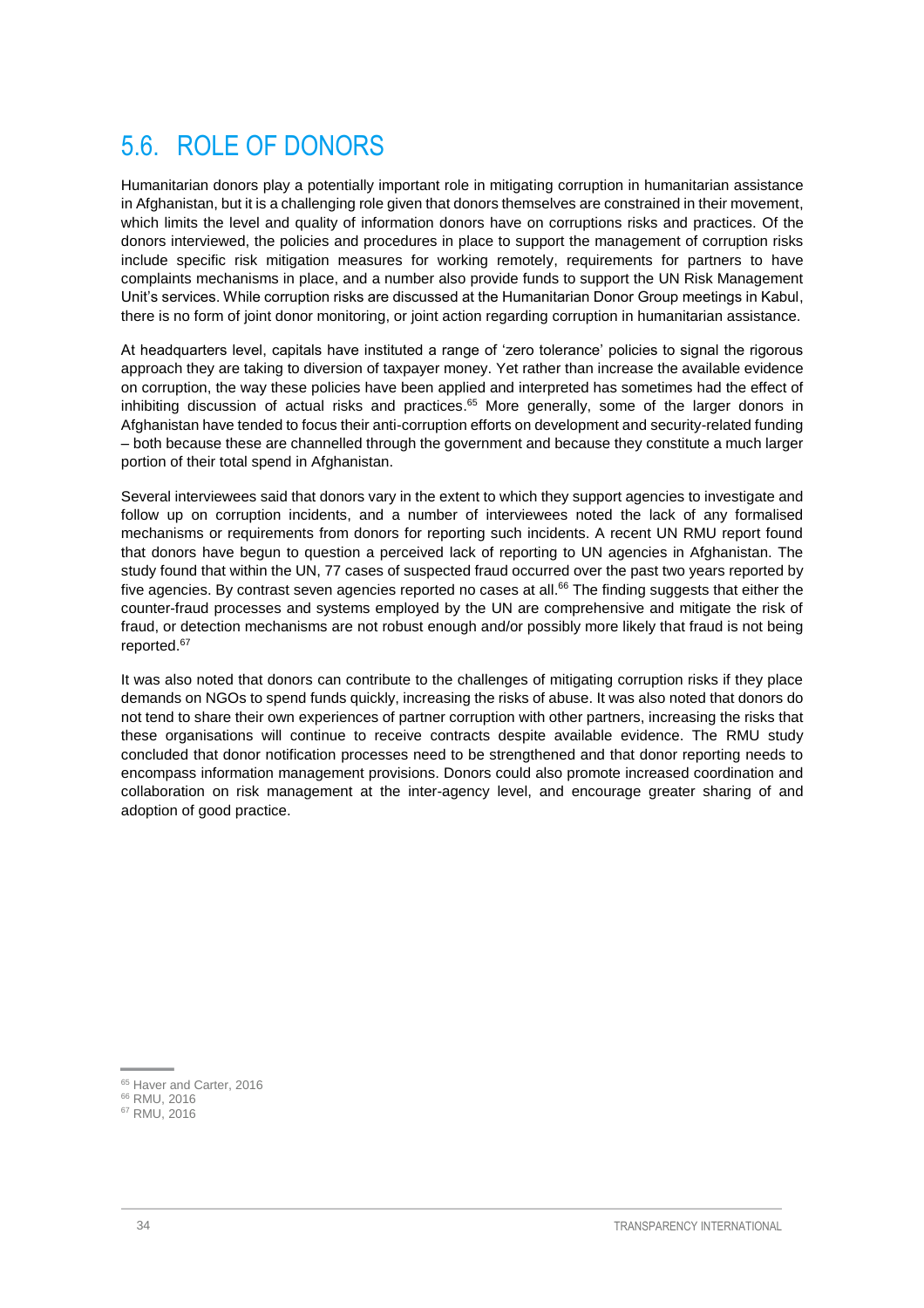## <span id="page-40-0"></span>6. CONCLUSIONS AND RECOMMENDATIONS

## <span id="page-40-1"></span>**CONCLUSIONS**

Corruption is widely understood to be a major problem in Afghanistan, threatening people's ability to trust in government, undermining security and pulling apart the fabric of society. An anti-corruption agenda has become a major focus of the Government of Afghanistan and of a number of partner donor governments. Focus, however, is on the 'big ticket' areas of the security sector and long-term, on-budget development assistance. While not formally presented as such, interviewees acknowledged that risk tolerance is different for corruption in humanitarian aid, partly due to its smaller volume and because it is channelled outside of government mechanisms, allowing the potential for greater control and management. As humanitarian aid to Afghanistan has decreased substantially in the last three years and security and access conditions have worsened, rather than limiting action, greater efforts should be made to protect the integrity of humanitarian assistance, particularly to ensure it reaches those most vulnerable in hardto-reach areas.

Many respondents for this study believed their own organisation's systems were robust and sufficient to prevent any major corruption. At the same time, however, those same interviewees described a bleak picture of corruption within humanitarian aid, with some saying they believed substantial bribery to be occurring during contracting/procurement and partner selection (i.e. between INGOs and Afghan NGOs, or between UN agencies and NGOs). They also emphasised a lack of accountability for corrupt staff and organisations as well as pervasive nepotism and ethnic bias in hiring. As conflict has intensified and different areas of the country become more difficult to access, evidence suggests that government representatives have used the possibility of diversion to armed groups (and/or inability to effectively monitor where the aid is going) as a reason to seek to prevent aid being delivered to certain locations.

Both aid agencies and aid recipients described corruption occurring during the selection and targeting of recipients of in-kind aid (both food and non-food items). This included the inflation of beneficiary lists, the inclusion of friends and family on lists, and the emergence of fake elders (individuals who attract and channel aid to villages or individuals who support them politically, or who are connected to them in some way, while the 'real elders' remain in the background and the most vulnerable and least politically connected people are excluded). Efforts to tackle this, including verification of lists by aid organisation staff, were appreciated and seen as effective by many of the aid recipients interviewed. Nonetheless, humanitarian aid agencies generally saw a certain amount of diversion as necessary to foster good relationships with elders and government officials.<sup>68</sup> This relatively relaxed posture would appear to be at odds with the prevalence, scale and seriousness of corruption risks in Afghanistan generally. This study uncovered limited evidence on bribery or other forms of corruption within health services. While it is certainly possible services and, in particular, health may be less prone to corruption, this finding contradicted those of previous studies, and may suggest a need for further investigation.

Even though aid agencies provide a sizeable amount of humanitarian aid and have been working in Afghanistan for many years, interviews with affected people suggest that aid agencies have not had clear communication channels with their constituencies. As with previous recent research<sup>69</sup>, this study found that agencies have not developed good channels of communication with affected communities. Aid

<sup>&</sup>lt;sup>68</sup> See also Haver and Carter, 2016

<sup>69</sup> Steets et al., 2016; Haver and Carter, 2016; Jones, 2016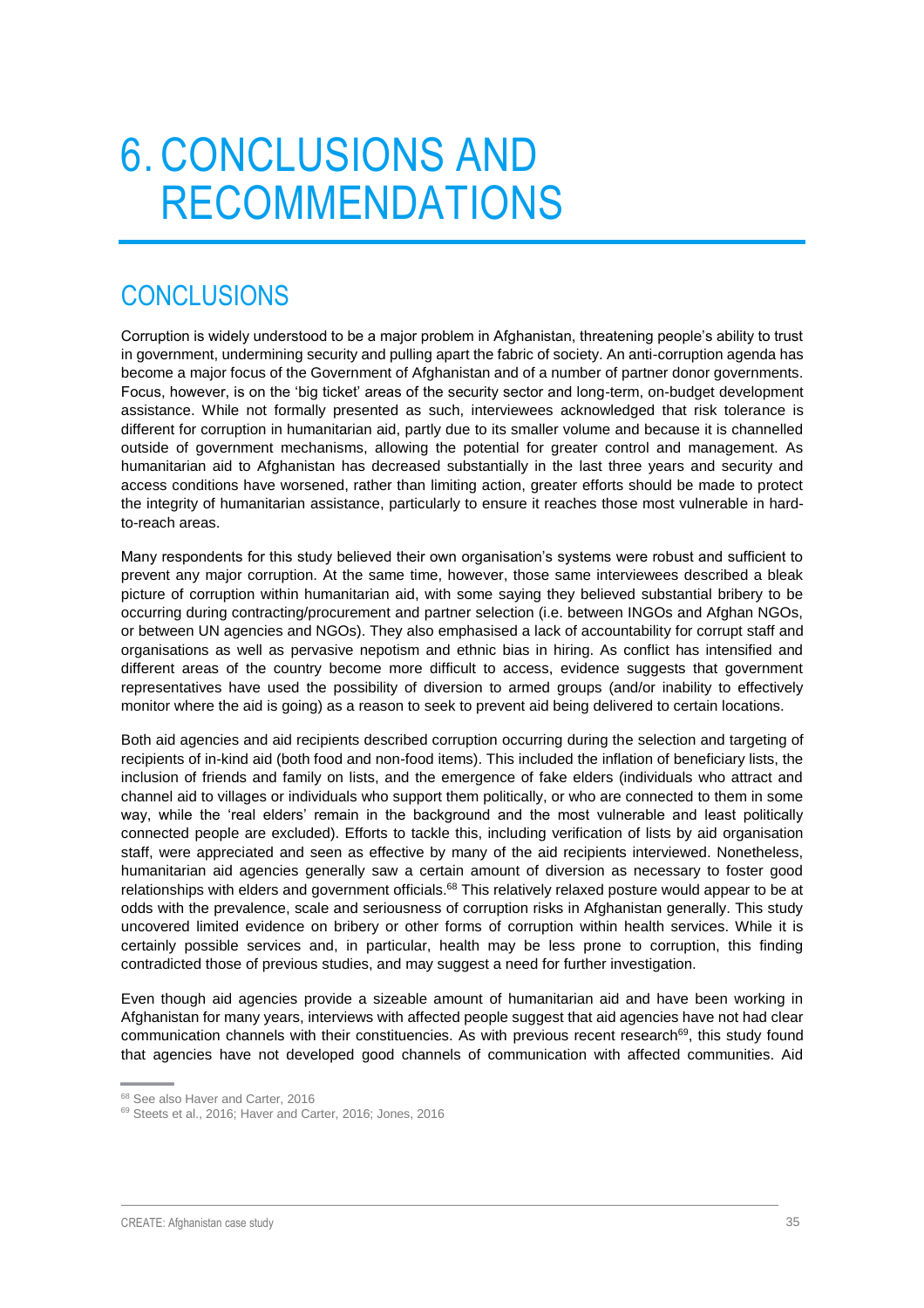recipients interviewed for this study, while expressing appreciation of aid in general and noting that efforts to verify beneficiary lists were appreciated, reported few opportunities to provide genuine input and were not well informed about the amount or timing of aid entitlements, and so have limited means to challenge inappropriate behaviour. Community participation was reportedly limited to elders and other leaders providing beneficiary lists and help during aid distribution. While some agencies have formal feedback mechanisms in place, overall usage levels remain low, and many of the affected people interviewed reported dissatisfying experiences where their complaints were not followed up on, or where they were even threatened by aid staff. These challenges pose serious corruption risks that do not appear to be well understood by the aid community at present.

## <span id="page-41-0"></span>RECOMMENDATIONS

The following recommendations are intended to encourage awareness and acknowledgement of the issues, as well as highlight some actions that have already been applied, proven valuable and are worth scaling up. The recommendations include those based on the research (including the interviews) and also draw from the other case study contexts within the CREATE project.

#### *To the Government of Afghanistan:*

#### *Promote the integrity of humanitarian assistance and the impartial delivery of assistance to insecure areas.*

- 1. Relevant ministries, including the Ministry of the Economy, with the support of other coordination bodies such as ACBAR and OCHA, should **promote the integrity of humanitarian aid** within the broader approach to anti-corruption measures in Afghanistan.
- 2. Recognising that selected NGOs are able to work effectively and safely in insecure provinces, relevant government officials should **support humanitarian agencies to provide impartial assistance to people in insecure areas** and engage in dialogue with the OCHA-led Access Working Group on how to improve humanitarian access to such populations, including negotiating with non-state armed actors.
- 3. **Deepen the role of local governance structures such as tribal elder's councils**, particularly where local elders have been observed as working with integrity and transparency in aid distribution and are recognised as being representative of their communities.

#### *To the Humanitarian Coordinator, the Humanitarian Country Team:*

#### *Increase investment in collective approaches to mitigation.*

- 4. Initiate a system-wide dialogue to consider options for addressing corruption, based on this report and other evidence available. Similar to other contexts, incentives to discuss issues around corruption in Afghanistan are few, particularly at a collective level. A comprehensive anti-corruption strategy, focusing on incentives for aid integrity, should be developed. This process could be supported by specialist mechanisms such as the Risk Management Unit (RMU), but should not rest with it alone.
- 5. Establish an independently run 'communicating with communities' (CwC) initiative to strengthen awareness of the humanitarian assistance, and to measure, on an ongoing basis, possible changes in the local perceptions of humanitarian assistance. In addition, establish (ideally joint) accountability mechanisms to engage affected communities on the assistance they receive. The establishment of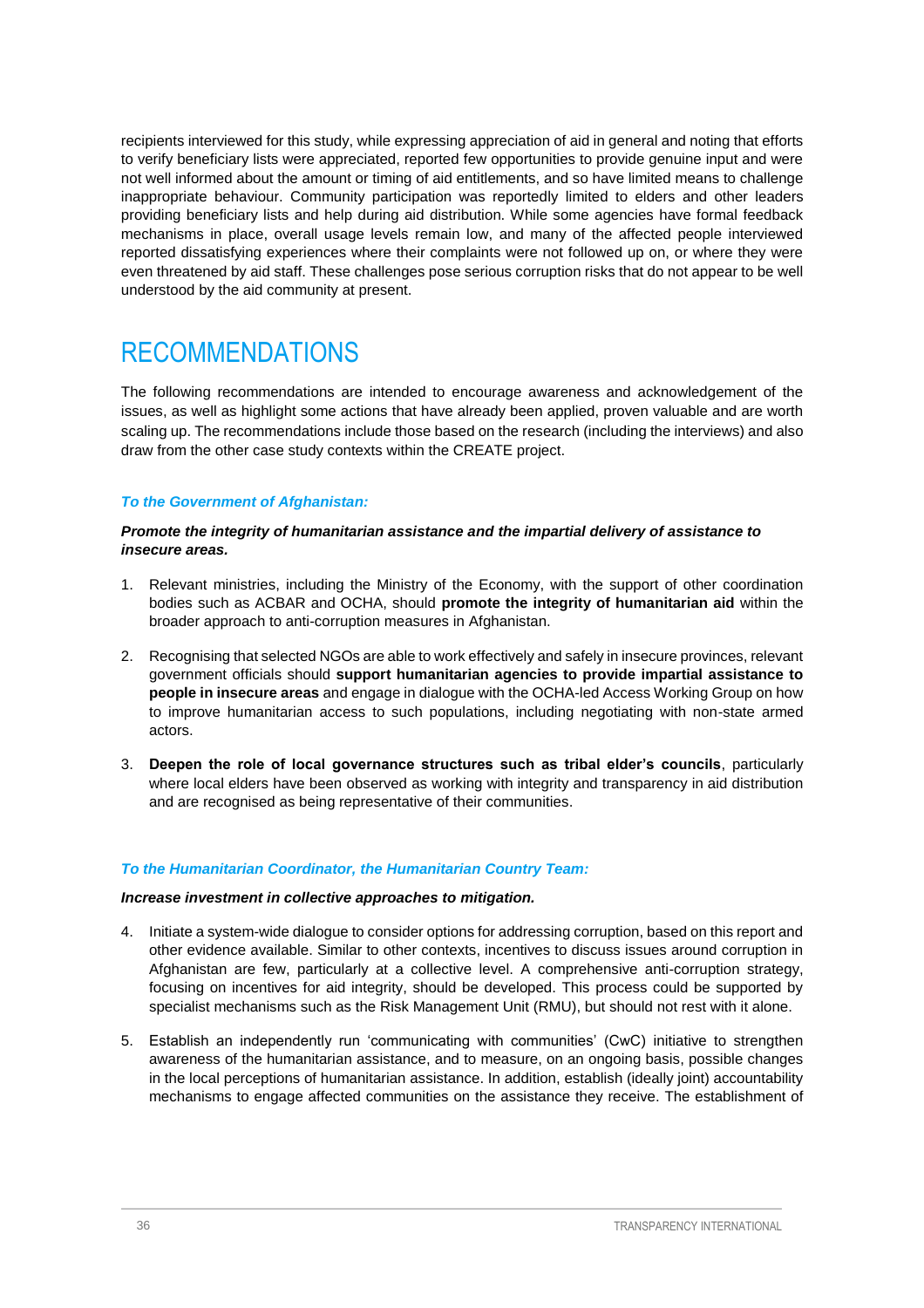open and transparent joint meetings between agencies, authorities and local populations, as well as the use of other mediums (such as call centres) should be considered, and while transparency of entitlements is important, aid agencies should carefully manage possible protection risks at the same time as considering ways to increase transparency and accountability.

#### *To donor governments:*

#### *Take greater shared responsibility for risks and mitigation measures*

6. **Donors should increase dialogue with partners on the inherent risks and compromises required to assist those most in need**, encourage greater sharing of experience, including donor experience, and provide (ideally a common) reporting mechanism, as well as invest in good practice mitigation measures.

#### *To humanitarian aid agencies:*

#### *Continue to institute internal preventive measures.*

- 7. **Agency leadership should be open, principled and supportive regarding addressing corruption pressures and threats**. Corruption risks and practices should be shared and discussed within agency offices at all levels, with the aim of opening up the subject to all staff, encouraging integrity of staff (including 'whistleblowing') and demonstrating scrutiny. This requires developing policies and mechanisms that are appropriate for the Afghan context, and providing ongoing training to all staff, including those in provincial and district offices.
- 8. **Agencies must prioritise internal and external risk mapping and consider a wide range of mitigation measures**. This requires analysis of the political economy of aid in Afghanistan and 'do no harm' principles. In particular, aid agencies should have a strong understanding of patronage networks at the provincial and district levels to manage corruption risks, to invest in working with those acting with integrity, and to generate pressure on government officials for transparency and accountable management of humanitarian aid. Within their own offices, consideration should also be given to recruiting senior Afghan staff in provincial offices from non-local areas, and building a mixed composition staff with disaggregated roles, where possible. These measures should help reduce the risks of collusion and effects of pressures from local actors. Where necessary, organisations should also consider *pausing and/or limiting activities* where they have significant concerns. Evidence suggests that agencies managing large portfolios, with wide geographical coverage and/or with multiple partners, face particularly high risks.
- 9. **Develop more rigorous, and possibly collaborative, approaches to recruitment to avoid high rates of nepotism, cronyism and bribery**. At a minimum this should include a committee based selection process involving a mix of international and national staff. Utilisation of the RMU's human resource portal should also be considered.
- 10. **Partnerships and contracts between the main recipient and sub-contracting aid agencies need to receive closer scrutiny.** This could involve encouraging cooperative approaches with other international actors to ensure that decisions are made transparently based on clear and fair criteria.
- 11. In conjunction with other agencies, promote coherent approaches and increase the dialogue with private contractors on the prevalence of corruption and means to reduce corruption threats and practices. **Continue to promote competitive tendering at local levels** as well as regular scrutiny of private contractors (and their potential links to each other and to an agency).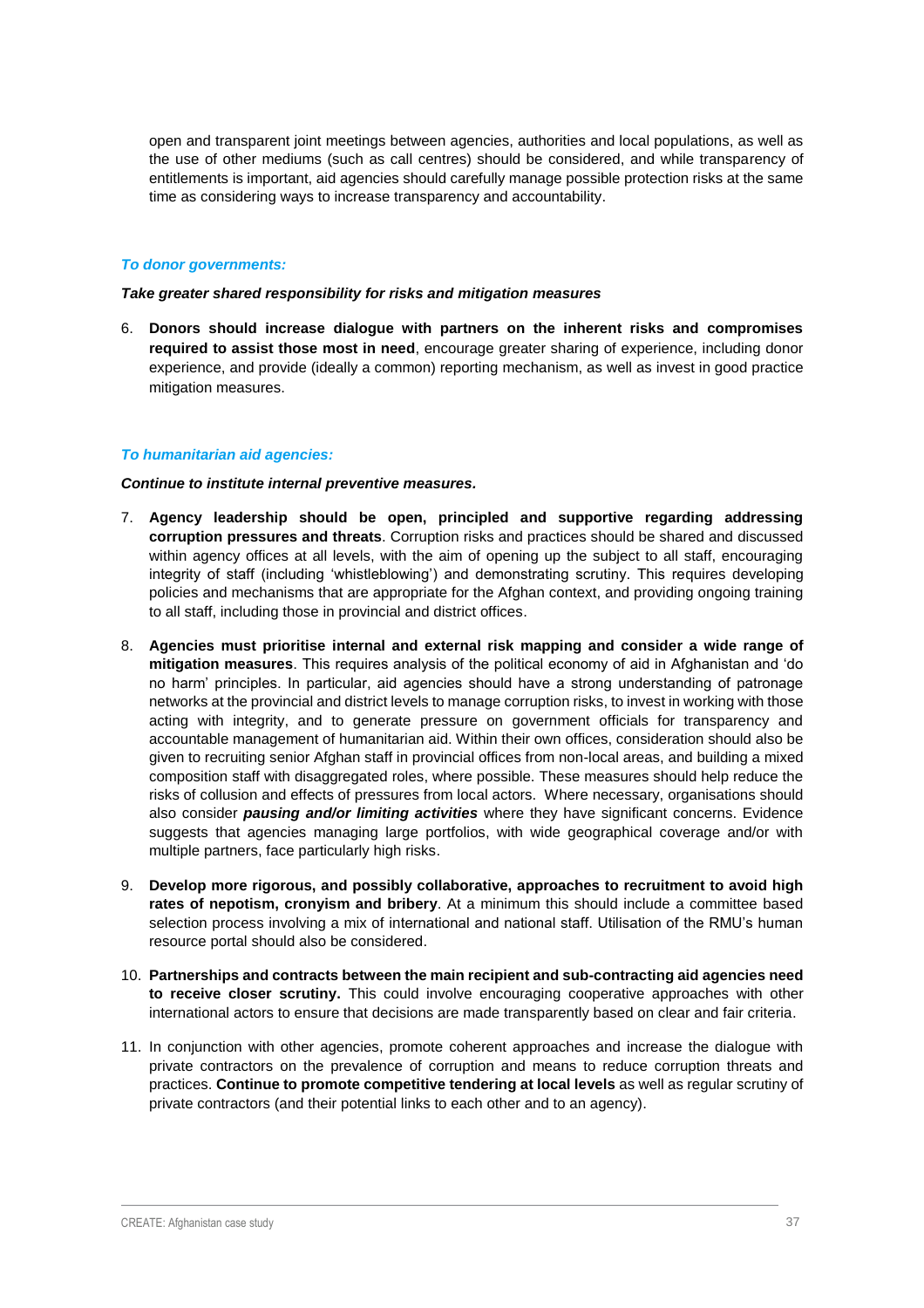- 12. **Establish joint mechanisms to engage and effectively capture the perspectives of those receiving assistance.** The establishment of open and transparent joint meetings between aid agencies, local government authorities, elders and local populations should be considered.
- 13. **Support and engage in inter-agency initiatives** such as the Collaborative Monitoring Working Group and the related Afghanistan Monitoring Accreditation Scheme and Medical Emergency Response Team.

#### *To all humanitarian actors:*

14. Agencies should explore (and pilot) ways of using the findings and recommendations of this report to create meaningful dissemination and discussion platforms and mechanisms with partners and local populations in Afghanistan.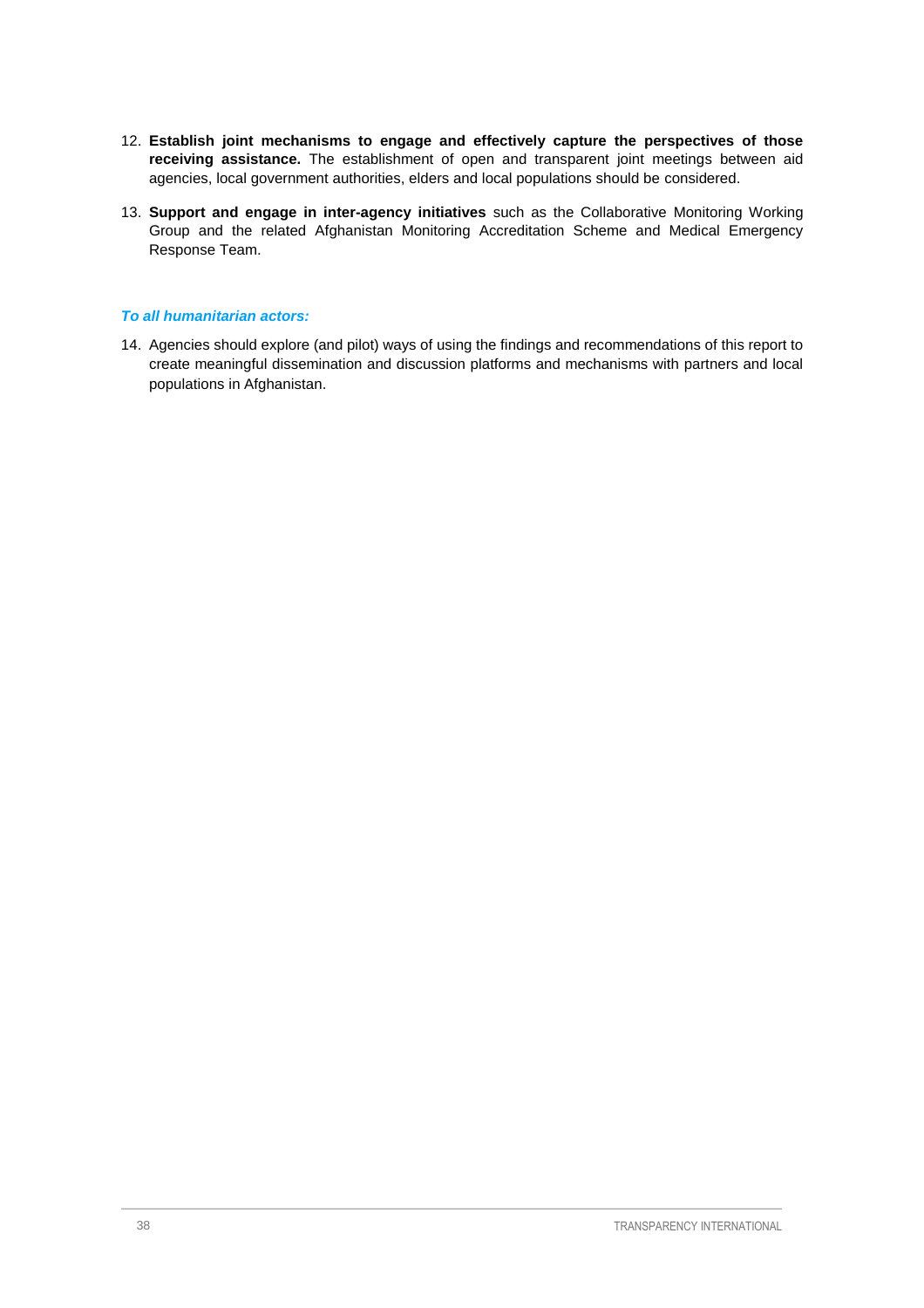## <span id="page-44-0"></span>REFERENCES

- Carter, W. (2016). 'Lessons Learned Note: The Fall of Kunduz, Sep-Oct 2015'. NRC Afghanistan, 18 May.
- Haver, K., and W. Carter (2015). 'Afghanistan Background Brief: Enabling Access and Quality Aid in Insecure Environments'. Report from the Secure Access in Volatile Environments (SAVE) research programme, Humanitarian Outcomes.
- Haver, K., and W. Carter (2016). 'What It Takes: Principled Pragmatism to Enable Access and Quality Humanitarian Aid in Insecure Environments'. Report from the Secure Access in Volatile Environments (SAVE) research programme, Humanitarian Outcomes.
- Howe, K., E. Stites and D. Chudacoff (2015). 'Breaking the Hourglass: Partnerships in Remote Management Settings – The Cases of Syria and Iraqi Kurdistan'. Somerville, MA: Tufts University, Feinstein International Center.
- Integrity Watch Afghanistan (2014). 'National Corruption Survey 2014'. Kabul, May.
- Jones, Meghann (2016). 'Community Consultations on Humanitarian Aid: Findings from Afghanistan'. World Humanitarian Summit, Istanbul, 23–24 May.
- Majid, N., and A. Harmer (forthcoming). 'Collective Resolution to Enhance Accountability and Transparency in Emergencies (CREATE) Project: Southern Somalia Case Study'. Humanitarian Outcomes and Transparency International, August.
- Maxwell, D., and P. Walker, C. Church, P. Harvey, K. Savage, S. Bailey, R. Hees and M. L. Ahlendorf (2008). 'Preventing Corruption in Humanitarian Research: Final Research Report'. Feinstein International Center (Tufts University), Humanitarian Policy Group (ODI) and Transparency International.
- Mohmand, A. Q. (2016). 'National Integrity System Assessment: Afghanistan 2015'. Integrity Watch Afghanistan in collaboration with Transparency International, New York, UNDP.
- Murtazashvili, J. B. (2016). Informal Order and the State in Afghanistan. New York: Cambridge University Press.
- Radon, J., A. Burns, N. Collier, Y. Kawamoto, C. Michelsen, K. Phan, R. So, M. Syvertsen, L. Upans and J. Wilkinson (2016). 'Implementation of Humanitarian Aid Agencies Anti-corruption Policies in Their Operations in Afghanistan, Lebanon, Somalia and Guinea: Challenges and Successes'. Unpublished background paper for the CREATE study, by School of International and Public Affairs and Columbia Law School, Columbia University.
- Risk Management Unit-Afghanistan (2016). 'Fraud Response and Donor Notification Processes'. RMU Brief, UN.
- Risk Management Unit-Afghanistan (2015) 'Third Party and Collaborative Monitoring: Findings, Opportunities and Recommendations', RMU Report, UN.
- Ruppert, L., E. Sagmeister and J. Steets (2016). 'Listening to Communities in Insecure Environments: Lessons from Community Feedback Mechanisms in Afghanistan, Somalia and Syria'. SAVE resource paper, October.
- Sagmeister, E., and J. Steets with A. Derzsi-Horvath and C. Hennion (2016). 'The Use of Third Party Monitoring in Insecure Contexts: Lessons from Afghanistan, Somalia and Syria'. SAVE resource paper, October.
- Savage, K., L. Delesgues, E. Martin and G. P. Ulfat (2007). 'Corruption Perceptions and Risks in Humanitarian Assistance: An Afghanistan Case Atudy'. HPG Working Paper, Overseas Development Institute, London, July.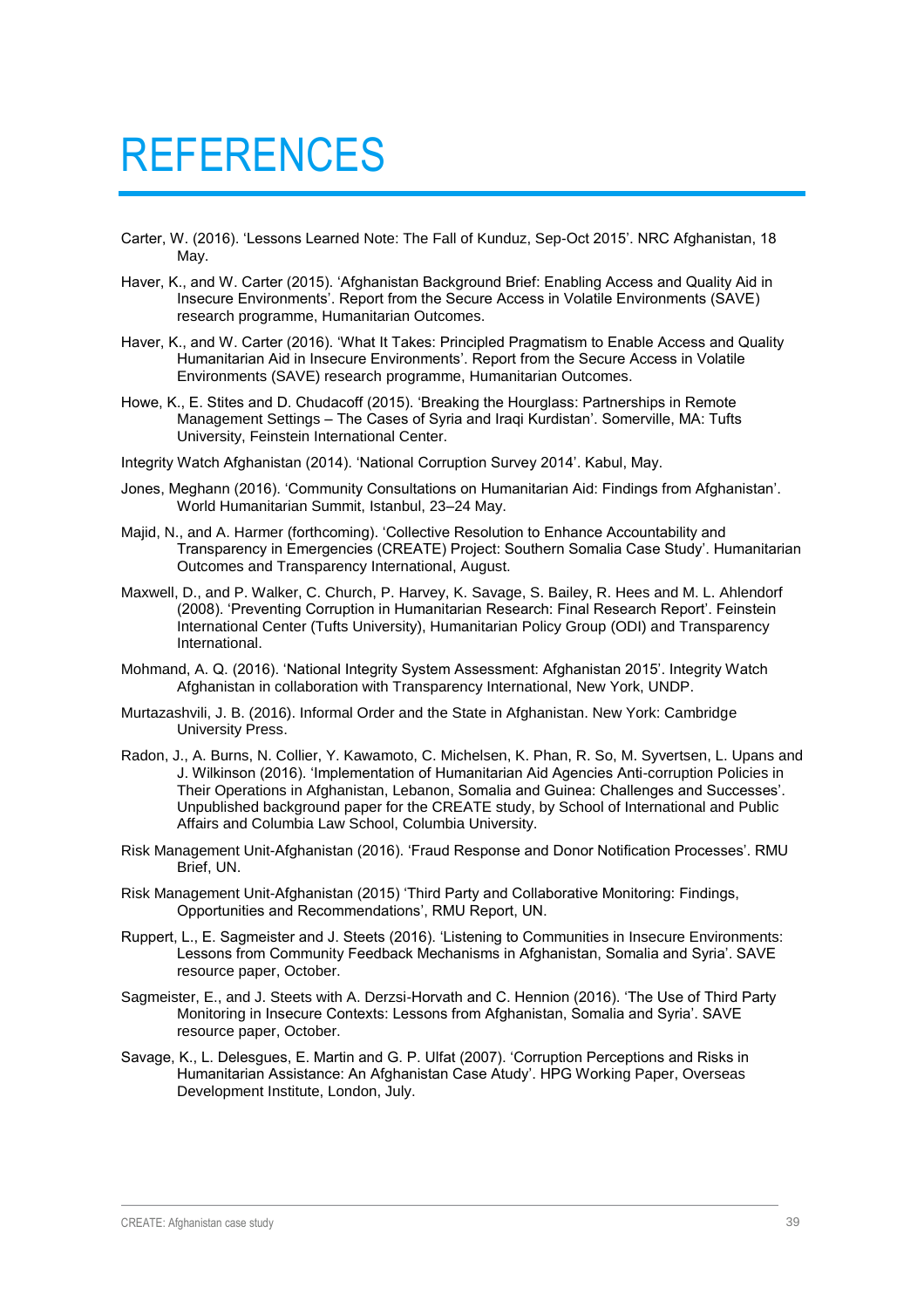Shawe, K. (2013). 'Afghanistan in 2013: A Survey of the Afghan People'. The Asia Foundation.

- Special Inspector General for Afghanistan Reconstruction (SIGAR) (2016). 'Corruption in Conflict: Learning from the US Experience in Afghanistan'. September.
- Steets, J., E. Sagmeister and L. Ruppert (2016). 'Eyes and Ears on the Ground: Monitoring Aid in Insecure Environments'. Berlin, Global Public Policy Institute, report from the Secure Access in Volatile Environments (SAVE) research programme.
- Stoddard, A., and S. Jillani (2016). 'The Effects of Insecurity on Access and Coverage of Need'. Report from the Secure Access in Volatile Environments (SAVE) research programme, Humanitarian Outcomes.
- Stoddard, A., K. Haver and M. Czwarno (2016). 'NGOs and Risk: How International Humanitarian Actors Manage Uncertainty'. Humanitarian Outcomes and InterAction, February.

Transparency International (TI) (2009). 'The Anticorruption Plain Language Guide'. Berlin, July.

Transparency International (TI) (2014). 'Preventing Corruption in Humanitarian Operations: Handbook of Good Practice'. Berlin.

Transparency International (TI) (2015). 'Corruption Perceptions Index 2015'. Berlin.

United Nations Office on Drugs and Crime (UNODC) (2012). 'Corruption in Afghanistan: Recent Patterns and Trends: Summary Findings'. Vienna.

World Health Organization (WHO) (2015). 'Afghanistan: WHO Statistical Profile'. Geneva, January.